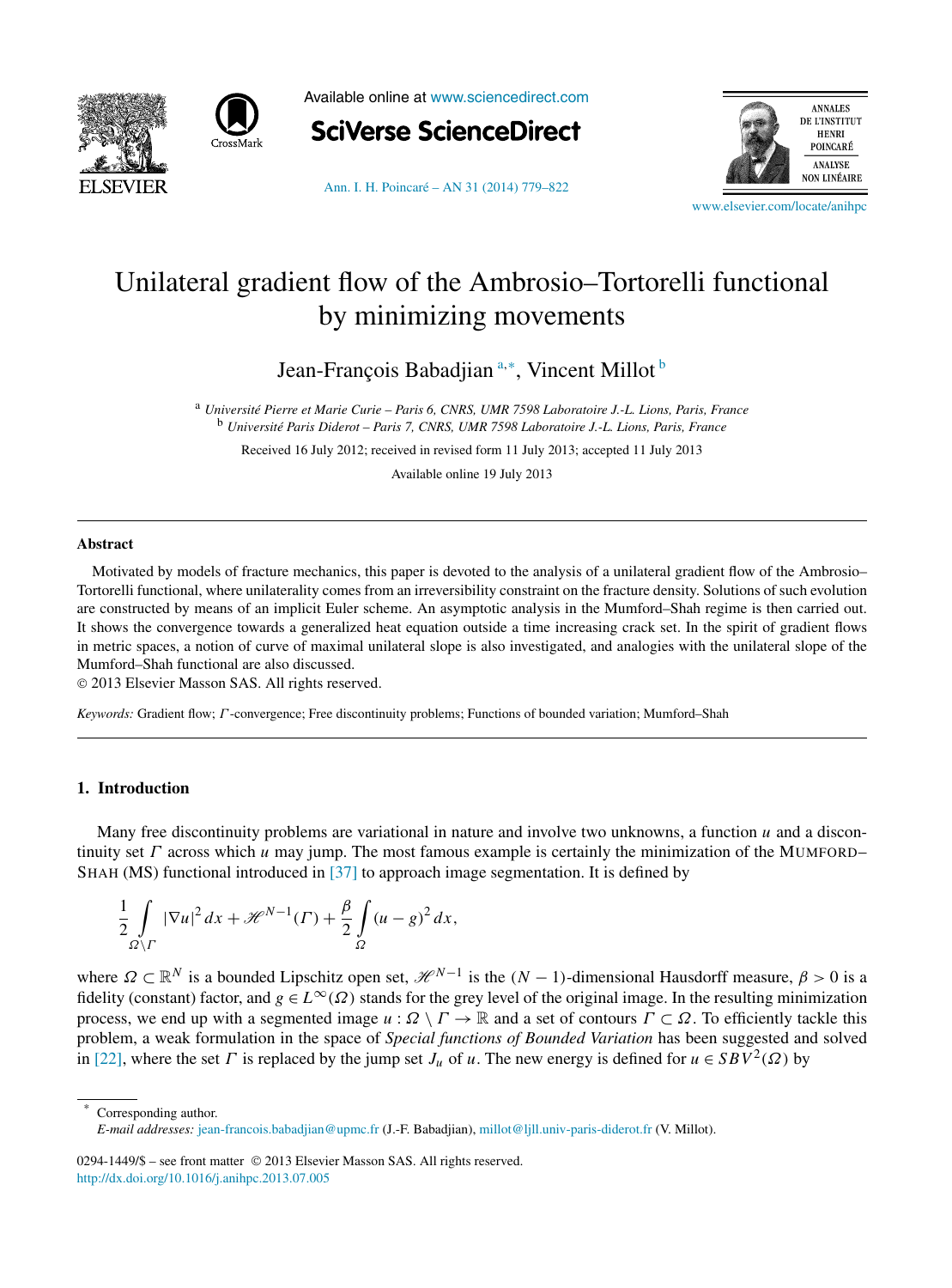$$
\frac{1}{2}\int_{\Omega}|\nabla u|^2\,dx+\mathcal{H}^{N-1}(J_u)+\frac{\beta}{2}\int_{\Omega}(u-g)^2\,dx,\tag{1.1}
$$

where ∇*u* is now intended to be the measure theoretic gradient of *u*.

A related model based on Mumford–Shah type functionals has been introduced by FRANCFORT & MARIGO in [\[27\]](#page-43-0) (see also [\[9\]\)](#page-42-0) to describe quasi-static crack propagation inside elastic bodies. It is a variational model relying on three fundamental principles: (i) the fractured body must stay in elastic equilibrium at each time (*quasi-static hypothesis*); (ii) the crack can only grow (*irreversibility constraint*); (iii) an energy balance holds. In the anti-plane setting, the equilibrium and irreversibility principles lead us to look for constrained critical points (or local minimizers) at each time of the Mumford–Shah functional, where *u* stands now for the scalar displacement while *Γ* is the crack. Unfortunately, there is no canonical notion of local minimality since the family of all admissible cracks is not endowed with a natural topology. Seeking local minimizers of such energies has consequently become a great challenge, and a lot of works in that direction have considered global minimizers instead, see [\[18,15,25\].](#page-43-0) In the discrete setting, one looks at each time step for a pair  $(u_i, \Gamma_i)$  minimizing

$$
(u, \Gamma) \mapsto \mathcal{E}_*(u, \Gamma) := \frac{1}{2} \int_{\Omega \setminus \Gamma} |\nabla u|^2 dx + \mathcal{H}^{N-1}(\Gamma),
$$

among all cracks  $\Gamma \supset \Gamma_{i-1}$  and all displacements  $u : \Omega \setminus \Gamma \to \mathbb{R}$  satisfying an updated boundary condition, where  $\Gamma_{i-1}$  is the crack found at the previous time step. A first attempt to local minimization has been carried out in [\[19\]](#page-43-0) where a variant of this model is considered. At each time step the  $L^2(\Omega)$ -distance to the previous displacement is penalized. More precisely, denoting by *ui*<sup>−</sup><sup>1</sup> the displacement at the previous time step, one looks for minimizers of

$$
(u, \Gamma) \mapsto \mathcal{E}_*(u, \Gamma) + \lambda \|u - u_{i-1}\|_{L^2(\Omega)}^2,\tag{1.2}
$$

on the same class of competitors than before, where *λ >* 0 is a fixed parameter. We emphasize that this formulation only involves some kind of local minimality with respect to the displacement. A notion of stability which implies another local minimality criterion has been introduced in [\[33\].](#page-43-0) It focuses on what the author calls "accessibility between two states". In the case of global minimization, when passing from one discrete time to the next, all states are accessible. From the point of view of [\[19\],](#page-43-0) a state *u* is accessible from  $u_{i-1}$  if and only if there is a certain gradient flow beginning at  $u_{i-1}$  which approaches *u* in the long-time limit. The main idea in [\[33\]](#page-43-0) is that a state *u* is accessible from  $u_{i-1}$  if and only if both states can be connected through a continuous path for which the total energy is never increased more than a fixed amount.

While static free discontinuity problems start to be well understood, many questions remain open concerning their evolutionary version. Apart from the quasi-static case, the closest evolution problem to statics consists in finding a steepest gradient descent of the energy, and thus in solving a gradient flow type equation. A major difficulty in this setting is to define a suitable notion of gradient since the functional is neither regular nor convex, and standard theories such as maximal monotone operators [\[12\]](#page-43-0) do not apply. However, using a time discretization, an implicit Euler scheme can always be defined. Letting the time step tend to zero, the possible limits of such a discrete scheme are referred to as DE GIORGI's *minimizing movements* (see [\[1,21\]\)](#page-42-0), and can be considered as solutions of the generalized gradient flow of the underlying functional. In the Mumford–Shah setting, this approach reduces to the minimization of the energy (1.2) exactly as in [\[19\]](#page-43-0) with  $\lambda$  replaced by  $(2\delta)^{-1}$ ,  $\delta > 0$  being the time step. The minimizing movements of the Mumford–Shah functional have been first considered in  $[2]$ , and further developed in  $[13]$ . Motivated by the crack growth model as in  $[19]$ , the authors apply the iterative scheme with respect to the variable  $u$  while minimizing the energy with respect to *Γ* under the constraint of irreversibility. Showing compactness of the resulting discrete evolution as  $\delta \to 0$ , they obtain existence of "unilateral" minimizing movements of the Mumford–Shah energy (we add here the adjective unilateral to underline the irreversibility constraint on the evolution). In any space dimension, the limiting displacement  $u(t)$  satisfies some kind of heat equation (in the weak sense), and an energy inequality with respect to the initial time holds. Assuming that admissible cracks are compact and connected, they improve the result in two dimensions showing that  $u(t)$  solves a true heat equation in a fractured space–time domain, and that the energy inequality holds between arbitrary times.

The Mumford–Shah functional enjoys good variational approximation properties by means of regular energies. Constructing  $L^2(\Omega)$ -gradient flows for these regularized energies and taking the limit in the approximation parameter

<span id="page-1-0"></span>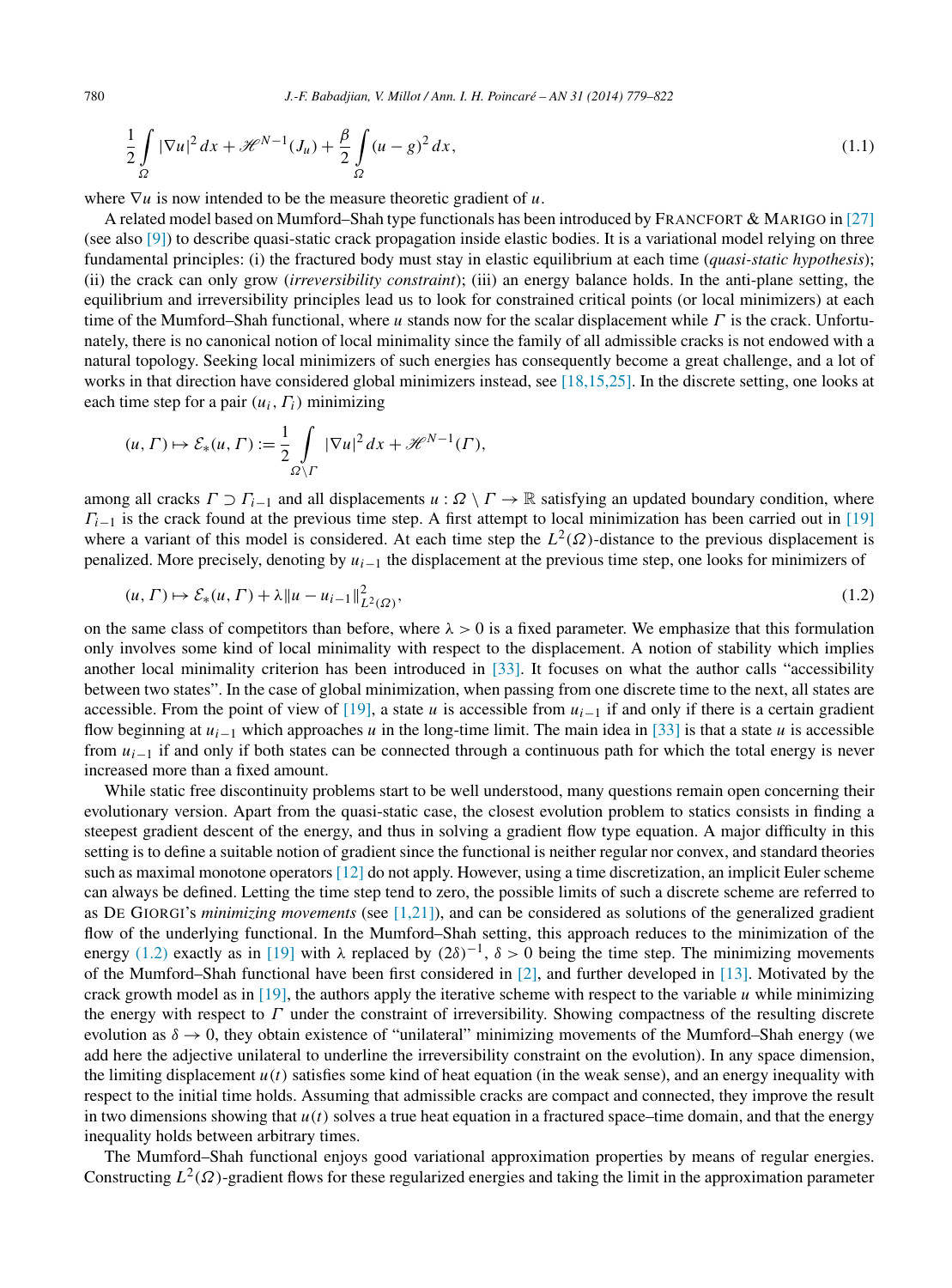<span id="page-2-0"></span>could be another way to derive a generalized gradient flow for *MS*. It was actually the path followed in [\[31\]](#page-43-0) where a gradient flow equation for the one-dimensional Mumford–Shah functional is obtained as a limit of ordinary differential equations derived from a non-local approximation of *MS*. Many other approximations are available, and the most famous one is certainly the AMBROSIO–TORTORELLI functional defined for  $(u, \rho) \in [H^1(\Omega)]^2$  by

$$
AT_{\varepsilon}(u,\rho) := \frac{1}{2}\int\limits_{\Omega} (\eta_{\varepsilon}+\rho^2)|\nabla u|^2\,dx + \frac{1}{2}\int\limits_{\Omega} \left(\varepsilon|\nabla \rho|^2 + \frac{1}{\varepsilon}(1-\rho)^2\right)dx.
$$

The idea is to replace the discontinuity set *Γ* by a (diffuse) phase field variable, denoted by  $\rho$ :  $\Omega \to [0, 1]$ , which is "smooth" and essentially 0 in a *ε*-neighborhood of *Γ* . Such energies are of great importance for numerical simulations in imaging or brittle fracture, see [\[8,9\].](#page-42-0) From the mechanical point of view, it is interpreted as a non-local damage approximation of fracture models, where *ρ* represents a damage density. The approximation result of [\[5,6\]](#page-42-0) (see also [\[29\]\)](#page-43-0) states that  $AT_{\epsilon}\Gamma$ -converges as  $\epsilon \to 0$  to MS (in the form [\(1.1\)\)](#page-1-0) with respect to a suitable topology. For the static problem, it implies the convergence of *ATε*-minimizers towards *MS*-minimizers by standard results from *Γ* -convergence theory. However, the convergence of general critical points is *a priori* not guaranteed. Positive results in this direction have been obtained in  $[26,35]$  for the one-dimensional case. The Ambrosio–Tortorelli approximation of quasi-static crack evolution is considered in [\[30\],](#page-43-0) where the irreversibility constraint translates into the decrease of the phase field  $t \mapsto \rho(t)$ . The main result of [\[30\]](#page-43-0) concerns the convergence of this regularized model towards the original one in [\[25\].](#page-43-0) Motivated by the formulation of a model of fracture dynamics, a hyperbolic evolution related to the Ambrosio–Tortorelli functional is also studied in [\[34\],](#page-43-0) but the asymptotic behavior of solutions as  $\varepsilon \to 0$  is left open. A first step in that direction is made in [\[16\]](#page-43-0) where the analysis of a wave equation on a domain with growing cracks is performed. Concerning parabolic type evolutions, a standard gradient flow of the Ambrosio–Tortorelli functional is numerically investigated in [\[28\]](#page-43-0) for image segmentation and inpainting purposes.

The object of the present article is to study a *unilateral gradient flow* for the Ambrosio–Tortorelli functional taking into account the irreversibility constraint on the phase field variable. The idea is to construct minimizing movements starting from a discrete Euler scheme which is precisely an Ambrosio–Tortorelli regularization of the one studied in [\[2,13\].](#page-42-0) As in [\[30\],](#page-43-0) the irreversibility of the process has to be encoded into the decrease of the phase field variable, and leads at each time step to a constrained minimization problem. More precisely, given an initial data  $(u_0, \rho_0)$ , one may recursively define pairs  $(u_i, \rho_i)$  by minimizing at each time  $t_i \sim i\delta$ ,

$$
(u,\rho) \mapsto AT_{\varepsilon}(u,\rho) + \frac{1}{2\delta} \|u - u_{i-1}\|_{L^2(\Omega)}^2,
$$
\n(1.3)

among all *u* and  $\rho \le \rho_{i-1}$ , where  $(u_{i-1}, \rho_{i-1})$  is a pair found at the previous time step. The objective is then to pass to the limit as the time step  $\delta$  tends to 0. A main difficulty is to deal with the asymptotics of the obstacle problems in the  $\rho$  variable. It is known that such problems are not stable with respect to weak  $H^1(\Omega)$ -convergence, and that "strange terms" of capacitary type may appear [\[14,17\].](#page-43-0) However, having uniform convergence of obstacles would be enough to rule out this situation. For that reason, instead of *ATε*, we consider a modified Ambrosio–Tortorelli functional with *p*-growth in  $\nabla \rho$  with  $p > N$ . By the Sobolev Imbedding Theorem, with such a functional in hand, uniform convergence on the  $\rho$  variable is now ensured. We define for every  $(u, \rho) \in H^1(\Omega) \times W^{1,p}(\Omega)$ ,

$$
\mathcal{E}_{\varepsilon}(u,\rho) := \frac{1}{2} \int\limits_{\Omega} \left( \eta_{\varepsilon} + \rho^2 \right) |\nabla u|^2 \, dx + \int\limits_{\Omega} \left( \frac{\varepsilon^{p-1}}{p} |\nabla \rho|^p + \frac{\alpha}{p' \varepsilon} |1 - \rho|^p \right) dx, \quad p > N,
$$

where  $\alpha > 0$  is a suitable normalizing factor defined in [\(2.2\).](#page-6-0) Note that an immediate adaptation of [\[29\]](#page-43-0) shows that  $\mathcal{E}_{\varepsilon}$ is still an approximation of *MS* in the sense of *Γ* -convergence.

Considering the incremental scheme (1.3) with  $\mathcal{E}_{\varepsilon}$  instead of  $AT_{\varepsilon}$ , we prove that the discrete evolutions converge as  $\delta \to 0$  to continuous evolutions  $t \mapsto (u_{\varepsilon}(t), \rho_{\varepsilon}(t))$  that we call *unilateral minimizing movements* (see [Definition 3.3\)](#page-9-0). The first main result of the paper [\(Theorem 4.1\)](#page-9-0) gathers properties of unilateral minimizing movements. The limiting differential equation satisfied by *uε* is

$$
\begin{cases} \frac{\partial_t u_{\varepsilon} - \text{div}\left((\eta_{\varepsilon} + \rho_{\varepsilon}^2) \nabla u_{\varepsilon}\right) = 0 & \text{in } \Omega \times (0, +\infty), \\ \frac{\partial u_{\varepsilon}}{\partial \nu} = 0 & \text{on } \partial \Omega \times (0, +\infty), \end{cases}
$$
(1.4)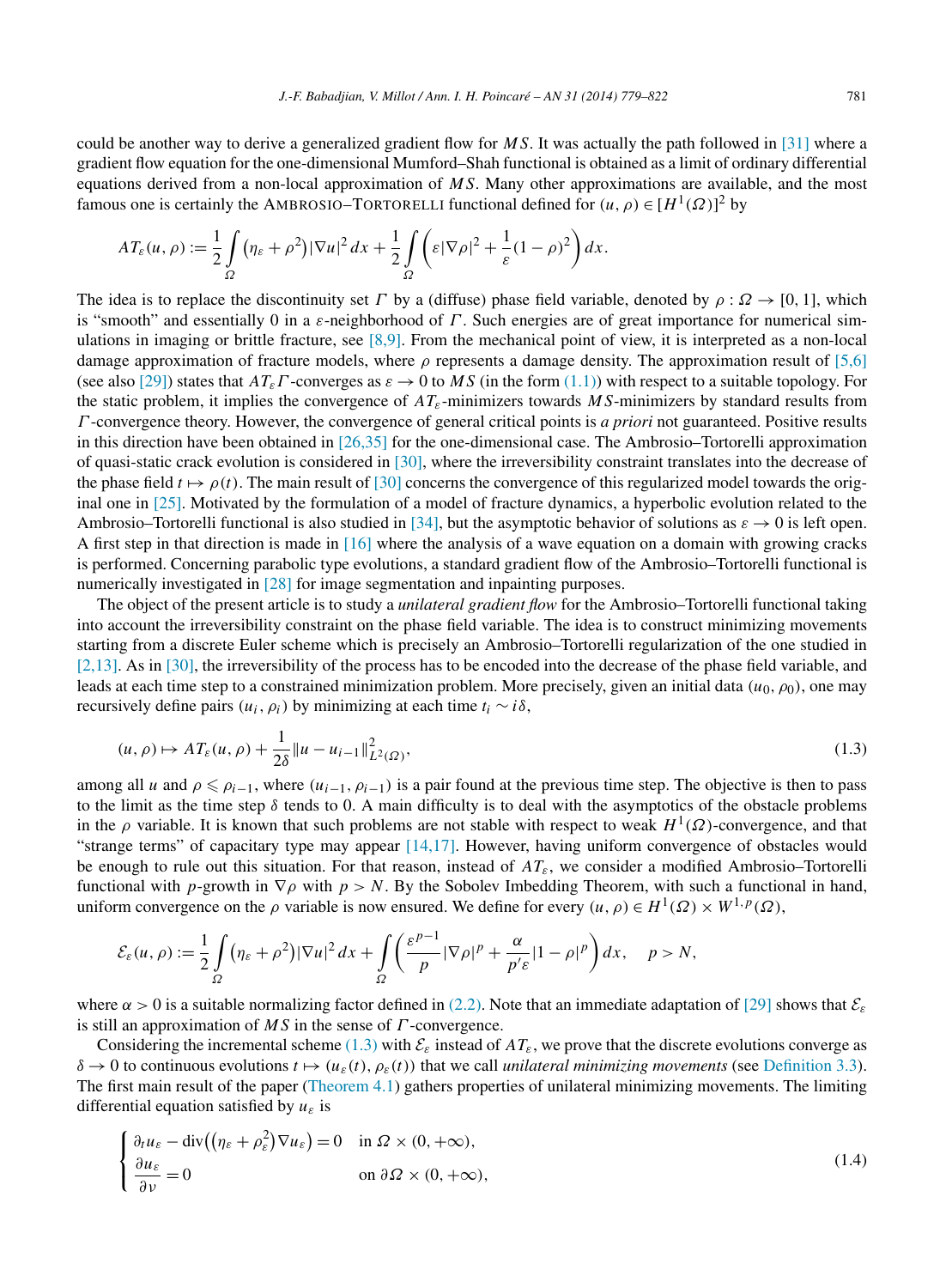<span id="page-3-0"></span>while the irreversibility and minimality conditions for  $\rho_{\varepsilon}$  are

$$
\begin{cases}\nt \mapsto \rho_{\varepsilon}(t) & \text{is non-increasing,} \\
\mathcal{E}_{\varepsilon}(u_{\varepsilon}(t), \rho_{\varepsilon}(t)) \leq \mathcal{E}_{\varepsilon}(u_{\varepsilon}(t), \rho) & \text{for every } t \geq 0 \text{ and } \rho \in W^{1, p}(\Omega) \text{ such that } \rho \leq \rho_{\varepsilon}(t) \text{ in } \Omega.\n\end{cases}
$$
\n(1.5)

The system  $(1.4)$ – $(1.5)$  is by construction supplemented with the initial condition

 $(u_{\varepsilon}(0), \rho_{\varepsilon}(0)) = (u_0, \rho_0)$  in  $\Omega$ .

In addition, we prove that the bulk and diffuse surface energies, defined by

$$
t \mapsto \frac{1}{2} \int\limits_{\Omega} \left( \eta_{\varepsilon} + \rho_{\varepsilon}^2(t) \right) \left| \nabla u_{\varepsilon}(t) \right|^2 dx
$$

and

$$
t \mapsto \int\limits_{\Omega} \left( \frac{\varepsilon^{p-1}}{p} \left| \nabla \rho_{\varepsilon}(t) \right|^{p} + \frac{\alpha}{p' \varepsilon} \left| 1 - \rho_{\varepsilon}(t) \right|^{p} \right) dx
$$

are respectively non-increasing and non-decreasing, a fact which is meaningful from the mechanical point of view. Moreover, the total energy is non-increasing, and it satisfies the following Lyapunov inequality: for a.e.  $s \in [0, +\infty)$ and every  $t \geqslant s$ ,

$$
\mathcal{E}_{\varepsilon}\big(u_{\varepsilon}(t),\rho_{\varepsilon}(t)\big)+\int\limits_{s}^{t}\big\|\partial_{t}u_{\varepsilon}(r)\big\|_{L^{2}(\Omega)}^{2}dr\leqslant \mathcal{E}_{\varepsilon}\big(u_{\varepsilon}(s),\rho_{\varepsilon}(s)\big).
$$
\n(1.6)

Note that the above inequality is reminiscent of gradient flow type equations, and that it usually reduces to equality whenever the flow is regular enough. In any case, an energy equality would be equivalent to the absolute continuity in time of the total energy (see [Proposition 6.3\)](#page-33-0). The reverse inequality might be obtained through an abstract infinitedimensional chain-rule formula in the spirit of [\[38\].](#page-43-0) In our case, if we formally differentiate in time the total energy, we obtain

$$
\frac{d}{dt}\mathcal{E}_{\varepsilon}(u_{\varepsilon}(t),\rho_{\varepsilon}(t)) = \big\langle \partial_{u}\mathcal{E}_{\varepsilon}(u_{\varepsilon}(t),\rho_{\varepsilon}(t)), \partial_{t}u_{\varepsilon}(t) \big\rangle + \big\langle \partial_{\rho}\mathcal{E}_{\varepsilon}(u_{\varepsilon}(t),\rho_{\varepsilon}(t)), \partial_{t}\rho_{\varepsilon}(t) \big\rangle. \tag{1.7}
$$

From (1.5) we could expect that

$$
\left\langle \partial_{\rho} \mathcal{E}_{\varepsilon} \left( u_{\varepsilon}(t), \rho_{\varepsilon}(t) \right), \partial_{t} \rho_{\varepsilon}(t) \right\rangle = 0, \tag{1.8}
$$

which would lead, together with  $(1.4)$ , to the energy equality. Now observe that  $(1.8)$  is precisely the regularized version of Griffith's criterion stating that a crack evolves if and only if the release of bulk energy is compensated by the increase of surface energy (see *e.g.* [\[9, Section 2.1\]\)](#page-42-0). Unfortunately, such a chain-rule is not available since we do not have enough control on the time regularity of  $\rho_{\varepsilon}$ . In the quasi-static case, one observes discontinuous time evolutions for the surface energy. Since the evolution law for  $\rho_{\varepsilon}$  is quite similar to the quasi-static case (see [\[30\]\)](#page-43-0), we also expect here time discontinuities for the diffuse surface energy. Adding a parabolic regularization in *ρ*, *i.e.*, a term of the form

$$
\frac{1}{\delta^{p-1}} \| \rho - \rho_{i-1} \|_{W^{1,p}(\Omega)}^p
$$

in [\(1.3\),](#page-2-0) is a way to improve the time regularity of  $\rho_{\varepsilon}$ , and to get an energy equality. Unfortunately, it also breaks the monotonicity of the surface energy, an undesirable fact in the modelling of the irreversibility. Moreover, this energy monotonicity is an essential ingredient in the analysis when  $\varepsilon \to 0$ .

As just mentioned, the natural continuation (and motivation) to the qualitative analysis of Ambrosio–Tortorelli minimizing movements is to understand the limiting behavior as  $\varepsilon \to 0$ , and to compare the result with [\[2,13\].](#page-42-0) We stress that the general theory on *Γ* -convergence of gradient flows as presented in [\[39,40\]](#page-43-0) does not apply here since it requires a well defined gradient structure for the *Γ* -limit. A specific analysis thus seems to be necessary. In doing so, our second main result [\(Theorem 5.1\)](#page-23-0) states that  $(u_{\varepsilon}, \rho_{\varepsilon})$  tends to  $(u, 1)$  for some mapping  $t \mapsto u(t)$  taking values in  $SBV<sup>2</sup>(\Omega)$ , and solving in the weak sense the equation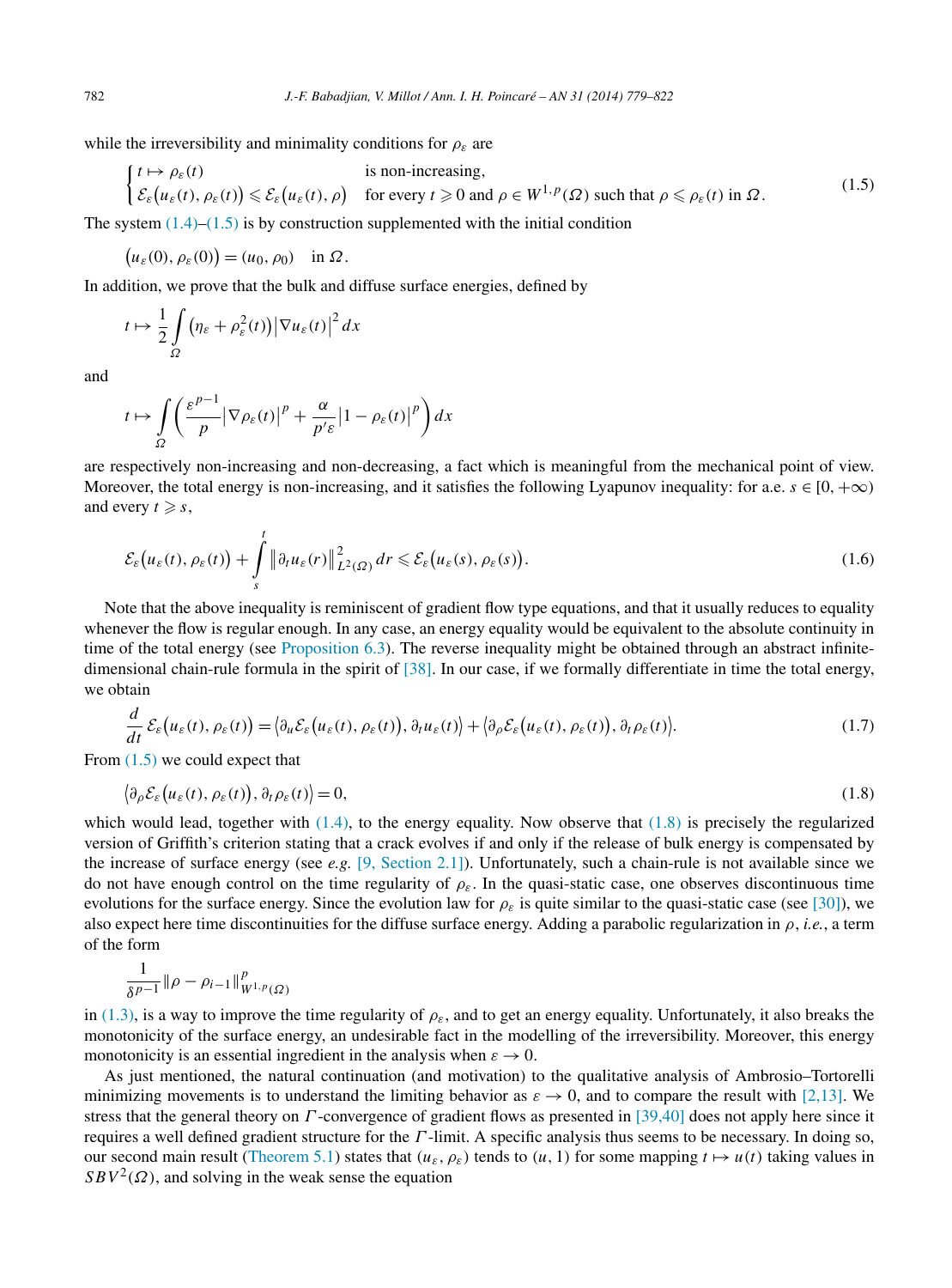$$
\begin{cases} \partial_t u - \text{div}(\nabla u) = 0 & \text{in } \Omega \times (0, +\infty), \\ \nabla u \cdot v = 0 & \text{on } \partial \Omega \times (0, +\infty), \\ u(0) = u_0. \end{cases}
$$
 (1.9)

In addition, using the monotonicity of the diffuse surface energy, we are able to pass to the limit in  $(1.5)$ . It yields the existence of a non-decreasing family of rectifiable subsets  $\{\Gamma(t)\}_{t\geqslant0}$  of  $\Omega$  such that  $J_{u(t)} \subset \Gamma(t)$  for every  $t \geqslant 0$ , and for which the following energy inequality holds at any time:

$$
\mathcal{E}_{*}(u(t),\Gamma(t)) + \int\limits_{0}^{t} \left\|\partial_t u(s)\right\|_{L^2(\Omega)}^2 ds \leq \frac{1}{2} \int\limits_{\Omega} |\nabla u_0|^2 dx.
$$

Comparing our result with [\[13\],](#page-43-0) we find that *u* solves the same generalized heat equation with an improvement in the energy inequality where an increasing family of cracks appears. The optimality of this inequality and the convergence of energies remain open problems. Note that the (pointwise in time) convergence of the bulk energy usually follows by taking the solution as test function in the equation. In our case it asks the question whether  $SBV^2(\Omega)$  functions whose jump set is contained in *Γ (t)* can be used in the variational formulation of (1.9), see [\[16\]](#page-43-0) and Subsection [4.4.](#page-19-0) It would yield a weak form of the relation

$$
(u^+(t) - u^-(t))\frac{\partial u(t)}{\partial v} = 0 \quad \text{on } \Gamma(t),
$$

where  $u^{\pm}(t)$  denote the one-sided traces of  $u(t)$  on  $\Gamma(t)$ . This is indeed the missing equation to complement (1.9), and it is intimately related to the finiteness of the unilateral slope of the Mumford–Shah functional (evaluated at  $(u(t), \Gamma(t))$  defined in [\[20\].](#page-43-0)

As already discussed, the nonlinear and nonconvex structure of *MS* prevents us to define a classical notion for its gradient flow. A possible approach, actually related to minimizing movements, is to make use of the general theory of gradient flows in metric spaces introduced in [\[23\].](#page-43-0) Here the notion of gradient is replaced by the concept of slope, and the standard gradient flow equation is recast in terms of *curves of maximal slope* (see [\[4\]](#page-42-0) for a detailed description of this subject). This idea was the starting point of [\[20\],](#page-43-0) where the unilateral slope of *MS* defined by

$$
|\partial \mathcal{E}_*|(u,\Gamma) := \limsup_{v \to u \text{ in } L^2(\Omega)} \frac{(\mathcal{E}_*(u,\Gamma) - \mathcal{E}_*(v,\Gamma \cup J_v))^+}{\|v - u\|_{L^2(\Omega)}},
$$

is investigated. By analogy we introduce the unilateral slope of the Ambrosio–Tortorelli functional

$$
|\partial \mathcal{E}_{\varepsilon}|(u,\rho) := \limsup_{v \to u \text{ in } L^2(\Omega)} \sup_{\hat{\rho} \leq \rho} \frac{(\mathcal{E}_{\varepsilon}(u,\rho) - \mathcal{E}_{\varepsilon}(v,\hat{\rho}))^+}{\|v - u\|_{L^2(\Omega)}}
$$

Then, *curves of maximal unilateral slope* are essentially defined as curves for which inequality [\(1.6\)](#page-3-0) holds and the  $L^2$ -norm of the velocity coincides with the unilateral slope of the functional (see [Definition 6.2\)](#page-33-0). In other words, these generalized evolutions are  $L^2(\Omega)$ -steepest descents of  $\mathcal{E}_{\varepsilon}$  with respect to *u* in the direction of non-increasing  $\rho$ 's. In our third and last main result [\(Theorem 6.7\)](#page-38-0), we establish that any unilateral minimizing movement is a curve of maximal unilateral slope. As a matter of fact, any curve satisfying  $(1.4)$ – $(1.5)$ – $(1.6)$  has maximal unilateral slope. If one drops the energy inequality  $(1.6)$ , system  $(1.4)$ – $(1.5)$  admits infinitely many solutions which are not in general curves of maximal unilateral slope. The question whether or not curves of maximal unilateral slope are solutions of  $(1.4)$ – $(1.5)$ , is actually connected with the validity of the generalized chain-rule formula  $(1.7)$ . Finally, we obtain some estimates in the spirit of [\[20\]](#page-43-0) for the limit as  $\varepsilon \to 0$  of  $|\partial \mathcal{E}_{\varepsilon}|$  along minimizing movements. However, a complete asymptotic analysis of |*∂*E*ε*| remains an open problem.

*.*

To conclude this introduction, let us briefly discuss some numerical aspects of our analysis. First, a practical drawback of the implicit Euler scheme defined in  $(1.3)$  (with  $\mathcal{E}_{\varepsilon}$  instead of  $AT_{\varepsilon}$ ) is that the pair  $(u_i, \rho_i)$  obtained at each time step might not be unique since  $\mathcal{E}_{\varepsilon}$  is not strictly convex (although it is separately strictly convex). This lack of uniqueness may generate some troubles from the point of view of numerical approximations. For that reason, it is of interest to consider an alternate scheme as follows: given the initial data  $(u_0, \rho_0)$ , one recursively defines pairs  $(u_i, \rho_i)$  at each time  $t_i$  by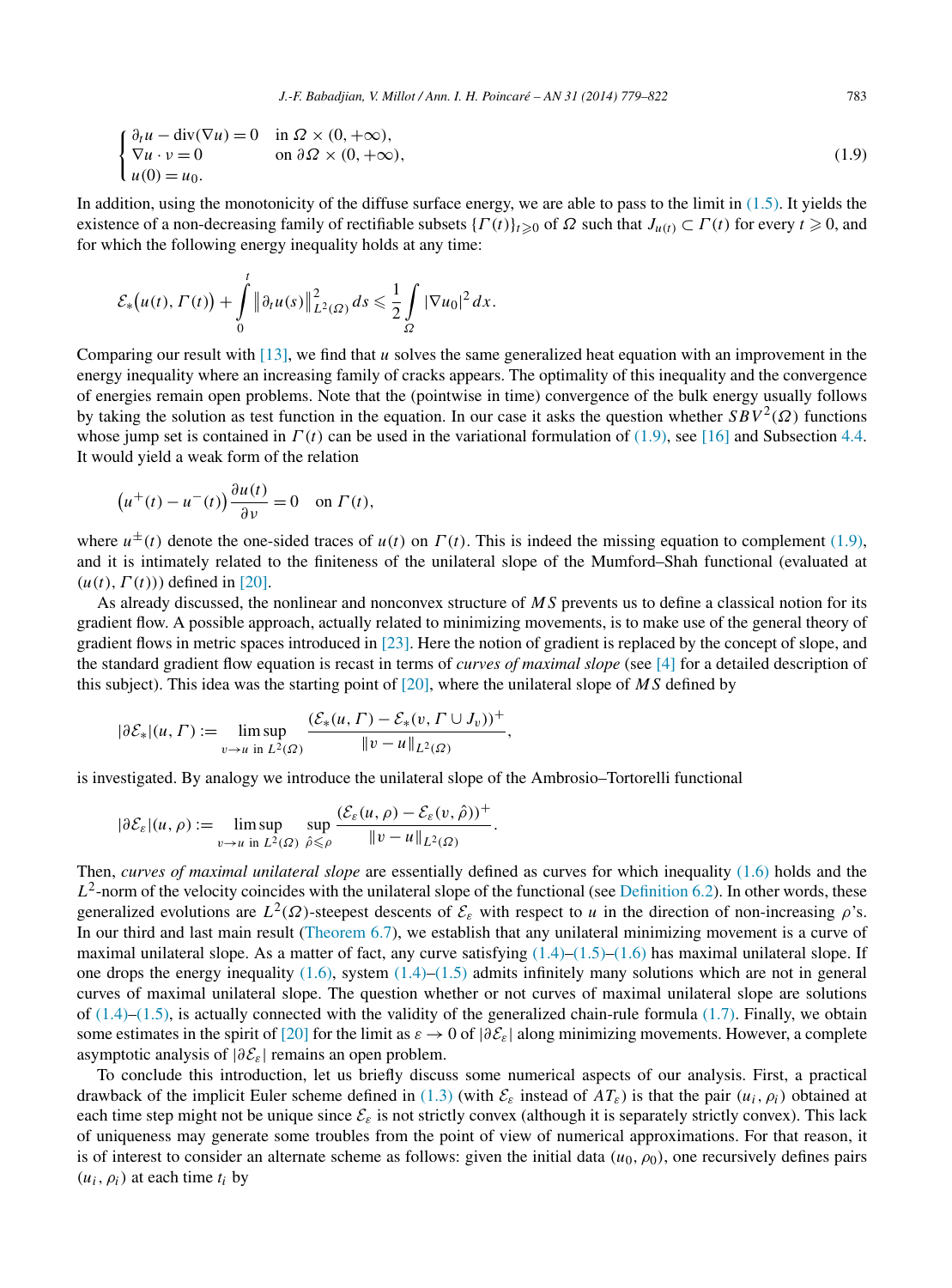$$
\begin{cases} u_i := \operatorname{argmin} \bigg\{ \mathcal{E}_{\varepsilon}(u, \rho_{i-1}) + \frac{1}{2\delta} ||u - u_{i-1}||_{L^2(\Omega)}^2 : u \in H^1(\Omega) \bigg\}, \\ \rho_i := \operatorname{argmin} \{ \mathcal{E}_{\varepsilon}(u_i, \rho) : \rho \in W^{1, p}(\Omega), \ \rho \le \rho_{i-1} \text{ in } \Omega \} . \end{cases}
$$

It turns out that this alternate minimization scheme is precisely the algorithm used in numerical experiments for quasi-static evolution in brittle fracture (see [\[8,9\]\)](#page-42-0). As the time step  $\delta$  tends to zero, this scheme gives rise to the same time continuous model (*i.e.*, limiting evolutions satisfy [\(1.4\)–](#page-2-0)[\(1.5\)–\(1.6\),](#page-3-0) see [\[7\]\)](#page-42-0). Another difficulty for numerics is to deal with the asymptotics when both *ε* and *δ* tend to zero. Using the arguments developed in this paper together with [\[13\]](#page-43-0) and [\[30\],](#page-43-0) one should be able to prove a simultaneous convergence result similar to [Theorem 5.1,](#page-23-0) and that the limits commute.

The paper is organized as follows. In Section 2, we provide the functional setting of the problem, and define in details the Ambrosio–Tortorelli and Mumford–Shah functionals. In Section [3,](#page-7-0) we introduce the implicit Euler scheme generating unilateral minimizing movements. In Section [4,](#page-9-0) we establish an existence result for unilateral minimizing movements through a compactness result of discrete evolutions when the time step tends to zero. Then we study some qualitative properties where we establish the heat type equation, the unilateral minimality of the phase field, and the energy inequality. Section [5](#page-23-0) is devoted to the asymptotic analysis as  $\varepsilon \to 0$ . Finally, Section [6](#page-32-0) is concerned with curves of maximal unilateral slope for the Ambrosio–Tortorelli functional.

# **2. Preliminaries**

**Notations.** For an open set  $U \subset \mathbb{R}^N$ , we denote by  $\mathcal{M}(U;\mathbb{R}^m)$  the space of all finite  $\mathbb{R}^m$ -valued Radon measures on *U*, *i.e.*, the topological dual of the space  $\mathcal{C}_0(U;\mathbb{R}^m)$  of all  $\mathbb{R}^m$ -valued continuous functions vanishing on  $\partial U$ . For  $m = 1$  we simply write  $\mathcal{M}(U)$ . The Lebesgue measure in  $\mathbb{R}^N$  is denoted by  $\mathcal{L}^N$ , while  $\mathcal{H}^{N-1}$  stands for the  $(N-1)$ -dimensional Hausdorff measure. If  $B_1$  is the open unit ball in  $\mathbb{R}^N$ , we write  $\omega_N := \mathscr{L}^N(B_1)$ . We use the notations  $\tilde{C}$  and  $\cong$  for inclusions or equalities between sets up to  $\mathcal{H}^{N-1}$ -negligible sets. For two real numbers *a* and *b*, we denote by  $a \wedge b$  and  $a \vee b$  the minimum and maximum value between *a* and *b*, respectively, and  $a^+ := a \vee 0$ .

**Absolutely continuous functions.** Throughout the paper, we consider the integration theory for Banach space valued functions in the sense of Bochner. All standard definitions and results we shall use can be found in [\[12, Appendix\]](#page-43-0) (see also [\[24\]\)](#page-43-0). We just recall here some basic facts. If *X* denotes a Banach space, we say that a mapping  $u : [0, +\infty) \to X$ is absolutely continuous, and we write  $u \in AC([0, +\infty); X)$ , if there exists  $m \in L^1(0, +\infty)$  such that

$$
\|u(s) - u(t)\|_X \leq \int_s^t m(r) dr \quad \text{for every } t \geq s \geq 0.
$$
 (2.1)

If the space *X* turns out to be reflexive, then any map  $u \in AC([0, +\infty); X)$  is (strongly) differentiable almost everywhere. More precisely, for a.e.  $t \in (0, +\infty)$ , there exists  $u'(t) \in X$  such that

$$
\frac{u(t) - u(s)}{t - s} \to u'(t) \quad \text{strongly in } X \text{ as } s \to t.
$$

Moreover  $u' \in L^1(0, +\infty; X)$ , *u'* coincides with distributional derivative of *u*, and the Fundamental Theorem of Calculus holds, *i.e.*,

$$
u(t) - u(s) = \int_{s}^{t} u'(r) dr \quad \text{for every } t \ge s \ge 0.
$$

If further the function *m* in (2.1) belongs to  $L^2(0, +\infty)$ , then we write  $u \in AC^2([0, +\infty); X)$ , and in that case we have  $u' \in L^2(0, +\infty; X)$ .

**Special functions of bounded variation.** For an open set  $U \subset \mathbb{R}^N$ , we denote by  $BV(U)$  the space of functions of bounded variation, *i.e.*, the space of all functions  $u \in L^1(U)$  whose distributional gradient *Du* belongs to  $\mathcal{M}(U;\mathbb{R}^N)$ .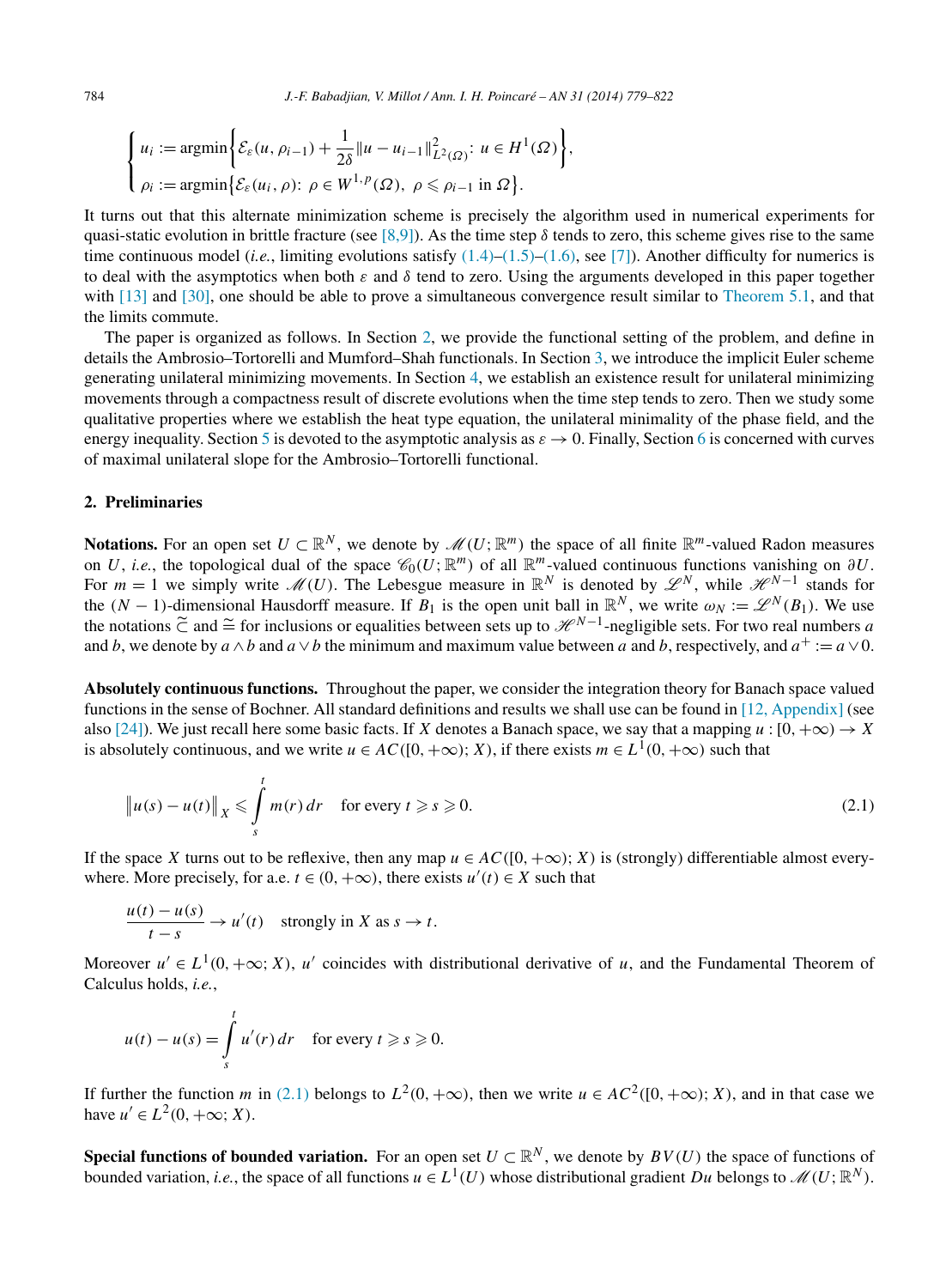<span id="page-6-0"></span>We shall also consider the subspace *SBV(U)* of special functions of bounded variation made of functions  $u \in BV(U)$ whose derivative *Du* can be decomposed as

$$
Du = \nabla u \mathcal{L}^N + (u^+ - u^-)v_u \mathcal{H}^{N-1} \mathcal{L} J_u.
$$

In the previous expression,  $\nabla u$  is the Radon–Nikodým derivative of *Du* with respect to  $\mathscr{L}^N$ , and it is called approximate gradient of *u*. The Borel set  $J_u$  is the (approximate) jump set of *u*. It is a countably  $\mathcal{H}^{N-1}$ -rectifiable subset of *U* oriented by the (normal) direction of jump  $v_u : J_u \to \mathbb{S}^{\tilde{N}-1}$ , and  $u^{\pm}$  are the one-sided approximate limits of *u* on  $J_u$ according to  $v_u$ , see [\[3\].](#page-42-0) We say that a measurable set *E* has finite perimeter in *U* if  $\chi_F \in BV(U)$ , and we denote by *∂*∗*E* its reduced boundary. We also denote by *GSBV (U)* the space of all measurable functions *u* : *U* → R such that  $(-M \vee u) \wedge M$  ∈ *SBV(U)* for all  $M > 0$ . Again, we refer to [\[3\]](#page-42-0) for an exhaustive treatment on the subject. Finally we define the spaces

$$
SBV^2(U) := \left\{ u \in SBV(U) \cap L^2(U) \colon \nabla u \in L^2(U; \mathbb{R}^N) \text{ and } \mathcal{H}^{N-1}(J_u) < \infty \right\},\
$$

and

$$
GSBV^2(U) := \left\{ u \in GSBV(U) \cap L^2(U): \nabla u \in L^2(U; \mathbb{R}^N) \text{ and } \mathcal{H}^{N-1}(J_u) < \infty \right\}.
$$

Note that, according to the chain-rule formula for real valued *BV*-functions, we have the inclusion  $SBV^2(U)$  ∩  $L^{\infty}(U) \subset GSBV^2(U)$  (see *e.g.* [\[3, Theorem 3.99\]\)](#page-42-0).

The following proposition will be very useful to derive a lower estimate for the Ambrosio–Tortorelli functional. It is a direct consequence of the proof of [\[10, Theorem 10.6\]](#page-42-0) (see [\[11, Theorem 16\]](#page-43-0) for the original proof).

**Proposition 2.1.** *Let*  $\Omega \subset \mathbb{R}^N$  *be a bounded open set, let*  $\{u_n\}_{n\in\mathbb{N}} \subset H^1(\Omega) \cap L^\infty(\Omega)$  *be such that*  $\sup_{n\in\mathbb{N}} ||u_n||_{L^{\infty}(\Omega)} < \infty$ , and let  $\{E_n\}_{n\in\mathbb{N}}$  be a sequence of subsets of  $\Omega$  of finite perimeter in  $\Omega$  such that  $\sup_{n\in\mathbb{N}} \mathcal{H}^{N-1}(\partial^* E_n \cap \Omega) < \infty$ . Assume that  $u_n \to u$  strongly in  $L^2(\Omega)$ , and that  $\mathcal{L}^N(E_n) \to 0$ . Setting  $\tilde{u}_n := (1 - \chi_{E_n})u_n \in SBV^2(\Omega) \cap L^{\infty}(\Omega)$ , and assuming in addition that  $\sup_{n \in \mathbb{N}} ||\nabla \tilde{u}_n||_{L^2(\Omega;\mathbb{R}^N)} < \infty$ , then  $u ∈ SBV<sup>2</sup>(Ω) ∩ L<sup>∞</sup>(Ω)$  *and* 

$$
\begin{cases} \tilde{u}_n \to u & \text{strongly in } L^2(\Omega), \\ \tilde{u}_n \to u & \text{weakly* in } L^{\infty}(\Omega), \\ \nabla \tilde{u}_n \to \nabla u & \text{weakly in } L^2(\Omega; \mathbb{R}^N), \\ 2\mathcal{H}^{N-1}(J_u) \leq \liminf_{n \to \infty} \mathcal{H}^{N-1}(\partial^* E_n \cap \Omega). \end{cases}
$$

**The Ambrosio–Tortorelli & Mumford–Shah functionals.** Throughout the paper, we assume that *Ω* is a bounded open subset of  $\mathbb{R}^N$  with at least Lipschitz boundary. We consider  $p > N$ ,  $\beta > 0$ , and  $g \in L^\infty(\Omega)$  given. For  $\varepsilon > 0$  and  $\eta_{\varepsilon} \in (0, 1)$ , we define the Ambrosio–Tortorelli functional  $\mathcal{E}_{\varepsilon}: L^2(\Omega) \times L^p(\Omega) \to [0, +\infty]$  by

$$
\mathcal{E}_{\varepsilon}(u,\rho) := \begin{cases} \frac{1}{2} \int_{\Omega} (\eta_{\varepsilon} + \rho^2) |\nabla u|^2 dx + \int_{\Omega} \left( \frac{\varepsilon^{p-1}}{p} |\nabla \rho|^p + \frac{\alpha}{p' \varepsilon} |1 - \rho|^p \right) dx + \frac{\beta}{2} \int_{\Omega} (u - g)^2 dx \\ \text{if } (u,\rho) \in H^1(\Omega) \times W^{1,p}(\Omega), \\ +\infty \quad \text{otherwise}, \end{cases}
$$

where  $p' := p/(p-1)$  and  $\alpha$  is the normalizing factor given by

$$
\alpha := \left(\frac{p}{2}\right)^{p'}.\tag{2.2}
$$

The Mumford–Shah functional  $\mathcal{E}: L^2(\Omega) \to [0, +\infty]$  is in turn defined by

$$
\mathcal{E}(u) := \begin{cases} \frac{1}{2} \int_{\Omega} |\nabla u|^2 dx + \mathcal{H}^{N-1}(J_u) + \frac{\beta}{2} \int_{\Omega} (u - g)^2 dx & \text{if } u \in GSBV^2(\Omega), \\ +\infty & \text{otherwise.} \end{cases}
$$
(2.3)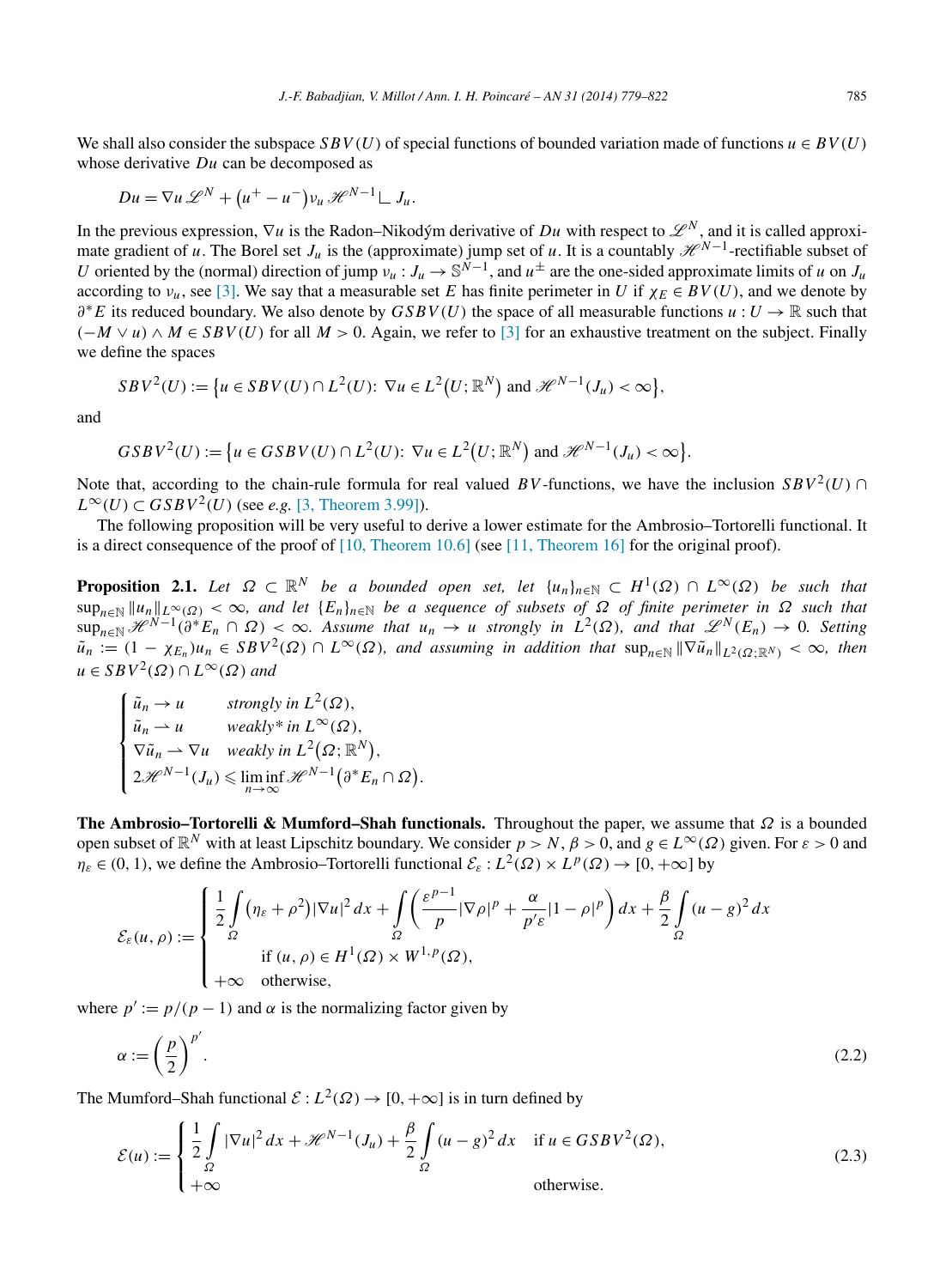<span id="page-7-0"></span>It is well known by now that the Ambrosio–Tortorelli functional approximates as  $\varepsilon \to 0$  the Mumford–Shah functional in the sense of *Γ* -convergence, as stated in the following result, see [\[5,29\].](#page-42-0) Let us mention that Theorem 2.2 is not precisely a direct consequence of  $[5,29]$ . In  $[5]$ , the case  $p = 2$  is addressed, while  $[29]$  deals with energies having the same *p*-growth in  $\nabla u$  and  $\nabla \rho$  (recall that  $p > N \ge 2$ ). However, a careful inspection of the proof of [\[29, Theorem](#page-43-0) [3.1\]](#page-43-0) shows that the *Γ*-convergence result still holds for  $\mathcal{E}_{\varepsilon}$ .

**Theorem 2.2.** Assume that  $\eta_{\varepsilon} = o(\varepsilon)$ . Then  $\mathcal{E}_{\varepsilon}$  *Γ -converges as*  $\varepsilon \to 0$  (*with respect to the strong*  $L^2(\Omega) \times$  $L^p(\Omega)$ *-topology*) *to the functional*  $\mathcal{E}_0$  *defined by* 

$$
\mathcal{E}_0(u,\rho) := \begin{cases} \mathcal{E}(u) & \text{if } u \in GSBV^2(\Omega) \text{ and } \rho = 1 \text{ in } \Omega, \\ +\infty & \text{otherwise.} \end{cases}
$$

## **3. Unilateral minimizing movements**

## *3.1. The discrete evolution scheme*

Throughout the paper, we shall say that a sequence of time steps  $\delta := \{\delta^i\}_{i\in\mathbb{N}^*}$  is a partition of  $[0, +\infty)$  if

$$
\delta^i > 0, \quad \sup_{i \geq 1} \delta^i < +\infty, \quad \text{and} \quad \sum_{i \geq 1} \delta^i = +\infty.
$$

To a partition  $\delta$  we associate the sequence of discrete times  $\{t^i\}_{i\in\mathbb{N}}$  given by  $t^0 := 0$ ,  $t^i := \sum_{j=1}^i \delta^j$  for  $i \ge 1$ , and we define the *time step length* by

$$
|\boldsymbol{\delta}| := \sup_{i \geqslant 1} \delta^i.
$$

To an initial datum  $u_0 \in H^1(\Omega) \cap L^\infty(\Omega)$ , we shall *always* associate (for simplicity) the initial state  $\rho_0^{\varepsilon}$  determined by

$$
\rho_0^{\varepsilon} := \underset{\rho \in W^{1,p}(\Omega)}{\operatorname{argmin}} \mathcal{E}_{\varepsilon}(u_0, \rho). \tag{3.1}
$$

It is standard to check that the above minimization problem has a unique solution (by coercivity and strict convexity of the functional  $\mathcal{E}_{\varepsilon}(u_0, \cdot)$ , and it follows by minimality that  $0 \le \rho_0^{\varepsilon} \le 1$ . Given a partition  $\delta$  of  $[0, +\infty)$ , we now introduce the discrete evolution Euler scheme starting from  $(u_0, \rho_0^{\varepsilon})$ .

**Global minimization.** Set  $(u^0, \rho^0) := (u_0, \rho_0^{\varepsilon})$ , and select recursively for all integer  $i \ge 1$ ,

$$
\left(u^{i},\rho^{i}\right)\in\operatorname{argmin}\left\{\mathcal{E}_{\varepsilon}(u,\rho)+\frac{1}{2\delta^{i}}\left\|u-u^{i-1}\right\|_{L^{2}(\Omega)}^{2}\colon\left(u,\rho\right)\in H^{1}(\Omega)\times W^{1,p}(\Omega),\ \rho\leqslant\rho^{i-1}\text{ in }\Omega\right\}.\tag{3.2}
$$

The well-posedness of this scheme requires some care. Since the sublevel sets of  $\mathcal{E}_{\varepsilon}$  are clearly relatively compact for the sequential weak  $H^1(\Omega) \times W^{1,p}(\Omega)$ -topology, one may apply the Direct Method of Calculus of Variations to solve (3.2). We only need to show that the constraint in (3.2) is closed, and that  $\mathcal{E}_{\varepsilon}$  is lower semicontinuous with respect to weak convergence.

**Lemma 3.1.** *Let*  $\{(u_n, \rho_n)\}_{n \in \mathbb{N}} \subset H^1(\Omega) \times W^{1,p}(\Omega)$  *be such that*  $(u_n, \rho_n) \to (u, \rho)$  *weakly in*  $H^1(\Omega) \times W^{1,p}(\Omega)$ *. Then,*

$$
\mathcal{E}_{\varepsilon}(u,\rho) \leqslant \liminf_{n \to \infty} \mathcal{E}_{\varepsilon}(u_n,\rho_n). \tag{3.3}
$$

Moreover, if for each  $n \in \mathbb{N}$ ,  $\rho_n \leqslant \bar{\rho}$  in  $\Omega$  for some  $\bar{\rho} \in W^{1,p}(\Omega)$ , then  $\rho \leqslant \bar{\rho}$  in  $\Omega$ . Finally, assuming that  $\mathcal{E}_{\varepsilon}(u_n, \rho_n) \to \mathcal{E}_{\varepsilon}(u, \rho)$  *as*  $n \to \infty$ *, then*  $(u_n, \rho_n) \to (u, \rho)$  *strongly in*  $H^1(\Omega) \times W^{1, p}(\Omega)$ *.*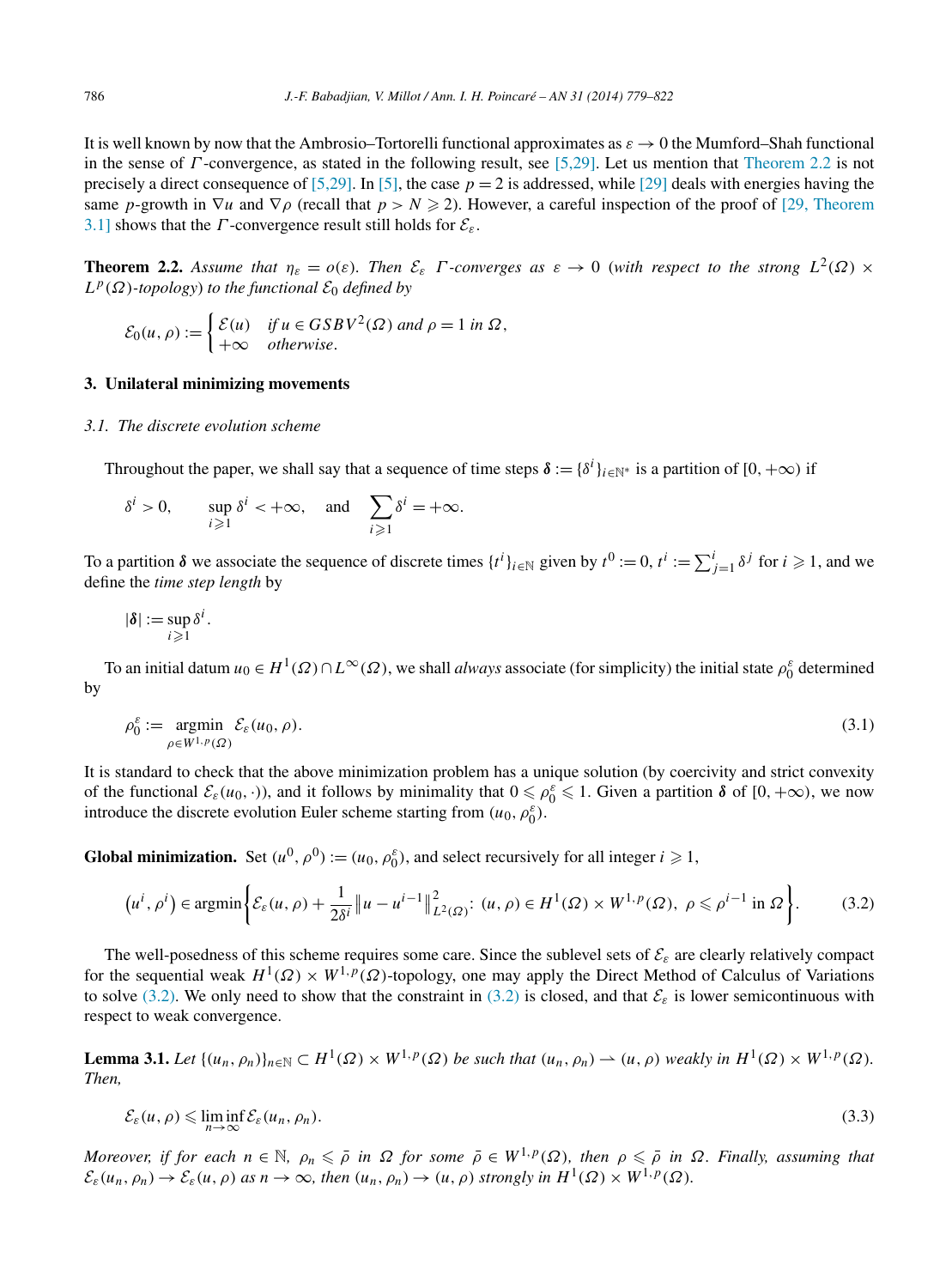<span id="page-8-0"></span>**Proof.** *Step 1*. The sequence  $\{(u_n, \rho_n)\}$  being weakly convergent, it is bounded in  $H^1(\Omega) \times W^{1,p}(\Omega)$ . Therefore  $\rho_n \to \rho$  in  $\mathscr{C}^0(\overline{\Omega})$  by the Sobolev Imbedding Theorem. Hence  $\rho \leq \overline{\rho}$  in  $\Omega$  whenever  $\rho_n \leq \overline{\rho}$  in  $\Omega$  for every  $n \in \mathbb{N}$ . Then  $\rho_n \nabla u_n \rightharpoonup \rho \nabla u$  weakly in  $L^2(\Omega)$ , and consequently,

$$
\int_{\Omega} (\eta_{\varepsilon} + \rho^2) |\nabla u|^2 dx \leq \liminf_{n \to \infty} \int_{\Omega} (\eta_{\varepsilon} + \rho_n^2) |\nabla u_n|^2 dx.
$$

Since all other terms in  $\mathcal{E}_{\varepsilon}$  are clearly lower semicontinuous with respect to the weak convergence in  $H^1(\Omega) \times$  $W^{1,p}(\Omega)$ , we have proved [\(3.3\).](#page-7-0)

*Step 2*. Let us now assume that  $\mathcal{E}_{\varepsilon}(u_n, \rho_n) \to \mathcal{E}_{\varepsilon}(u, \rho)$ . We first claim that

$$
\int_{\Omega} (\eta_{\varepsilon} + \rho^2) |\nabla u|^2 dx = \lim_{n \to \infty} \int_{\Omega} (\eta_{\varepsilon} + \rho_n^2) |\nabla u_n|^2 dx.
$$
\n(3.4)

Indeed, assume by contradiction that for a subsequence  ${n_i}$  we have

$$
\int_{\Omega} (\eta_{\varepsilon} + \rho^2) |\nabla u|^2 dx < \liminf_{j \to \infty} \int_{\Omega} (\eta_{\varepsilon} + \rho_{n_j}^2) |\nabla u_{n_j}|^2 dx.
$$

Using the fact that  $u_n \to u$  strongly in  $L^2(\Omega)$ , we deduce from Step 1 that

$$
\lim_{j \to \infty} \mathcal{E}_{\varepsilon}(u_{n_j}, \rho_{n_j})
$$
\n
$$
\geq \liminf_{j \to \infty} \frac{1}{2} \int_{\Omega} (\eta_{\varepsilon} + \rho_{n_j}^2) |\nabla u_{n_j}|^2 dx + \liminf_{j \to \infty} \int_{\Omega} \left( \frac{\varepsilon^{p-1}}{p} |\nabla \rho_{n_j}|^p + \frac{\alpha}{p' \varepsilon} |1 - \rho_{n_j}|^p \right) dx + \frac{\beta}{2} \int_{\Omega} (u - g)^2 dx
$$
\n
$$
> \mathcal{E}_{\varepsilon}(u, \rho),
$$

which is impossible. Therefore (3.4) holds. Then, combining the convergence of  $\mathcal{E}_{\varepsilon}(u_n, \rho_n)$  with (3.4), we deduce that  $\|\rho_n\|_{W^{1,p}(\Omega)} \to \|\rho\|_{W^{1,p}(\Omega)}$ , whence the strong  $W^{1,p}(\Omega)$ -convergence of  $\rho_n$ .

It now remains to show that  $u_n \to u$  strongly in  $H^1(\Omega)$ . Using the uniform convergence of  $\rho_n$  established in Step 1, we first estimate

$$
\int_{\Omega} |\rho^2 - \rho_n^2| |\nabla u_n|^2 dx \leqslant \Bigl( \sup_{k \in \mathbb{N}} ||\nabla u_k||_{L^2(\Omega; \mathbb{R}^N)} \Bigr) \bigl\| \rho^2 - \rho_n^2 \bigr\|_{L^\infty(\Omega)} \underset{n \to \infty}{\longrightarrow} 0.
$$

Then we infer from (3.4) that

$$
\int_{\Omega} (\eta_{\varepsilon} + \rho^2) |\nabla u_n|^2 dx = \int_{\Omega} (\eta_{\varepsilon} + \rho_n^2) |\nabla u_n|^2 dx + \int_{\Omega} (\rho^2 - \rho_n^2) |\nabla u_n|^2 dx \longrightarrow_{n \to \infty} \int_{\Omega} (\eta_{\varepsilon} + \rho^2) |\nabla u|^2 dx.
$$

Consequently  $||u_n||_{H^1(\Omega)} \to ||u||_{H^1(\Omega)}$ , whence the strong  $H^1(\Omega)$ -convergence of  $u_n$ .  $\Box$ 

We state below a maximum principle on the iterates  $\{(u^i, \rho^i)\}_{i\in\mathbb{N}}$  which easily follows from minimality and standard truncation arguments.

**Lemma 3.2.** *For every*  $i \in \mathbb{N}$ ,

$$
\|u^i\|_{L^{\infty}(\Omega)} \le \max\{\|u_0\|_{L^{\infty}(\Omega)}, \ \|g\|_{L^{\infty}(\Omega)}\} \quad \text{and} \quad 0 \le \rho^{i+1} \le \rho^i \le 1 \quad \text{in } \Omega. \tag{3.5}
$$

#### *3.2. Generalized unilateral minimizing movements*

To a partition  $\delta$  of  $[0, +\infty)$  and a sequence of iterates  $\{(u^i, \rho^i)\}_{i\in\mathbb{N}}$  given by [\(3.2\),](#page-7-0) we associate a *discrete trajectory*  $(u_{\delta}, \rho_{\delta})$ :  $[0, +\infty) \to H^1(\Omega) \times W^{1,p}(\Omega)$  defined as the *left-continuous piecewise constant interpolation* of the  $(u^i, \rho^i)$ 's below. More precisely, we set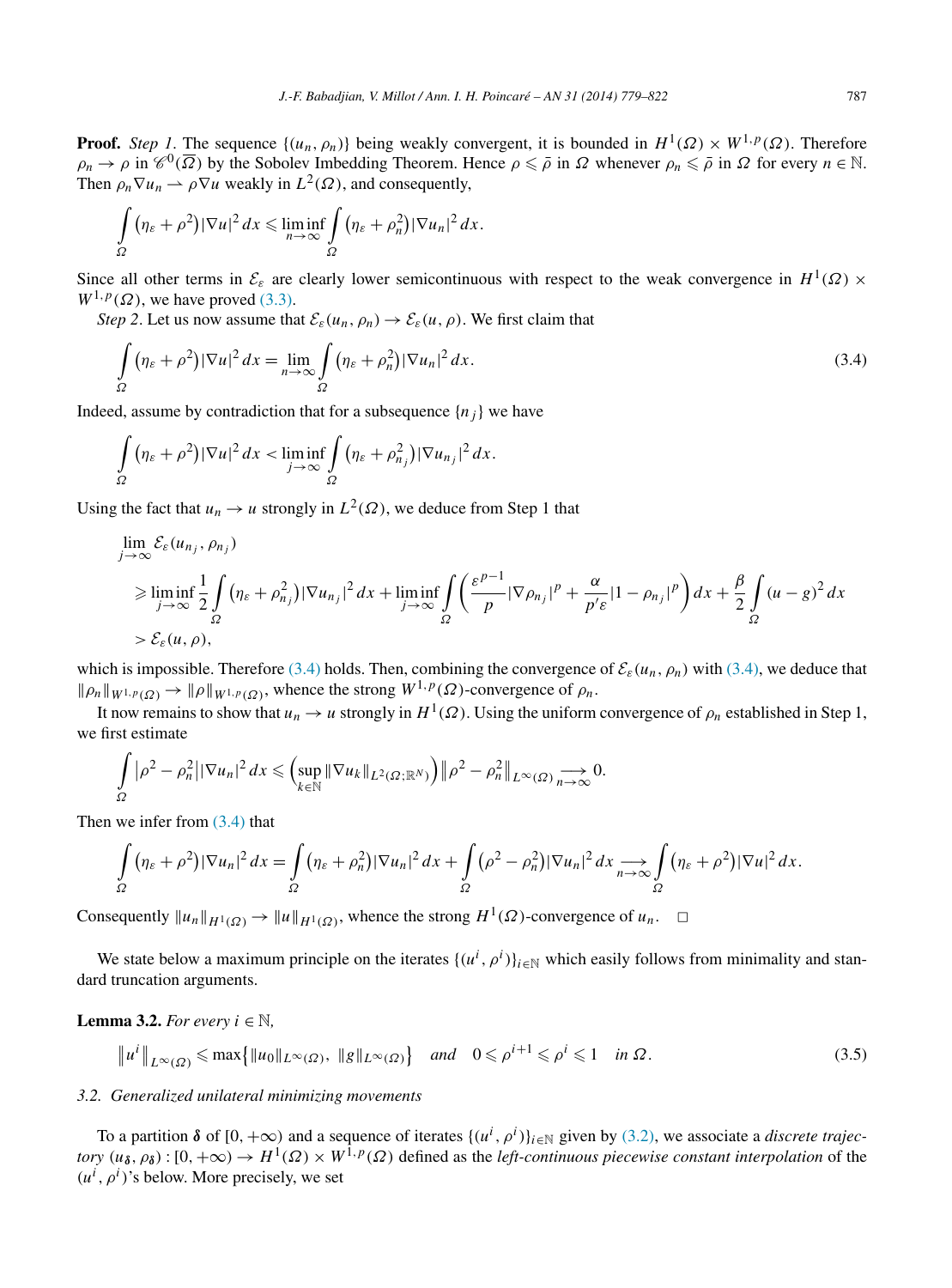<span id="page-9-0"></span>
$$
u_{\delta}(0) = u_0, \qquad \rho_{\delta}(0) = \rho_0^{\varepsilon},
$$

and for  $t > 0$ .

$$
\begin{cases} u_{\delta}(t) := u^{i}, & \text{if } t \in (t^{i-1}, t^{i}].\\ \rho_{\delta}(t) := \rho^{i} \end{cases}
$$
 (3.6)

By analogy with the standard notion of minimizing movements, we now introduce the following definition.

**Definition 3.3** *(Unilateral Minimizing Movements).* Let  $u_0 \in H^1(\Omega) \cap L^\infty(\Omega)$ . We say that a pair  $(u, \rho) : [0, +\infty) \to$  $L^2(\Omega) \times L^p(\Omega)$  is a (*generalized*) *unilateral minimizing movement* for  $\mathcal{E}_{\varepsilon}$  starting from  $(u_0, \rho_0^{\varepsilon})$  if there exist a sequence  ${\delta_k}_{k \in \mathbb{N}}$  of partitions of  $[0, +\infty)$  satisfying  $|\delta_k| \to 0$ , and associated discrete trajectories  $\{(u_{\delta_k}, \rho_{\delta_k})\}_{k \in \mathbb{N}}$ such that

$$
\left(u_{\delta_k}(t), \rho_{\delta_k}(t)\right) \longrightarrow_{k \to \infty} \left(u(t), \rho(t)\right) \quad \text{strongly in } L^2(\Omega) \times L^p(\Omega) \text{ for every } t \geq 0.
$$

We denote by  $GUMM(u_0, \rho_0^{\varepsilon})$  the collection of all (generalized) unilateral minimizing movements for  $\mathcal{E}_{\varepsilon}$  starting from  $(u_0, \rho_0^{\varepsilon})$ .

**Remark 3.4.** At this stage we do not claim that the collection  $GUMM(u_0, \rho_0^{\varepsilon})$  is not empty. This will be proved in the next section through a compactness result on discrete trajectories (see [Lemmas 4.3 & 4.5,](#page-11-0) and [Corollary 4.7\)](#page-14-0).

## **4. Existence of generalized unilateral minimizing movements**

The object of this section is to provide an accurate information on the evolution laws of generalized unilateral minimizing movements. To avoid some technicalities in the analysis, we shall restrict ourselves to generalized unilateral minimizing movements arising from a sequence of discrete trajectories whose time partitions  ${\{\delta_k\}}_{k\in\mathbb{N}}$  satisfy

$$
\sup_{k \in \mathbb{N}} \left( \sup_{i \geq 1} \frac{\delta_k^{i+1}}{\delta_k^i} \right) < \infty. \tag{4.1}
$$

This condition is not essential and can be removed (the alternative argument, based on De Giorgi interpolations, can be found in the preliminary version of this paper [\[7\]\)](#page-42-0).

The main result of this section can be summarized in the following theorem.

**Theorem 4.1.** Let  $\Omega \subset \mathbb{R}^N$  be a bounded open set with  $\mathscr{C}^{1,1}$ -boundary. For an initial data  $u_0 \in H^1(\Omega) \cap L^\infty(\Omega)$ and  $\rho_0^{\varepsilon}$  given by [\(3.1\)](#page-7-0), let  $(u_{\varepsilon}, \rho_{\varepsilon}) \in GUMM(u_0, \rho_0^{\varepsilon})$  be a strong  $L^2(\Omega) \times L^p(\Omega)$ -limit of some discrete trajectories  ${(u_k, \rho_k)}_{k \in \mathbb{N}}$  *obtained from a sequence of partitions*  ${\delta_k}_{k \in \mathbb{N}}$  *of*  $[0, +\infty)$  *satisfying*  $|{\delta_k}| \to 0$  *and* (4.1)*. Then, the following properties hold:*

$$
u_{\varepsilon} \in AC^2([0, +\infty); L^2(\Omega)) \cap L^{\infty}(0, +\infty; H^1(\Omega)) \cap L^2_{loc}(0, +\infty; H^2(\Omega)),
$$
  
\n
$$
\rho_{\varepsilon} \in L^{\infty}(0, +\infty; W^{1, p}(\Omega)), \qquad 0 \leq \rho_{\varepsilon}(t) \leq \rho_{\varepsilon}(s) \leq 1 \quad \text{for every } t \geq s \geq 0,
$$

*and*

$$
\begin{cases}\n u'_{\varepsilon} = \text{div}\left((\eta_{\varepsilon} + \rho_{\varepsilon}^{2})\nabla u_{\varepsilon}\right) - \beta(u_{\varepsilon} - g) & \text{in } L^{2}(0, +\infty; L^{2}(\Omega)), \\
 \frac{\partial u_{\varepsilon}}{\partial v} = 0 & \text{in } L^{2}(0, +\infty; H^{1/2}(\partial \Omega)), \\
 u_{\varepsilon}(0) = u_{0},\n\end{cases}
$$
\n(4.2)

*with*

$$
\begin{cases} \mathcal{E}_{\varepsilon}(u_{\varepsilon}(t), \rho_{\varepsilon}(t)) \leq \mathcal{E}_{\varepsilon}(u_{\varepsilon}(t), \rho) & \text{for every } t \geq 0 \text{ and } \rho \in W^{1, p}(\Omega) \text{ such that } \rho \leq \rho_{\varepsilon}(t) \text{ in } \Omega, \\ \rho_{\varepsilon}(0) = \rho_{0}^{\varepsilon}. \end{cases}
$$
(4.3)

*Moreover,*  $t \mapsto \mathcal{E}_{\varepsilon}(u_{\varepsilon}(t), \rho_{\varepsilon}(t))$  has finite pointwise variation in [0, + $\infty$ )*, and there exists an* (*at most*) *countable set*  $\mathcal{N}_{\varepsilon} \subset (0, +\infty)$  *such that*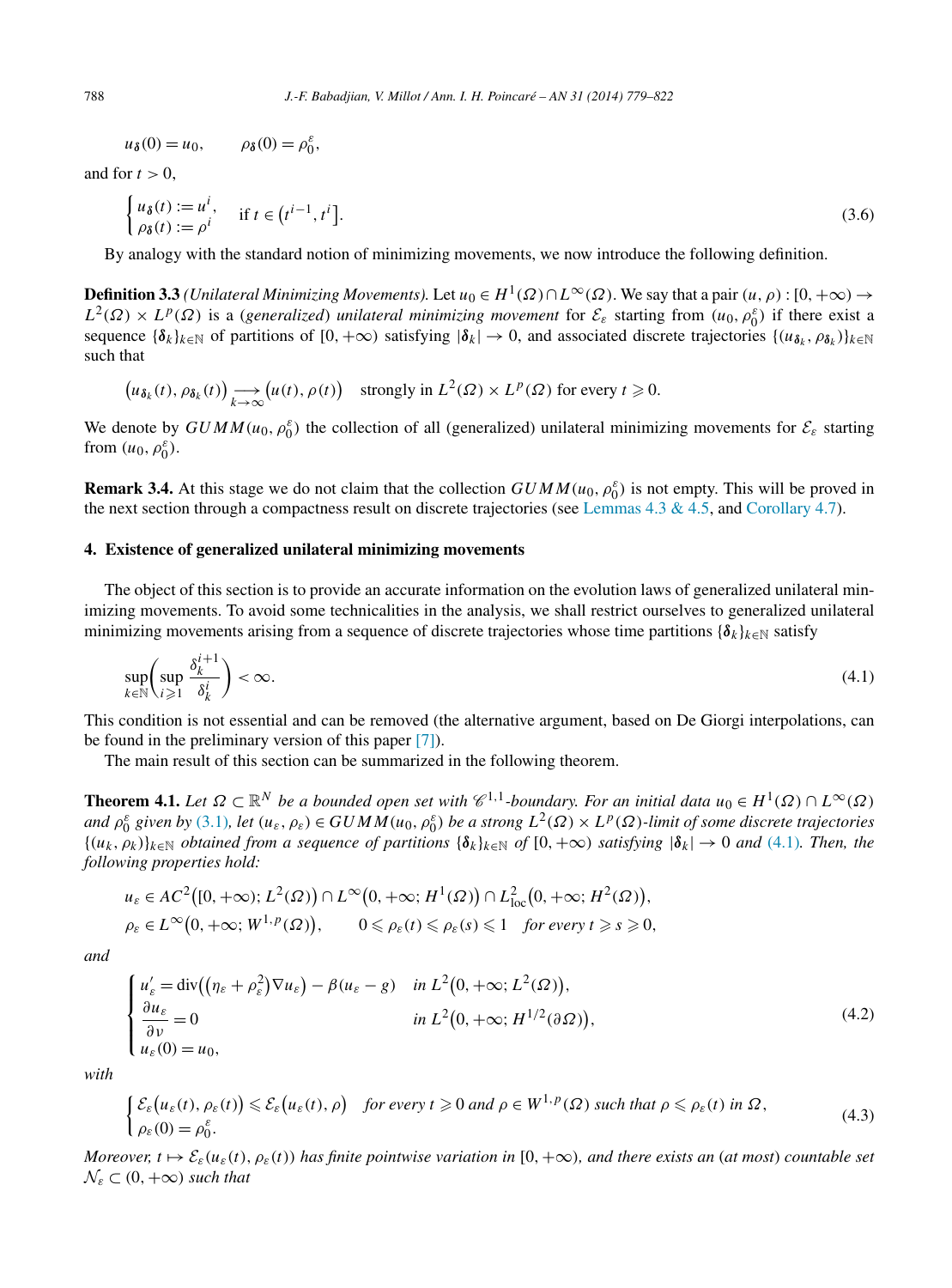<span id="page-10-0"></span>(i)  $(u_{\varepsilon}, \rho_{\varepsilon}) : [0, +\infty) \setminus \mathcal{N}_{\varepsilon} \to H^1(\Omega) \times W^{1,p}(\Omega)$  *is strongly continuous*; (ii) *for every*  $s \in [0, +\infty) \setminus \mathcal{N}_{\varepsilon}$ *, and every*  $t \geq s$ *,* 

$$
\mathcal{E}_{\varepsilon}\big(u_{\varepsilon}(t), \rho_{\varepsilon}(t)\big) + \int\limits_{s}^{t} \left\|u_{\varepsilon}'(r)\right\|_{L^{2}(\Omega)}^{2} dr \leqslant \mathcal{E}_{\varepsilon}\big(u_{\varepsilon}(s), \rho_{\varepsilon}(s)\big).
$$
\n(4.4)

The entire section is devoted to the proof of this result, and we now describe the main steps. We first obtain suitable compactness results on discrete trajectories which prove in particular that the collection  $GUMM(u_0, \rho_0^{\varepsilon})$  is not empty [\(Corollary 4.7\)](#page-14-0). Then we consider an arbitrary element  $(u_{\varepsilon}, \rho_{\varepsilon})$  in  $GUMM(u_0, \rho_0^{\varepsilon})$  arising from discrete trajectories  ${(u_k, \rho_k)}_{k \in \mathbb{N}}$  and partitions  ${\delta_k}_{k \in \mathbb{N}}$  satisfying [\(4.1\)](#page-9-0) and the established compactness properties. Defining the (diffuse) surface energy at a time  $t \ge 0$  by

$$
\mathfrak{S}_{\varepsilon}(t) := \int_{\Omega} \left( \frac{\varepsilon^{p-1}}{p} \left| \nabla \rho_{\varepsilon}(t) \right|^{p} + \frac{\alpha}{p^{\prime} \varepsilon} \left( 1 - \rho_{\varepsilon}(t) \right)^{p} \right) dx, \tag{4.5}
$$

and the bulk energy

$$
\mathfrak{B}_{\varepsilon}(t) := \frac{1}{2} \int_{\Omega} \left( \eta_{\varepsilon} + \rho_{\varepsilon}^{2}(t) \right) \left| \nabla u_{\varepsilon}(t) \right|^{2} dx + \frac{\beta}{2} \int_{\Omega} \left( u_{\varepsilon}(t) - g \right)^{2} dx, \tag{4.6}
$$

we prove a preliminary minimality property of the phase field variable *ρε* leading to the increase of the surface energy  $\mathfrak{S}_{\varepsilon}$ . In turn, it implies the strong  $W^{1,p}(\Omega)$ -continuity of  $t \mapsto \rho_{\varepsilon}(t)$  outside a countable set. Then we establish the inhomogeneous heat equation satisfied by  $u_{\varepsilon}$ . Exploiting a semi-group property for this equation, we show the decrease of the bulk energy  $\mathfrak{B}_{\varepsilon}$  and, as a byproduct, the strong  $H^1(\Omega)$ -continuity of  $t \mapsto u_{\varepsilon}(t)$  outside a countable set. At this stage, we are able to derive the pointwise in time strong convergence in  $H^1(\Omega) \times W^{1,p}(\Omega)$  of the sequence  ${(u_k, \rho_k)}_{k \in \mathbb{N}}$  away from a countable set. The announced minimality property of  $\rho_{\varepsilon}$  as well as the Lyapunov inequality on the total energy are mainly consequences of these strong convergences.

#### *4.1. Compactness of discrete trajectories*

We fix an arbitrary  $u_0 \in H^1(\Omega) \cap L^\infty(\Omega)$ , and we consider the function  $\rho_0^{\varepsilon}$  determined by [\(3.1\).](#page-7-0) Let  $\{\delta_k\}_{k \in \mathbb{N}}$  be an arbitrary sequence of partitions of  $[0, +\infty)$  satisfying  $|\delta_k| \to 0$ . We write

$$
\delta_k =: \left\{ \delta_k^i \right\}_{i \in \mathbb{N}^*}, \quad t_k^0 := 0, \quad \text{and} \quad t_k^i := \sum_{j=1}^i \delta_k^j \quad \text{for } i \geq 1.
$$

For each  $k \in \mathbb{N}$  we consider a discrete trajectory  $(u_k, \rho_k) \equiv (u_{\delta_k}, \rho_{\delta_k}) : [0, +\infty) \to H^1(\Omega) \times W^{1,p}(\Omega)$  associated to  $\delta_k$  which is obtained from [\(3.6\).](#page-9-0) We next define for every  $k \in \mathbb{N}$  a further left-continuous piecewise constant interpolation  $\rho_k^-$ :  $[0, +\infty) \to W^{1,p}(\Omega)$  of the iterates  $\{\rho_k^i\}_{i\in\mathbb{N}}$  setting  $\rho_k^-(0) = \rho_0^{\varepsilon}$ , and for  $t > 0$ ,

$$
\rho_k^-(t) := \rho_k^{i-1} \quad \text{if } t \in (t_k^{i-1}, t_k^i].
$$
\n(4.7)

We also consider the piecewise affine interpolation  $v_k : [0, +\infty) \to H^1(\Omega)$  of the  $u_k^i$ 's defined for each  $k \in \mathbb{N}$  by

$$
v_k(t) := u_k^{i-1} + \frac{t - t_k^{i-1}}{\delta_k^i} \left( u_k^i - u_k^{i-1} \right) \quad \text{if } t \in \left[ t_k^{i-1}, t_k^i \right]. \tag{4.8}
$$

We first state *a priori* estimates based on a (non-optimal) discrete energy inequality. It is obtained by taking the solution at time  $t_k^{i-1}$  as competitor in the minimization problem at time  $t_k^i$ . An optimal energy inequality will be proved later on (see [Proposition 4.18\)](#page-22-0). The higher order estimate on the sequence  $\{u_k\}$  is obtained by means of an elliptic regularity result postponed to [Appendix A](#page-40-0) (see [Lemma A.1\)](#page-40-0).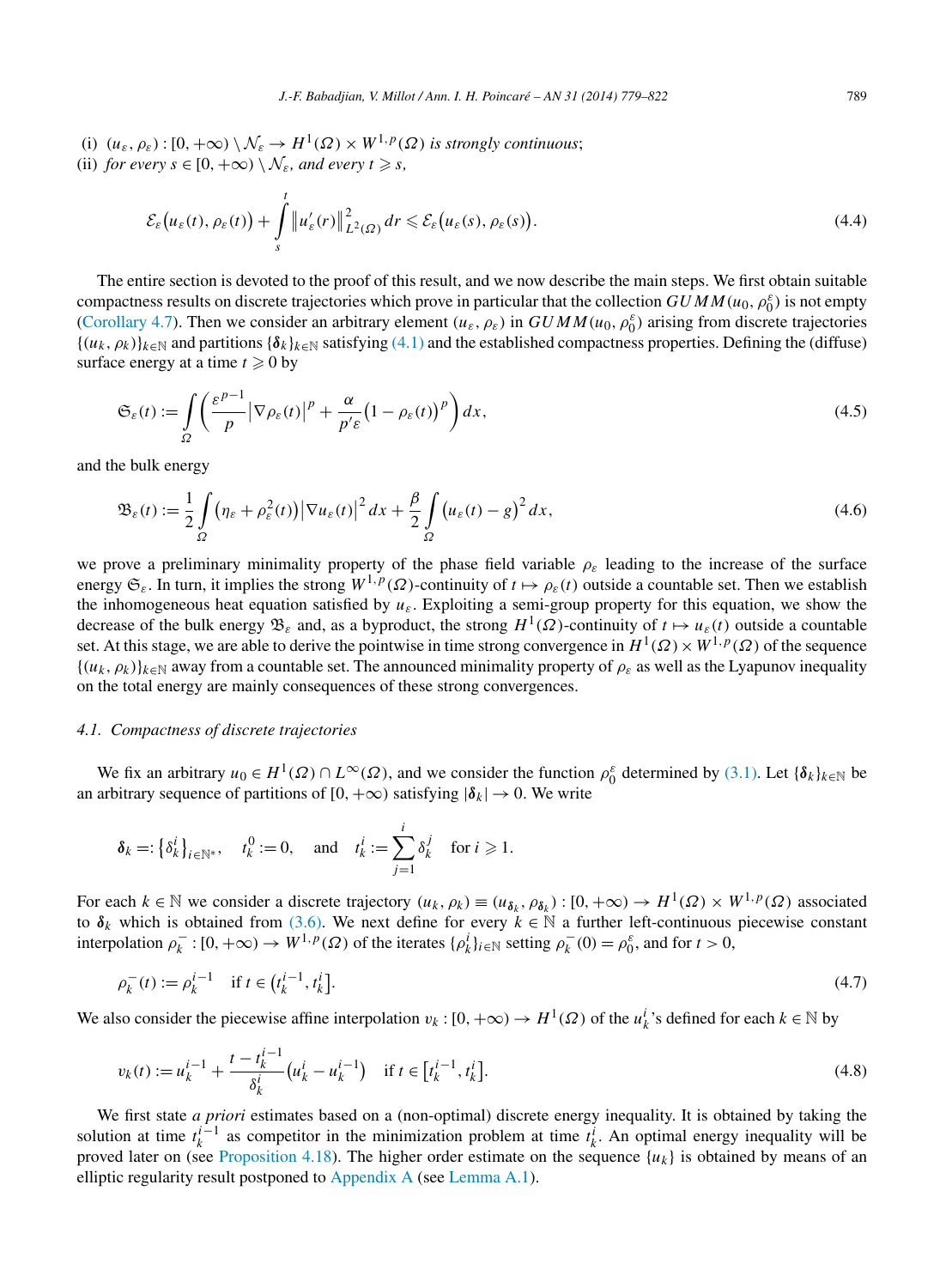<span id="page-11-0"></span>**Lemma 4.2.** *There exists a constant*  $C_{\varepsilon} > 0$  (*independent* of *k*) *such that* 

$$
\sup_{t\geq 0} \|\nabla u_k(t)\|_{L^2(\Omega)} + \sup_{t\geq 0} \|\nabla \rho_k(t)\|_{L^p(\Omega)} + \int_0^{+\infty} \|v'_k(t)\|_{L^2(\Omega)}^2 dt \leq C_{\varepsilon}.
$$
\n(4.9)

*Moreover,*  $u_k(t) \in H^2(\Omega)$  *and*  $\frac{\partial u_k(t)}{\partial v} = 0$  *in*  $H^{1/2}(\partial \Omega)$  *for every*  $t > 0$ *, and for each*  $T > 0$ *,* 

$$
\int_{0}^{T} \|u_{k}(t)\|_{H^{2}(\Omega)}^{2} dt \leq C_{\varepsilon,T}
$$
\n(4.10)

*for a constant*  $C_{\varepsilon,T} > 0$  (*independent of k*).

**Proof.** Taking  $(u_k^{i-1}, \rho_k^{i-1})$  as a competitor in the minimization problem [\(3.2\)](#page-7-0) yields

$$
\mathcal{E}_{\varepsilon}\big(u_k^i, \rho_k^i\big)+\frac{1}{2\delta_k^i}\big\|u_k^i-u_k^{i-1}\big\|_{L^2(\Omega)}^2\leqslant \mathcal{E}_{\varepsilon}\big(u_k^{i-1}, \rho_k^{i-1}\big).
$$

Summing up for  $i = 1$  to *j* leads to

$$
\mathcal{E}_{\varepsilon}\big(u_k^j, \rho_k^j\big) + \sum_{i=1}^j \frac{1}{2\delta_k^i} \|u_k^i - u_k^{i-1}\|_{L^2(\Omega)}^2 \leqslant \mathcal{E}_{\varepsilon}\big(u_0, \rho_0^{\varepsilon}\big)
$$

or still, for every  $t \geq 0$ ,

$$
\mathcal{E}_{\varepsilon}\big(u_k(t), \rho_k(t)\big) + \frac{1}{2} \int\limits_0^t \left\|v'_k(s)\right\|_{L^2(\Omega)}^2 ds \leqslant \mathcal{E}_{\varepsilon}\big(u_0, \rho_0^{\varepsilon}\big). \tag{4.11}
$$

*,*

The first upper bound (4.9) now follows from the expression of the energy  $\mathcal{E}_{\varepsilon}$ .

To show estimate (4.10), let  $t > 0$  be such that  $t \in (t_k^{i-1}, t_k^i)$  for some integer  $i \ge 1$ . By minimality  $u_k(t)$  solves

$$
\begin{cases}\n-\operatorname{div}\left((\eta_{\varepsilon}+\rho_{k}^{2}(t))\nabla u_{k}(t)\right)=-\nu_{k}'(t)-\beta\left(u_{k}(t)-g\right) & \text{in } H^{-1}(\Omega), \\
(\eta_{\varepsilon}+\rho_{k}^{2}(t))\nabla u_{k}(t)\cdot\nu=0 & \text{in } H^{-1/2}(\partial\Omega).\n\end{cases}
$$
\n(4.12)

From [Lemma A.1](#page-40-0) we deduce that  $u_k(t) \in H^2(\Omega)$  and  $\frac{\partial u_k(t)}{\partial v} = 0$  in  $H^{1/2}(\partial \Omega)$  with the estimate

$$
\|u_{k}(t)\|_{H^{2}(\Omega)} \leq C_{\varepsilon} \left(1+\|\nabla \rho_{k}(t)\|_{L^{p}(\Omega; \mathbb{R}^{N})}\right)^{\gamma} \left(\|v_{k}'(t)\|_{L^{2}(\Omega)}+\beta\|u_{k}(t)-g\|_{L^{2}(\Omega)}+\|u_{k}(t)\|_{H^{1}(\Omega)}\right).
$$
  
In view of (4.9) and Lemma 3.2, we infer that (4.10) holds.  $\square$ 

We are now in position to establish a compactness result for the sequences  $\{u_k\}_{k\in\mathbb{N}}$  and  $\{\rho_k\}_{k\in\mathbb{N}}$ . We start with  $\{\rho_k\}_{k\in\mathbb{N}}$  and  $\{\rho_k^-\}_{k\in\mathbb{N}}$ .

**Lemma 4.3.** *There exist a subsequence*  $k_n \to \infty$  *and a strongly measurable map*  $\rho_{\varepsilon}$  :  $[0, +\infty) \to W^{1,p}(\Omega)$  *such* that  $\rho_{k_n}(t) \to \rho_{\varepsilon}(t)$  weakly in  $W^{\tilde{1},p}(\Omega)$  for every  $t \geq 0$ . In addition,  $\rho_{\varepsilon} \in L^{\infty}(0,+\infty;W^{1,p}(\Omega))$ ,  $\rho_{\varepsilon}(0) = \rho_0^{\varepsilon}$ , and  $0 \leq \rho_{\varepsilon}(t) \leq \rho_{\varepsilon}(s) \leq 1$  in  $\Omega$  for every  $t \geq s \geq 0$ .

**Proof.** By [Lemma](#page-8-0) 3.2,  $\rho_k$ :  $[0, +\infty) \to L^1(\Omega)$  is monotone non-increasing, and  $0 \le \rho_k(t) \le 1$  in  $\Omega$  for every  $t \ge 0$ . By a generalized version of Helly's selection principle (see [\[36, Theorem 3.2\]\)](#page-43-0), we deduce that there exists a subsequence  $k_n \to \infty$  and a map  $\rho_{\varepsilon} : [0, +\infty) \to L^1(\Omega)$  such that  $\rho_{k_n}(t) \to \rho_{\varepsilon}(t)$  weakly in  $L^1(\Omega)$  for every  $t \ge 0$ . On the other hand, since

$$
\mathcal{E}_{\varepsilon}(u_0,\rho_0^{\varepsilon})\leqslant \mathcal{E}_{\varepsilon}(u_0,1)\leqslant \|\nabla u_0\|_{L^2(\Omega;\mathbb{R}^N)}^2+\frac{\beta}{2}\|u_0-g\|_{L^2(\Omega)}^2,
$$

we derive from Lemma 4.2 that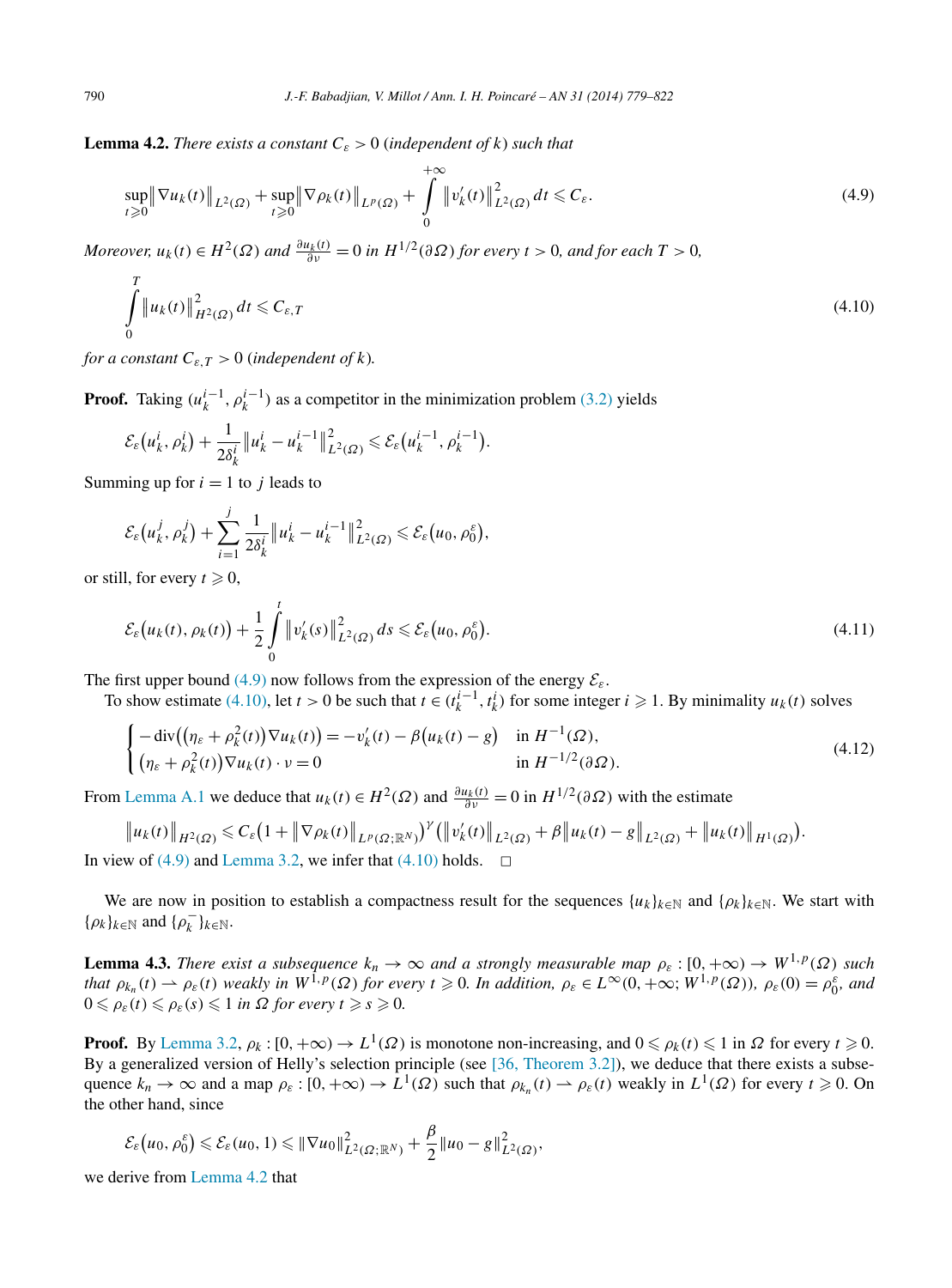<span id="page-12-0"></span>sup  $t \geqslant 0$  $\left\|\rho_k(t)\right\|_{W^{1,p}(\Omega)} \leqslant C_\varepsilon,$ 

for some constant  $C_{\varepsilon} > 0$  independent of *k*. Therefore,  $\rho_{k_n}(t) \to \rho_{\varepsilon}(t)$  weakly in  $W^{1,p}(\Omega)$ , and  $\rho_{k_n}(t) \to \rho_{\varepsilon}(t)$  in  $\mathcal{C}^0(\overline{\Omega})$  for every  $t \ge 0$  by the Sobolev Imbedding Theorem. In particular  $\rho_{\varepsilon}(t) \in W^{1,p}(\Omega)$  for every  $t \ge 0$ , and by lower semicontinuity,

$$
\sup_{t\geq 0} \|\rho_{\varepsilon}(t)\|_{W^{1,p}(\Omega)} \leq C_{\varepsilon}.
$$

Moreover, since  $0 \le \rho_k(t) \le \rho_k(s) \le 1$  in  $\Omega$  whenever  $s \le t$ , we deduce from the uniform convergence that  $0 \le$  $\rho_{\varepsilon}(t) \leq \rho_{\varepsilon}(s) \leq 1$  in  $\Omega$  for every  $t \geq s \geq 0$ .

Since  $\rho_{\varepsilon}$  :  $[0, +\infty) \to W^{1,p}(\Omega)$  is a pointwise weak limit of a sequence of measurable (locally) simple functions, we deduce that  $\rho_{\varepsilon} : [0, +\infty) \to W^{1,p}(\Omega)$  is weakly measurable, hence strongly measurable thanks to the separability of  $W^{1,p}(\Omega)$  and Pettis Theorem.  $\square$ 

Through the same argument we obtain the convergence of the sequence  $\{\rho_k^-\}_{k\in\mathbb{N}}$  (defined in [\(4.7\)\)](#page-10-0).

**[Lemma](#page-11-0) 4.4.** Let  $\{k_n\}_{n\in\mathbb{N}}$  be the subsequence given by *Lemma* 4.3. There exist a further subsequence (not relabeled) and a strongly measurable map  $\rho_{\varepsilon}^{-}:[0,+\infty) \to W^{1,p}(\Omega)$  such that  $\rho_{k_n}^-(t) \to \rho_{\varepsilon}^-(t)$  weakly in  $W^{1,p}(\Omega)$  for every  $t \geq 0$ . In addition,  $\rho_{\varepsilon}^- \in L^{\infty}(0, +\infty; W^{1, p}(\Omega))$ ,  $\rho_{\varepsilon}^-(0) = \rho_0^{\varepsilon}$ , and  $0 \leq \rho_{\varepsilon}(t) \leq \rho_{\varepsilon}^-(t) \leq \rho_{\varepsilon}^-(s) \leq 1$  in  $\Omega$  for every  $t \geqslant s \geqslant 0$ .

We continue with the compactness of the sequences  $\{u_k\}_{k\in\mathbb{N}}$  and  $\{v_k\}_{k\in\mathbb{N}}$  (defined by [\(4.8\)\)](#page-10-0).

**Lemma 4.5.** *Let*  $\{k_n\}_{n\in\mathbb{N}}$  *be the subsequence given by Lemma 4.4. There exist a further subsequence* (*not relabeled*) *and a strongly measurable map*  $u_{\varepsilon} : [0, +\infty) \to H^1(\Omega)$  *such that*  $u_{k_n}(t) \to u_{\varepsilon}(t)$  *and*  $v_{k_n}(t) \to u_{\varepsilon}(t)$  *weakly in*  $H^1(\Omega)$  *for every*  $t \geq 0$ *. In addition,* 

- (i)  $u_{\varepsilon}(0) = u_0$ ;
- $\|u_{\varepsilon}(t)\|_{L^{\infty}(\Omega)} \leqslant \max\{\|u_0\|_{L^{\infty}(\Omega)}, \|g\|_{L^{\infty}(\Omega)}\}$  *for every*  $t \geqslant 0$ ;
- (iii)  $u_{\varepsilon} \in L^{\infty}(0, +\infty; H^1(\Omega)) \cap L^2_{\text{loc}}([0, +\infty); H^2(\Omega));$
- $(iv)$   $\frac{\partial u_{\varepsilon}}{\partial v} = 0$  *in*  $L^2(0, +\infty; H^{1/2}(\partial \Omega));$
- (v) *uε* ∈ *AC*2*(*[0*,*+∞*)*;*L*2*(Ω)) and*

$$
\int_{0}^{+\infty} \|u'_{\varepsilon}(t)\|_{L^{2}(\Omega)}^{2} dt \leq \| \nabla u_{0} \|_{L^{2}(\Omega; \mathbb{R}^{N})}^{2} + \frac{\beta}{2} \| u_{0} - g \|_{L^{2}(\Omega)}^{2};
$$

(vi)  $v'_{k_n} \rightharpoonup u'_{\varepsilon}$  weakly in  $L^2(0, +\infty; L^2(\Omega))$ *.* 

**Proof.** We start by establishing the compactness of the sequence  $\{v_k\}$ . First [Lemma 3.2](#page-8-0) yields for every  $t \ge 0$ ,

$$
\|v_{k_n}(t)\|_{L^{\infty}(\Omega)} \le \|u_{k_n}(t)\|_{L^{\infty}(\Omega)} \le \max\{\|u_0\|_{L^{\infty}(\Omega)}, \|g\|_{L^{\infty}(\Omega)}\}.
$$
\n(4.13)

Then, combining the bounds in  $(4.9)$  together with  $(4.8)$ , we infer that

$$
\sup_{t\geqslant 0} \|\nabla v_{k_n}(t)\|_{L^2(\Omega;\mathbb{R}^N)} \leqslant \sup_{t\geqslant 0} \|\nabla u_{k_n}(t)\|_{L^2(\Omega;\mathbb{R}^N)} \leqslant C_{\varepsilon},
$$
\n(4.14)

for some constant  $C_{\varepsilon} > 0$  independent of  $k_n$ . Consequently, for every  $T > 0$  the set  $\bigcup_n v_{k_n}([0, T])$  is relatively compact in  $L^2(\Omega)$ . On the other hand, [\(4.9\)](#page-11-0) yields

$$
\int_{0}^{+\infty} \left\|v_{k_n}'(r)\right\|_{L^2(\Omega)}^2 dr \leqslant \mathcal{E}_{\varepsilon}\left(u_0, \rho_0^{\varepsilon}\right) \leqslant \mathcal{E}_{\varepsilon}\left(u_0, 1\right) \leqslant \left\|\nabla u_0\right\|_{L^2(\Omega; \mathbb{R}^N)}^2 + \frac{\beta}{2} \left\|u_0 - g\right\|_{L^2(\Omega)}^2. \tag{4.15}
$$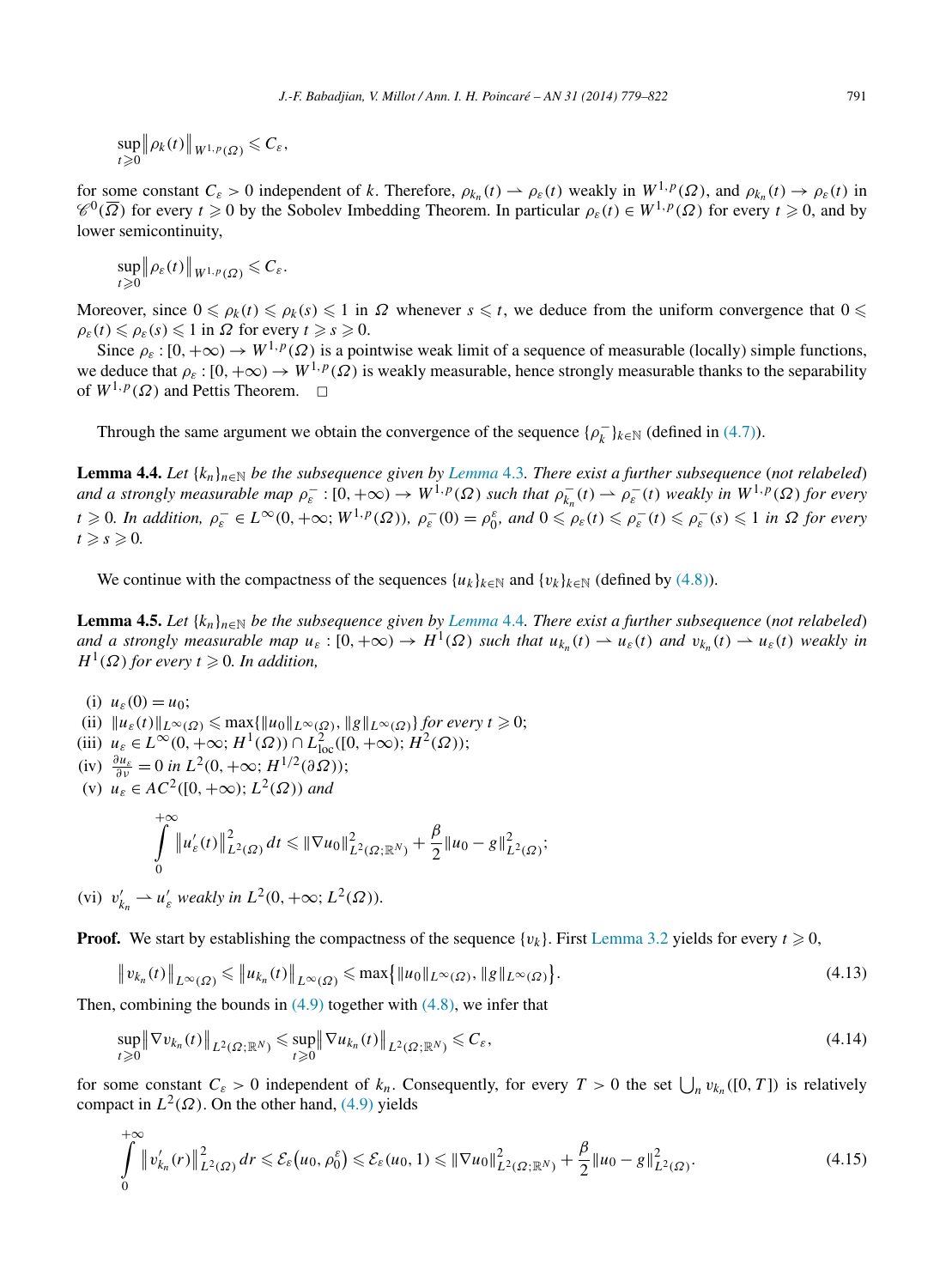<span id="page-13-0"></span>Since for any  $t \ge s \ge 0$  we have

$$
\|v_{k_n}(t) - v_{k_n}(s)\|_{L^2(\Omega)} \leq \int_s^t \|v'_{k_n}(r)\|_{L^2(\Omega)} dr,
$$
\n(4.16)

we deduce from [\(4.15\)](#page-12-0) and Cauchy–Schwarz inequality that

$$
\|v_{k_n}(t) - v_{k_n}(s)\|_{L^2(\Omega)}^2 \le (t-s) \int\limits_s^t \|v_{k_n}'(r)\|_{L^2(\Omega)}^2 \, dr \le (t-s) \bigg(\|\nabla u_0\|_{L^2(\Omega;\mathbb{R}^N)}^2 + \frac{\beta}{2} \|u_0 - g\|_{L^2(\Omega)}^2\bigg). \tag{4.17}
$$

By the Arzela–Ascoli Theorem we can find a subsequence of {*kn*} (not relabeled) such that

$$
v_{k_n} \to u_{\varepsilon} \quad \text{in } \mathscr{C}^0([0,T]; L^2(\Omega)) \text{ for every } T > 0,
$$
\n
$$
(4.18)
$$

for some  $u_{\varepsilon} \in \mathcal{C}^{0,1/2}([0,+\infty); L^2(\Omega))$ . In particular,  $v_{k_n}(t) \to u_{\varepsilon}(t)$  strongly in  $L^2(\Omega)$  for every  $t \ge 0$ , which yields (i) since  $v_{k_n}(0) = u_0$ .

On the other hand, in view of estimates [\(4.13\)](#page-12-0) and [\(4.14\),](#page-12-0) we obtain (ii) and the fact that  $v_{k_n}(t) \rightharpoonup u_{\varepsilon}(t)$  weakly in  $H^1(\Omega)$  for every  $t \ge 0$ . By lower semicontinuity we also deduce from [\(4.14\)](#page-12-0) that

$$
\sup_{t\geqslant 0} \|u_{\varepsilon}(t)\|_{H^1(\Omega)} \leqslant C_{\varepsilon}.\tag{4.19}
$$

We next show the compactness of the sequence  $\{u_{k_n}\}\$ . Let us now consider an arbitrary  $t > 0$ . For each  $n \in \mathbb{N}$  there is a unique  $i \in \mathbb{N}$  such that  $t \in (t_{k_n}^{i-1}, t_{k_n}^i]$ . We then have  $u_{k_n}(t) = u_{k_n}(t_{k_n}^i) = v_{k_n}(t_{k_n}^i)$ . Consequently, by (4.17),

$$
\|u_{k_n}(t) - u_{\varepsilon}(t)\|_{L^2(\Omega)} = \|v_{k_n}(t_{k_n}^i) - u_{\varepsilon}(t)\|_{L^2(\Omega)} \n\le \|v_{k_n}(t_{k_n}^i) - v_{k_n}(t)\|_{L^2(\Omega)} + \|v_{k_n}(t) - u_{\varepsilon}(t)\|_{L^2(\Omega)} \n\le C\sqrt{|\delta_{k_n}|} + \|v_{k_n}(t) - u_{\varepsilon}(t)\|_{L^2(\Omega)} \to 0.
$$
\n(4.20)

Hence  $u_{k_n}(t) \to u_{\varepsilon}(t)$  strongly in  $L^2(\Omega)$  for every  $t \ge 0$ , and in view of [\(4.14\)](#page-12-0) we infer that  $u_{k_n}(t) \to u_{\varepsilon}(t)$  weakly in *H*<sup>1</sup>( $\Omega$ ) for every *t*  $\geq$  0. The mappings *t*  $\mapsto$  *u*<sub>*kn*</sub>(*t*) being (locally) simple and measurable, we conclude as in the proof of [Lemma 4.3](#page-11-0) that  $u_{\varepsilon} : [0, +\infty) \to H^1(\Omega)$  is strongly measurable. Moreover  $u_{\varepsilon} \in L^{\infty}(0, +\infty; H^1(\Omega))$  by (4.19). In view of [\(4.10\),](#page-11-0)  $u_{k_n} \to u_{\varepsilon}$  weakly in  $L^2_{loc}(0, +\infty; H^2(\Omega))$  which shows that  $u_{\varepsilon} \in L^2_{loc}(0, +\infty; H^2(\Omega))$ . Item (iii) is thus proved.

We next show that the Neumann boundary condition  $\frac{\partial u_{\varepsilon}}{\partial v} = 0$  in  $L^2(0, +\infty; H^{1/2}(\partial \Omega))$  holds. To this purpose, let us fix  $T > 0$  and select an arbitrary test function  $\varphi \in L^2(0, T; H^1(\Omega))$ . By [Lemma 4.2](#page-11-0) we have  $\frac{\partial u_k(t)}{\partial v} = 0$  in  $H^{1/2}(\partial \Omega)$  for every *t* > 0, and consequently

$$
\int_{0}^{T} \int_{\Omega} (-\Delta u_{\varepsilon}) \varphi \, dx \, dt = \lim_{n \to \infty} \int_{0}^{T} \int_{\Omega} (-\Delta u_{k_n}) \varphi \, dx \, dt = \lim_{n \to \infty} \int_{0}^{T} \int_{\Omega} \nabla u_{k_n} \cdot \nabla \varphi \, dx \, dt = \int_{0}^{T} \int_{\Omega} \nabla u_{\varepsilon} \cdot \nabla \varphi \, dx \, dt.
$$

From the arbitrariness of  $\varphi$  and *T*, we conclude that  $\frac{\partial u_{\varepsilon}}{\partial v} = 0$  in  $L^2(0, T; H^{1/2}(\partial \Omega))$  for every  $T > 0$  which completes the proof of item (iv).

We next show the absolute continuity in time of  $u_{\varepsilon}$ . We note that [\(4.15\)](#page-12-0) tells us that the functions  $A_{k_n} : t \in$  $(0, +\infty)$  →  $||v'_{k_n}(t)||_{L^2(\Omega)}$  are bounded in  $L^2(0, +\infty)$ . Hence we can find a further subsequence (not relabeled) such that  $A_{k_n} \rightharpoonup A$  weakly in  $L^2(0, +\infty)$ , for a nonnegative function  $A \in L^2(0, +\infty)$  satisfying

$$
\int_{0}^{+\infty} A^{2}(t) dt \leq \|\nabla u_{0}\|_{L^{2}(\Omega;\mathbb{R}^{N})}^{2} + \frac{\beta}{2} \|u_{0} - g\|_{L^{2}(\Omega)}^{2}.
$$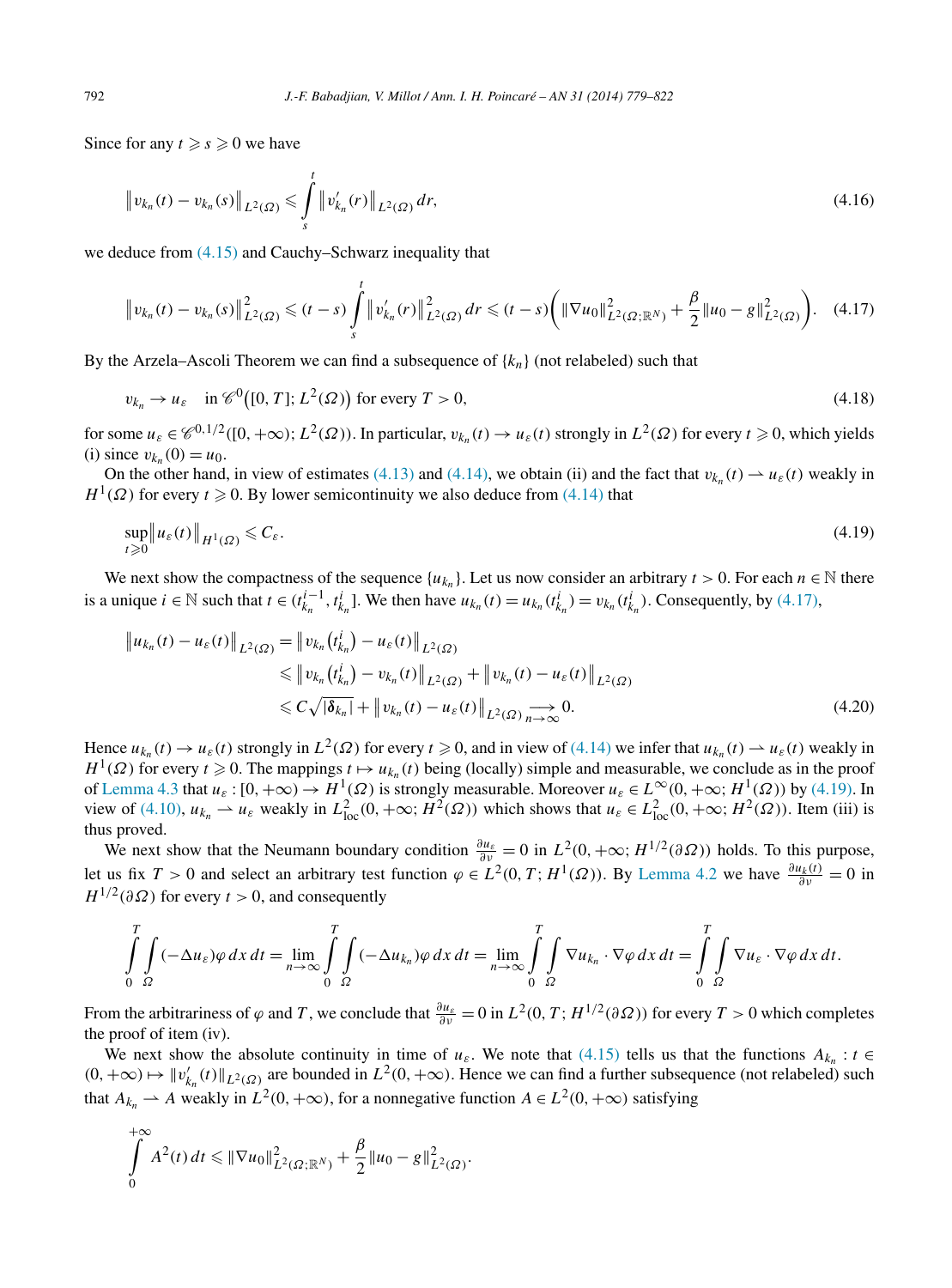<span id="page-14-0"></span>Letting  $n \to \infty$  in [\(4.16\),](#page-13-0) we conclude that for every  $t \geq s \geq 0$ ,

$$
\|u_{\varepsilon}(t)-u_{\varepsilon}(s)\|_{L^2(\Omega)}\leqslant \int\limits_s^t A(r)\,dr,
$$

which shows that  $u_{\varepsilon} \in AC^2([0, +\infty); L^2(\Omega))$ , whence (v).

Now, since  $\{v'_{k_n}\}\$ is bounded in  $L^2(0, +\infty; L^2(\Omega))$ , up to a subsequence,  $\{v'_{k_n}\}\$ converges weakly in  $L^2(0, +\infty;$  $L^2(\Omega)$ ) to some element in  $L^2(0, +\infty; L^2(\Omega))$  which has to agree with  $u'_\varepsilon$  by [\(4.18\).](#page-13-0) This implies that (vi) holds.  $\Box$ 

**Remark 4.6.** As a consequence of (iii) and (v) in the previous lemma,  $u_{\varepsilon}$ : [0, + $\infty$ )  $\rightarrow$   $H^1(\Omega)$  is weakly continuous.

As an immediate consequence of [Lemmas](#page-11-0) 4.3  $\&$  [4.5,](#page-12-0) we obtain that unilateral minimizing movements starting from  $(u_0, \rho_0^{\varepsilon})$  do exist.

**Corollary 4.7.** *The collection*  $GUMM(u_0, \rho_0^{\varepsilon})$  *is not empty.* 

## *4.2. Time continuity for the phase field variable and the surface energy*

For the rest of this section, we consider an arbitrary element  $(u_{\varepsilon}, \rho_{\varepsilon}) \in GUMM(u_0, \rho_0^{\varepsilon})$  and discrete trajectories  $\{(u_k, \rho_k)\}_{k \in \mathbb{N}}$  associated to partitions  $\{\delta_k\}_{k \in \mathbb{N}}$  satisfying [\(4.1\).](#page-9-0) Without loss of generality, we also assume that all the results of the previous subsection do hold.

We first establish several properties of the phase field *ρε*, starting from a (weak) minimality principle with respect to the diffuse surface energy.

**Proposition 4.8.** *For every*  $t \geq 0$ ,

$$
\int_{\Omega} \left( \frac{\varepsilon^{p-1}}{p} \left| \nabla \rho_{\varepsilon}(t) \right|^{p} + \frac{\alpha}{p' \varepsilon} \left( 1 - \rho_{\varepsilon}(t) \right)^{p} \right) dx \leq \int_{\Omega} \left( \frac{\varepsilon^{p-1}}{p} \left| \nabla \rho \right|^{p} + \frac{\alpha}{p' \varepsilon} (1 - \rho)^{p} \right) dx
$$

*for all*  $\rho \in W^{1,p}(\Omega)$  *such that*  $\rho \leqslant \rho_\varepsilon(t)$  *in*  $\Omega$ . In particular, the surface energy  $\mathfrak{S}_\varepsilon$  defined in [\(4.5\)](#page-10-0) is non-decreasing *on* [0*,* +∞*), and thus continuous outside an (at most) <i>countable set*  $S_{\varepsilon} \subset [0, +\infty)$ *.* 

**Proof.** Fix  $t > 0$  and let  $i \in \mathbb{N}$  be such that  $t \in (t_k^{i-1}, t_k^i]$ . Consider a function  $\rho \in W^{1,p}(\Omega)$  such that  $\rho \leq \rho_{\varepsilon}(t)$  in  $\Omega$ , and define  $\hat{\rho}_k := \rho \wedge \rho_k(t)$ . Then  $\hat{\rho}_k \in W^{1,p}(\Omega)$  and  $\hat{\rho}_k \leq \rho_k(t) \leq \rho_k^{i-1}$ . By the minimality properties of the pair  $(u_k(t), \rho_k(t)),$ 

$$
\mathcal{E}_{\varepsilon}\big(u_k(t),\rho_k(t)\big)\leqslant \mathcal{E}_{\varepsilon}\big(u_k(t),\hat{\rho}_k\big),
$$

and since  $\hat{\rho}_k \leq \rho_k(t)$ ,

$$
\int_{\Omega} \left( \frac{\varepsilon^{p-1}}{p} |\nabla \rho_k(t)|^p + \frac{\alpha}{p' \varepsilon} (1 - \rho_k(t))^p \right) dx \le \int_{\Omega} \left( \frac{\varepsilon^{p-1}}{p} |\nabla \hat{\rho}_k|^p + \frac{\alpha}{p' \varepsilon} (1 - \hat{\rho}_k)^p \right) dx.
$$
\n(4.21)

Let us now define the measurable sets  $A_k := \{ \rho \leq \rho_k(t) \}$ . By definition of  $\hat{\rho}_k$ , we have

$$
\int_{\Omega} |\nabla \hat{\rho}_k|^p dx = \int_{A_k} |\nabla \rho|^p dx + \int_{\Omega \setminus A_k} |\nabla \rho_k(t)|^p dx,
$$

and thanks to (4.21), we infer that

$$
\frac{\varepsilon^{p-1}}{p} \int\limits_{A_k} \left| \nabla \rho_k(t) \right|^p dx + \frac{\alpha}{p' \varepsilon} \int\limits_{\Omega} \left( 1 - \rho_k(t) \right)^p dx \leqslant \frac{\varepsilon^{p-1}}{p} \int\limits_{A_k} \left| \nabla \rho \right|^p dx + \frac{\alpha}{p' \varepsilon} \int\limits_{\Omega} \left( 1 - \hat{\rho}_k \right)^p dx. \tag{4.22}
$$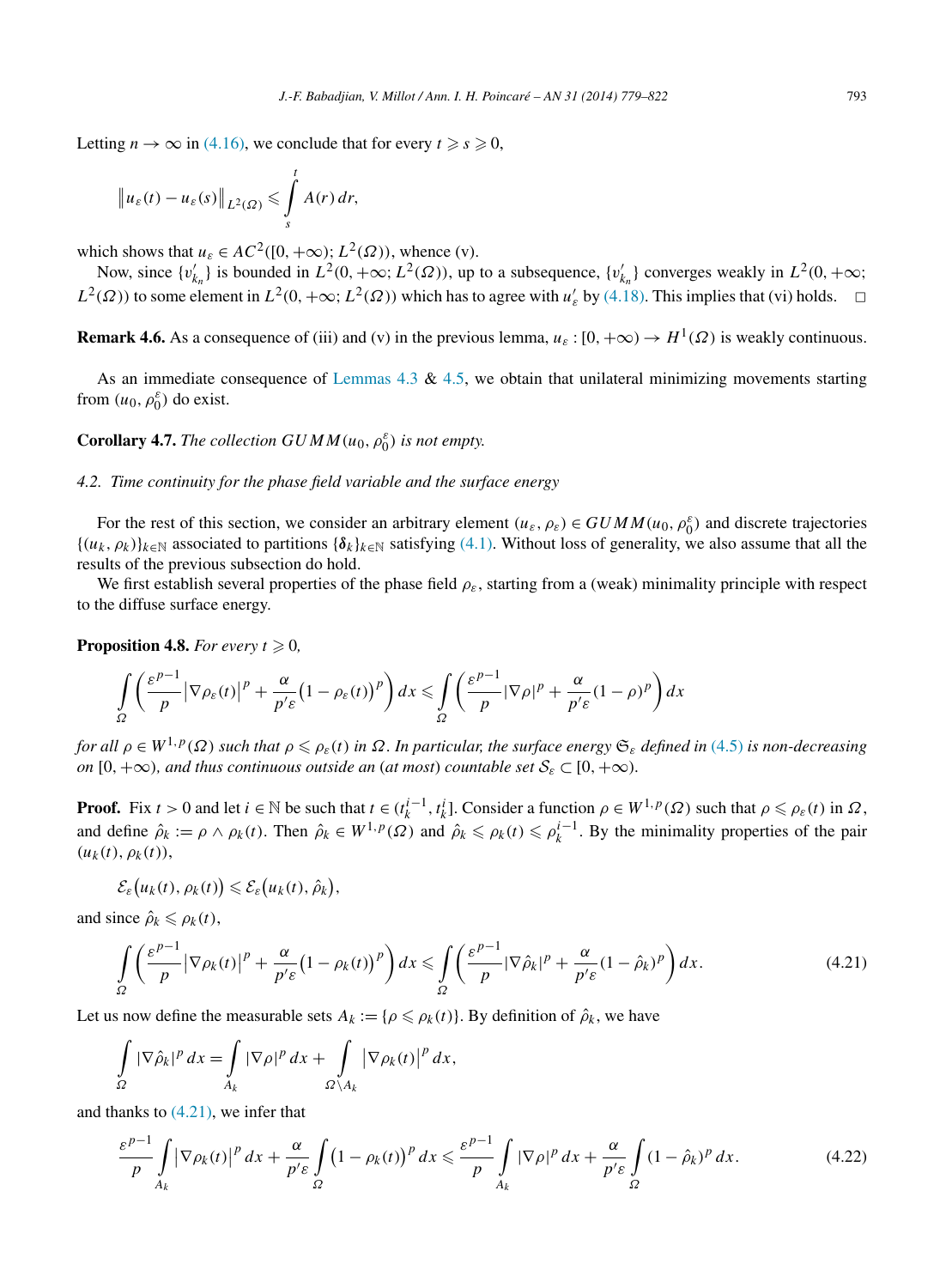<span id="page-15-0"></span>Since  $\rho_k(t) \to \rho_{\varepsilon}(t)$  strongly in  $L^p(\Omega)$  and  $\rho \leq \rho_{\varepsilon}(t)$  in  $\Omega$ , we deduce that  $\mathscr{L}^N(\Omega \setminus A_k) \to 0$ . As a consequence,

$$
\int_{A_k} |\nabla \rho|^p \, dx \to \int_{\Omega} |\nabla \rho|^p \, dx,
$$

and  $\chi_{A_k} \nabla \rho_k(t) \rightharpoonup \nabla \rho_{\varepsilon}(t)$  weakly in  $L^p(\Omega; \mathbb{R}^N)$  which in turn leads to

$$
\liminf_{k\to\infty}\int\limits_{A_k} |\nabla \rho_k(t)|^p\,dx\geqslant \int\limits_{\Omega} |\nabla \rho_{\varepsilon}(t)|^p\,dx.
$$

Passing to the limit in [\(4.22\)](#page-14-0) as  $k \to \infty$  yields

$$
\int_{\Omega} \left( \frac{\varepsilon^{p-1}}{p} \left| \nabla \rho_{\varepsilon}(t) \right|^{p} + \frac{\alpha}{p^{\prime} \varepsilon} \left( 1 - \rho_{\varepsilon}(t) \right)^{p} \right) dx \leq \int_{\Omega} \left( \frac{\varepsilon^{p-1}}{p} \left| \nabla \rho \right|^{p} + \frac{\alpha}{p^{\prime} \varepsilon} (1 - \rho)^{p} \right) dx.
$$

In particular, taking  $\rho = \rho_{\varepsilon}(s)$  with  $s \geq t$  leads to the announced monotonicity of the function  $\mathfrak{S}_{\varepsilon}$ .  $\Box$ 

At this stage we do not have any *a priori* time-regularity for  $t \mapsto \rho_{\varepsilon}(t)$  except that it is non-increasing, and thus it has finite pointwise variation (with values in  $L^1(\Omega)$ ). In the following result we show that this mapping is actually strongly continuous in  $W^{1,p}(\Omega)$  outside a countable subset of  $(0, +\infty)$  containing the discontinuity points of the surface energy S*ε*.

**Lemma 4.9.** *There exists an (at most) countable set*  $\mathcal{R}_{\varepsilon} \subset (0, +\infty)$  *containing*  $S_{\varepsilon}$  *such that the mapping*  $t \mapsto \rho_{\varepsilon}(t)$  *is strongly continuous in*  $W^{1,p}(\Omega)$  *on*  $[0, +\infty) \setminus \mathcal{R}_\varepsilon$ *. In particular,*  $\rho_\varepsilon$  *is strongly continuous at time*  $t = 0$ *.* 

**Proof.** Let  $\mathcal{R}_\varepsilon$  be the union of the set  $\mathcal{S}_\varepsilon$  given by [Proposition 4.8](#page-14-0) and the set of all discontinuity points of

$$
t \mapsto \int_{\Omega} \rho_{\varepsilon}(t) dx. \tag{4.23}
$$

Note that  $\mathcal{R}_{\varepsilon}$  is at most countable by the decreasing property of the latter function. Let  $t \in [0, +\infty) \setminus \mathcal{R}_{\varepsilon}$ , we claim that  $\rho_{\varepsilon}$  is strongly continuous in  $W^{1,p}(\Omega)$  at *t*. Consider a sequence  $t_n \to t$  and extract a subsequence  $\{t_{n_j}\} \subset \{t_n\}$ such that  $\rho_{\varepsilon}(t_{n_j}) \to \rho_{\star}$  weakly in  $W^{1,p}(\Omega)$  for some  $\rho_{\star} \in W^{1,p}(\Omega)$ . Upon extracting a further subsequence, we may assume without loss of generality that  $t_{n_j} > t$  for each  $j \in \mathbb{N}$  (the other case  $t_{n_j} < t$  can be treated in a similar way). Then  $\rho_{\varepsilon}(t_{n_j}) \leq \rho_{\varepsilon}(t)$  in  $\Omega$ , and passing to the limit yields  $\rho_{\star} \leq \rho_{\varepsilon}(t)$  in  $\Omega$ . On the other hand, by our choice of *t* as a continuity point of the mapping (4.23), we have

$$
\int_{\Omega} \rho_{\varepsilon}(t) dx = \lim_{j \to \infty} \int_{\Omega} \rho_{\varepsilon}(t_{n_j}) dx = \int_{\Omega} \rho_{\star} dx,
$$

and thus  $\rho_{\star} = \rho_{\epsilon}(t)$ . As a consequence, the limit is independent of the choice of the subsequence, and the full sequence  ${\rho_{\varepsilon}(t_n)}$  weakly converges to  $\rho_{\varepsilon}(t)$  in  $W^{1,p}(\Omega)$ . Finally, using the fact that *t* is a continuity point of  $\mathfrak{S}_{\varepsilon}$ , we get that  $\mathfrak{S}_{\varepsilon}(t_n) \to \mathfrak{S}_{\varepsilon}(t)$ , and thus  $\|\rho_{\varepsilon}(t_n)\|_{W^{1,p}(\Omega)} \to \|\rho_{\varepsilon}(t)\|_{W^{1,p}(\Omega)}$ . We then deduce that  $\rho_{\varepsilon}(t_n) \to \rho_{\varepsilon}(t)$  strongly in  $W^{1,p}(\Omega)$ .

It now remains to show that  $\rho_{\varepsilon}$  is continuous at  $t = 0$ . Let  $t_n \downarrow 0$  be an arbitrary sequence. By [Remark 4.6](#page-14-0) we have  $u_{\varepsilon}(t_n) \rightharpoonup u_0$  weakly in  $H^1(\Omega)$ . By [Lemma 4.3,](#page-11-0)  $\rho_{\varepsilon} \in L^{\infty}(0, +\infty; W^{1, p}(\Omega))$ , and we can extract a (not relabeled) subsequence such that  $\rho_{\varepsilon}(t_n) \to \rho_*$  weakly in  $W^{1,p}(\Omega)$  for some  $\rho_* \in W^{1,p}(\Omega)$ . According to the energy inequality [\(4.11\)](#page-11-0) proved in [Lemma 4.2,](#page-11-0) we have  $\mathcal{E}_{\varepsilon}(u_k(t_n), \rho_k(t_n)) \leq \mathcal{E}_{\varepsilon}(u_0, \rho_0^{\varepsilon})$  for all  $n \in \mathbb{N}$  and all  $k \in \mathbb{N}$ . Now we apply [Lemma 3.1](#page-7-0) to pass to the limit first as  $k \to \infty$  and then as  $n \to \infty$ , which yields  $\mathcal{E}_{\varepsilon}(u_0, \rho_*) \leq \mathcal{E}_{\varepsilon}(u_0, \rho_0^{\varepsilon})$ . From the minimality property [\(3.1\)](#page-7-0) satisfied by  $\rho_0^{\varepsilon}$ , we deduce that  $\mathcal{E}_{\varepsilon}(u_0, \rho_*) = \mathcal{E}_{\varepsilon}(u_0, \rho_0^{\varepsilon})$ . By uniqueness of the solution of the minimization problem [\(3.1\),](#page-7-0) we have  $\rho_* = \rho_0^{\varepsilon}$ . Moreover, we infer from the discussion above that  $\lim_{n} \mathcal{E}_{\varepsilon}(u_{\varepsilon}(t_n), \rho_{\varepsilon}(t_n)) = \mathcal{E}_{\varepsilon}(u_0, \rho_0^{\varepsilon})$ , which implies that  $\rho_{\varepsilon}(t_n) \to \rho_0^{\varepsilon}$  strongly in  $W^{1,p}(\Omega)$  by [Lemma 3.1.](#page-7-0) This convergence holds for the full sequence  $\{t_n\}$  by uniqueness of the limit.  $\Box$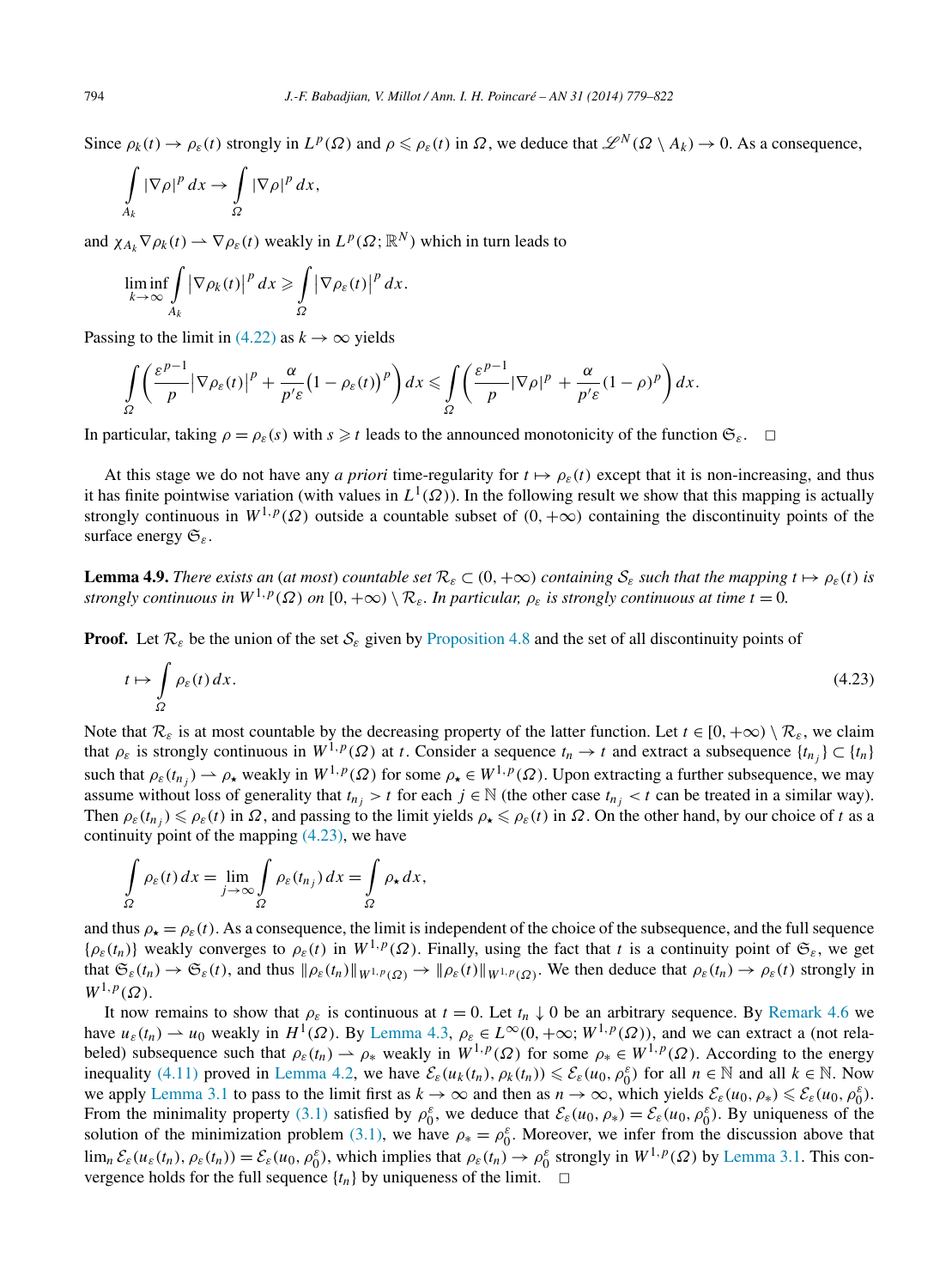<span id="page-16-0"></span>Thanks to the just established continuity of  $t \mapsto \rho_{\varepsilon}(t)$ , we deduce that  $\rho_{\varepsilon}^-$  and  $\rho_{\varepsilon}$  actually coincide almost everywhere in time whenever  $(4.1)$  holds.

**Corollary 4.10.** *There exists an*  $\mathscr{L}^1$ -negligible set  $\mathcal{M}_{\varepsilon} \subset [0, +\infty)$  such that  $\rho_{\varepsilon}^-(t) = \rho_{\varepsilon}(t)$  for every  $t \in$  $[0, +\infty) \setminus \mathcal{M}_{\varepsilon}$ .

**Proof.** Let us consider the function  $\ell_k : [0, +\infty) \to [0, +\infty)$  defined by

$$
\ell_k(t) := \begin{cases} 0 & \text{if } t \in [0, t_k^1], \\ t_k^{i-1} + \frac{\delta_k^i}{\delta_k^{i+1}}(t - t_k^i) & \text{if } t \in (t_k^i, t_k^{i+1}] \text{ with } i \ge 1. \end{cases}
$$
\n(4.24)

Notice that

$$
\sup_{t\geqslant 0} \left|\ell_k(t)-t\right| \leqslant 3|\pmb{\delta}_k| \xrightarrow[k \to \infty]{} 0.
$$

Setting

$$
\rho_{\varepsilon}^k(t) := \rho_{\varepsilon}\big(\ell_k(t)\big),
$$

we infer from [Lemma 4.9](#page-15-0) that  $\rho_{\varepsilon}^k(t) \to \rho_{\varepsilon}(t)$  strongly in  $L^1(\Omega)$  for every  $t \in [0, +\infty) \setminus \mathcal{R}_{\varepsilon}$ . Since  $0 \le \rho_{\varepsilon} \le 1$ , by dominated convergence we have  $\rho_{\varepsilon}^k \to \rho_{\varepsilon}$  strongly in  $L^1(0,T;L^1(\Omega))$  for every  $T > 0$ . Similarly, by [\(3.5\)](#page-8-0) we have that  $\rho_k \to \rho_\varepsilon$  and  $\rho_k^- \to \rho_\varepsilon^-$  strongly in  $L^1(0,T; L^1(\Omega))$  for every  $T > 0$ . Given  $T > 0$  arbitrary, we estimate

$$
\|\rho_{\varepsilon}^{-}-\rho_{\varepsilon}\|_{L^{1}(0,T;L^{1}(\Omega))}\n\leq \|\rho_{\varepsilon}^{-}-\rho_{\varepsilon}^{-}\|_{L^{1}(0,T;L^{1}(\Omega))}+\|\rho_{\varepsilon}^{-}-\rho_{\varepsilon}^{k}\|_{L^{1}(0,T;L^{1}(\Omega))}+\|\rho_{\varepsilon}^{k}-\rho_{\varepsilon}\|_{L^{1}(0,T;L^{1}(\Omega))}\n\stackrel{\longrightarrow}{\longrightarrow} 0.
$$

Indeed, observing that  $\rho_k^-(t) = \rho_k(\ell_k(t))$  and  $\ell_k(t) \leq t$ , we deduce from [\(4.1\)](#page-9-0) that

$$
\int_{0}^{T} \|\rho_k^{-}(t) - \rho_{\varepsilon}^{k}(t)\|_{L^{1}(\Omega)} dt = \int_{\delta_{k}^{1}}^{T} \|\rho_k(\ell_{k}(t)) - \rho_{\varepsilon}(\ell_{k}(t))\|_{L^{1}(\Omega)} dt
$$
\n
$$
\leq \left(\sup_{i \geq 1} \frac{\delta_{k}^{i+1}}{\delta_{k}^{i}}\right) \int_{0}^{T} \|\rho_k(t) - \rho_{\varepsilon}(t)\|_{L^{1}(\Omega)} dt \underset{k \to \infty}{\longrightarrow} 0.
$$

Hence  $\|\rho_{\varepsilon} - \rho_{\varepsilon}\|_{L^1(0,T;L^1(\Omega))} = 0$  for every  $T > 0$ , whence  $\rho_{\varepsilon}^-(t) = \rho_{\varepsilon}(t)$  for all  $t \in [0, +\infty) \setminus \mathcal{M}_{\varepsilon}$  for some  $\mathscr{L}^1$ -negligible set  $\mathcal{M}_{\varepsilon} \subset [0, +\infty)$ .  $\Box$ 

# *4.3. Time continuity for uε and the bulk energy*

We start proving that  $u_{\varepsilon}$  solves the inhomogeneous heat equation.

**Proposition 4.11.** *The function*  $u_{\varepsilon} \in AC^2([0, +\infty); L^2(\Omega))$  *solves* 

$$
\begin{cases}\n u'_{\varepsilon} = \text{div}\left((\eta_{\varepsilon} + \rho_{\varepsilon}^{2})\nabla u_{\varepsilon}\right) - \beta(u_{\varepsilon} - g) & \text{in } L^{2}(0, +\infty; L^{2}(\Omega)), \\
 \frac{\partial u_{\varepsilon}}{\partial v} = 0 & \text{in } L^{2}(0, +\infty; H^{1/2}(\partial \Omega)), \\
 u_{\varepsilon}(0) = u_{0}.\n\end{cases}
$$
\n(4.25)

**Proof.** In view of  $(4.12)$ ,  $u_k$  satisfies

$$
\int_{0}^{T} \int_{\Omega} \left( v_{k}' \varphi + \left( \eta_{\varepsilon} + \rho_{k}^{2} \right) \nabla u_{k} \cdot \nabla \varphi + \beta (u_{k} - g) \varphi \right) dx dt = 0
$$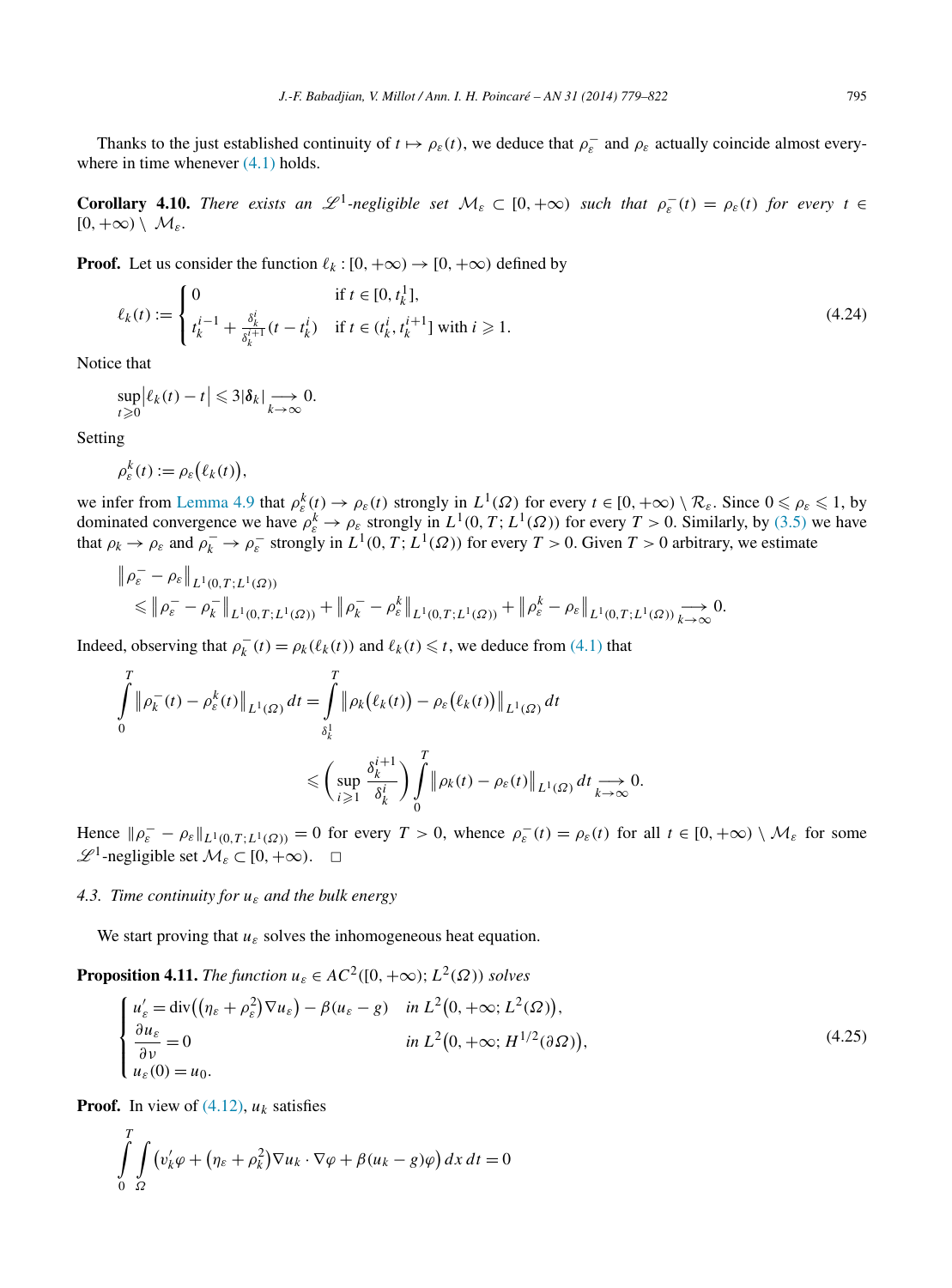<span id="page-17-0"></span>for every  $\varphi \in L^2(0, T; H^1(\Omega))$  and  $T > 0$ . Using the convergences established in [Lemmas 4.3 and 4.5,](#page-11-0) we can pass to the limit  $k \to \infty$  in the previous formula to derive

$$
\int_{0}^{T} \int_{\Omega} \left( u_{\varepsilon}' \varphi + \left( \eta_{\varepsilon} + \rho_{\varepsilon}^{2} \right) \nabla u_{\varepsilon} \cdot \nabla \varphi + \beta (u_{\varepsilon} - g) \varphi \right) dx dt = 0.
$$

The proof of [\(4.25\)](#page-16-0) is now an immediate consequence of the previous variational formulation together with [Lemma 4.5,](#page-12-0) items (i) and (iv).  $\Box$ 

We are now in position to prove the decrease of the bulk energy  $\mathfrak{B}_{\varepsilon}$ .

**Proposition 4.12.** Let  $t_0 > 0$  and set  $\rho_{\varepsilon}^{t_0}(t) := \rho_{\varepsilon}(t+t_0)$ . For any  $w_0 \in H^1(\Omega) \cap L^{\infty}(\Omega)$  there exists a unique solution  $w_{\varepsilon} \in AC^2([0, +\infty); L^2(\Omega)) \cap L^{\infty}(0, +\infty; H^1(\Omega))$  of

$$
\begin{cases}\nw'_{\varepsilon} = \text{div}\left( (\eta_{\varepsilon} + (\rho_{\varepsilon}^{t_0})^2) \nabla w_{\varepsilon} \right) - \beta (w_{\varepsilon} - g) & \text{in } L^2_{\text{loc}}([0, +\infty); H^{-1}(\Omega)), \\
(\eta_{\varepsilon} + (\rho_{\varepsilon}^{t_0})^2) \nabla w_{\varepsilon} \cdot v = 0 & \text{in } L^2_{\text{loc}}([0, +\infty); H^{-1/2}(\partial \Omega)), \\
w_{\varepsilon}(0) = w_0,\n\end{cases} \tag{4.26}
$$

*and*  $w_{\varepsilon}$  *satisfies the following energy inequality for every*  $t \ge 0$ ,

$$
\frac{1}{2} \int_{\Omega} \left( \eta_{\varepsilon} + \left( \rho_{\varepsilon}^{t_0}(t) \right)^2 \right) \left| \nabla w_{\varepsilon}(t) \right|^2 dx + \frac{\beta}{2} \int_{\Omega} \left( w_{\varepsilon}(t) - g \right)^2 dx
$$
\n
$$
\leq \frac{1}{2} \int_{\Omega} \left( \eta_{\varepsilon} + \rho_{\varepsilon}^2(t_0) \right) \left| \nabla w_0 \right|^2 dx + \frac{\beta}{2} \int_{\Omega} \left( w_0 - g \right)^2 dx. \tag{4.27}
$$

*In particular, for any*  $t_0 > 0$  *the function*  $u_\varepsilon(\cdot + t_0)$  *is the unique solution of* (4.26) *with initial datum*  $w_0 := u_\varepsilon(t_0)$ *. As a consequence, the bulk energy* B*<sup>ε</sup> defined in* [\(4.6\)](#page-10-0) *is non-increasing on* [0*,*+∞*), and thus continuous outside an* (*at most*) *countable subset*  $\mathcal{B}_{\varepsilon}$  *of*  $[0, +\infty)$ *.* 

**Proof.** *Step 1. Uniqueness.* Let  $w_{\varepsilon,1}$  and  $w_{\varepsilon,2}$  be two solutions of (4.26), and set  $z_{\varepsilon} := w_{\varepsilon,1} - w_{\varepsilon,2}$ . Then  $z_{\varepsilon}(0) = 0$ . The variational formulation of (4.26) implies that for any  $T > 0$  and any test function  $\phi \in L^2(0, T; H^1(\Omega))$ ,

$$
\int_{0}^{T} \int_{\Omega} (z'_{\varepsilon} \phi + (\eta_{\varepsilon} + (\rho_{\varepsilon}^{t_0})^2) \nabla z_{\varepsilon} \cdot \nabla \phi + \beta z_{\varepsilon} \phi) dx dt = 0.
$$

Choosing  $\phi(t) := z_{\varepsilon}(t) \chi_{[0,T]}(t)$  as test function above yields

$$
\int_{0}^{T} \int_{\Omega} z'_{\varepsilon} z_{\varepsilon} dx dt \leq 0 \quad \text{for every } T > 0.
$$

On the other hand, since  $z_{\varepsilon} \in AC^2([0, +\infty); L^2(\Omega))$ , we have  $||z_{\varepsilon}(\cdot)||_{L^2(\Omega)}^2 \in AC([0, +\infty))$  and

$$
\frac{d}{dt} \|z_{\varepsilon}(t)\|^2_{L^2(\Omega)} = 2 \int\limits_{\Omega} z_{\varepsilon}'(t) z_{\varepsilon}(t) \, dx \quad \text{for a.e. } t \in (0, +\infty).
$$

Therefore,

$$
0 \ge \int\limits_{0}^{T}\int\limits_{\Omega} z'_{\varepsilon} z_{\varepsilon} dx dt = \frac{1}{2} \|z_{\varepsilon}(T)\|_{L^{2}(\Omega)}^{2} \quad \text{for every } T > 0,
$$

which shows that  $z_{\varepsilon} \equiv 0$ , *i.e.*,  $w_{\varepsilon,1} = w_{\varepsilon,2}$ .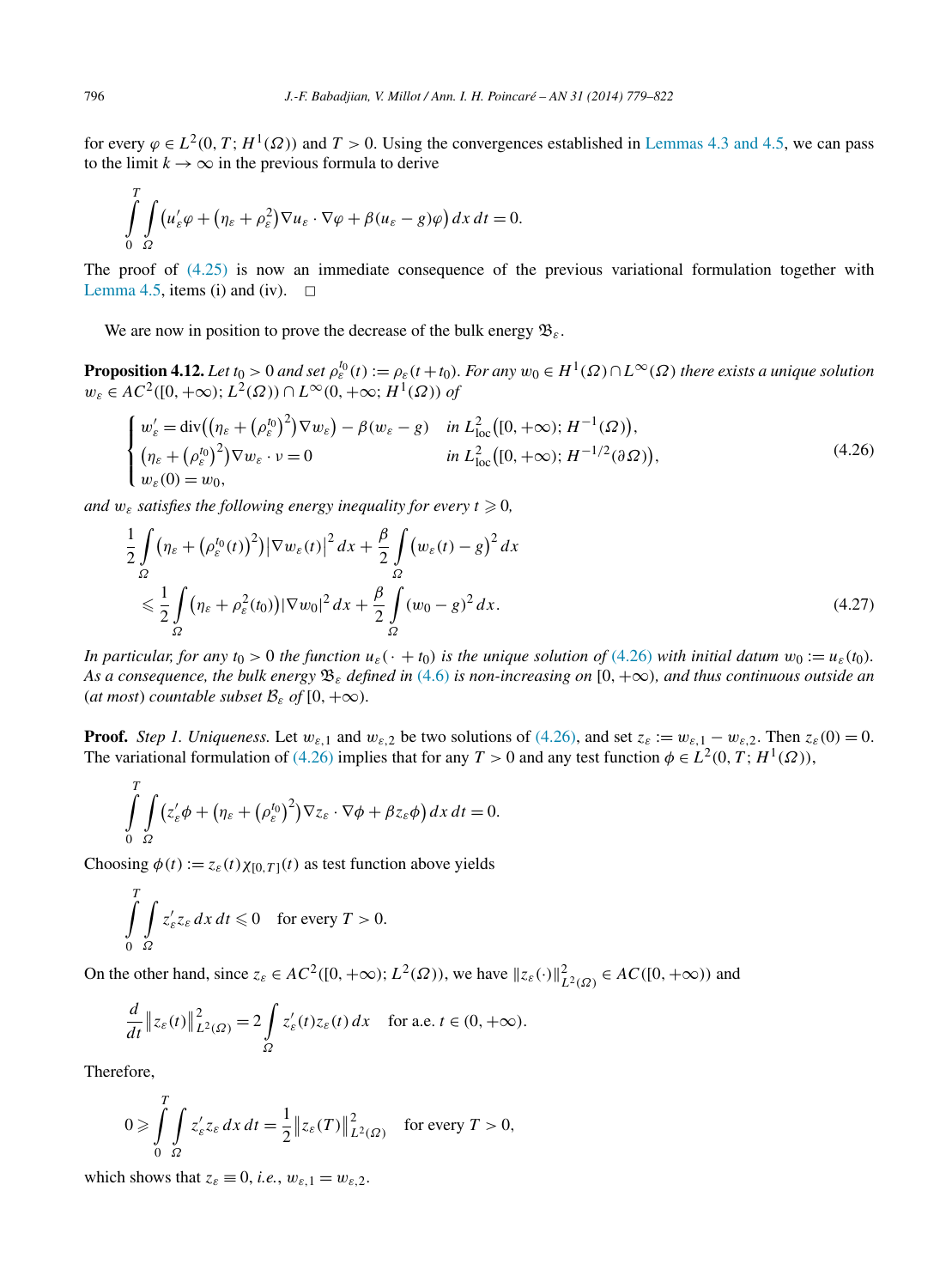*Step 2. Existence.* For what concerns existence, we reproduce a minimizing movement scheme as before. More precisely, given a sequence  $\tau_k \downarrow 0$ , we set  $\tau_k^i := i\tau_k$  for  $i \in \mathbb{N}$ . Taking  $w_k^0 := w_0$ , we define recursively for all integer  $i \geq 1$ ,  $w_k^i \in H^1(\Omega)$  as the unique solution of the minimization problem

$$
\min_{v \in H^1(\Omega)} \left\{ \frac{1}{2} \int_{\Omega} \left( \eta_{\varepsilon} + \left( \rho_{\varepsilon}^{t_0} (t_k^{i-1}) \right)^2 \right) |\nabla v|^2 \, dx + \frac{\beta}{2} \int_{\Omega} (v - g)^2 \, dx + \frac{1}{2 \tau_k} \int_{\Omega} \left( v - w_k^{i-1} \right)^2 \, dx \right\}.
$$

Using the minimality of  $w_k^i$  at each step and the fact that  $0 \leq \rho_{\varepsilon}^{t_0}(\tau_k^i) \leq \rho_{\varepsilon}^{t_0}(\tau_k^{i-1})$ , we obtain that for every integer  $i \geqslant 1$ ,

$$
\frac{1}{2} \int_{\Omega} \left( \eta_{\varepsilon} + \left( \rho_{\varepsilon}^{t_0} (\tau_k^{i-1}) \right)^2 \right) |\nabla w_k^i|^2 dx + \frac{\beta}{2} \int_{\Omega} \left( w_k^i - g \right)^2 dx + \sum_{j=1}^i \frac{1}{2\tau_k} \int_{\Omega} \left( w_k^j - w_k^{j-1} \right)^2 dx
$$
\n
$$
\leq \frac{1}{2} \int_{\Omega} \left( \eta_{\varepsilon} + \rho_{\varepsilon}^2(t_0) \right) |\nabla w_0|^2 dx + \frac{\beta}{2} \int_{\Omega} \left( w_0 - g \right)^2 dx. \tag{4.28}
$$

Let us now define the following piecewise constant and piecewise affine interpolations. Set  $w_k(0) = \hat{w}_k(0) = w_0$ , and for  $t \in (\tau_k^{i-1}, \tau_k^i]$ ,

$$
\begin{cases} w_k(t) := w_k^i, \\ \varrho_k^{t_0}(t) := \rho_{\varepsilon}^{t_0}(\tau_k^{i-1}), \\ \hat{w}_k(t) := w_k^{i-1} + \tau_k^{-1} \big( t - \tau_k^{i-1} \big) \big( w_k^i - w_k^{i-1} \big). \end{cases}
$$

By [Lemma 4.9,](#page-15-0) we have  $\varrho_k^{t_0}(t) \to \varrho_{\varepsilon}^{t_0}(t)$  strongly in  $W^{1,p}(\Omega)$  for all  $t \in [0, +\infty) \setminus (-t_0 + \mathcal{R}_{\varepsilon})$ . Arguing exactly as in the proof of [Lemma 4.5](#page-12-0) we prove that (for a suitable subsequence)  $w_k(t) \to w_k(t)$  weakly in  $H^1(\Omega)$  for every  $t \ge 0$ and  $\hat{w}'_k \rightharpoonup w'_\varepsilon$  weakly in  $L^2(0, +\infty; L^2(\Omega))$ , for some  $w_\varepsilon \in AC^2([0, +\infty); L^2(\Omega)) \cap L^\infty(0, +\infty; H^1(\Omega)$ . Then we can reproduce with minor modifications the proof of [Proposition 4.11](#page-16-0) to show that  $w_{\varepsilon}$  is a solution of [\(4.26\).](#page-17-0)

Since  $0 \le \rho_{\varepsilon}^{t_0}(t) \le \rho_{\varepsilon}^{t_0}(t)$  and  $w_k(t) \to w_{\varepsilon}(t)$  strongly in  $L^2(\Omega)$  for every  $t \ge 0$ , we infer from (4.28) that for every  $t \geqslant 0$ ,

$$
\frac{1}{2} \int_{\Omega} (\eta_{\varepsilon} + \rho_{\varepsilon}^{2}(t_{0})) |\nabla w_{0}|^{2} dx + \frac{\beta}{2} \int_{\Omega} (w_{0} - g)^{2} dx
$$
\n
$$
\geq \liminf_{k \to \infty} \left( \frac{1}{2} \int_{\Omega} (\eta_{\varepsilon} + (\rho_{k}^{t_{0}}(t))^{2}) |\nabla w_{k}(t)|^{2} dx + \frac{\beta}{2} \int_{\Omega} (w_{k}(t) - g)^{2} dx \right)
$$
\n
$$
\geq \frac{1}{2} \int_{\Omega} (\eta_{\varepsilon} + (\rho_{\varepsilon}^{t_{0}}(t))^{2}) |\nabla w_{\varepsilon}(t)|^{2} dx + \frac{\beta}{2} \int_{\Omega} (w_{\varepsilon}(t) - g)^{2} dx,
$$

and [\(4.27\)](#page-17-0) is proved.  $\Box$ 

**Remark 4.13.** We notice that the proof of [Lemma 4.9](#page-15-0) together with [Remark 4.6](#page-14-0) show that the function  $\mathfrak{B}_{\varepsilon}$  is actually continuous at time  $t = 0$ , *i.e.*,  $0 \notin \mathcal{B}_{\varepsilon}$ .

As a consequence of [Lemma](#page-15-0) 4.9 and [Proposition 4.12,](#page-17-0) we obtain the strong continuity in *H*1*(Ω)* of the mapping  $t \mapsto u_{\varepsilon}(t)$  outside a countable subset of  $(0, +\infty)$  containing the discontinuity points of  $\mathfrak{S}_{\varepsilon}$  and  $\mathfrak{B}_{\varepsilon}$ .

**Corollary 4.14.** The mapping  $u_{\varepsilon} : [0, +\infty) \to H^1(\Omega)$  is strongly continuous on  $[0, +\infty) \setminus (\mathcal{R}_{\varepsilon} \cup \mathcal{B}_{\varepsilon})$ .

**Proof.** Let us consider  $t_0 \in [0, +\infty) \setminus (\mathcal{R}_{\varepsilon} \cup \mathcal{B}_{\varepsilon})$  and  $\{t_n\} \subset [0, +\infty)$  an arbitrary sequence such that  $t_n \to t_0$ . Since  $t_0 \notin \mathcal{R}_\varepsilon \cup \mathcal{B}_\varepsilon$  we have  $\mathfrak{B}_\varepsilon(t_n) \to \mathfrak{B}_\varepsilon(t_0)$  and  $\rho_\varepsilon(t_n) \to \rho_\varepsilon(t_0)$  strongly in  $W^{1,p}(\Omega)$ . Therefore  $\mathcal{E}_\varepsilon(u_\varepsilon(t_n), \rho_\varepsilon(t_n)) \to$  $\mathcal{E}_{\varepsilon}(u_{\varepsilon}(t_0), \rho_{\varepsilon}(t_0))$ . On the other hand  $u_{\varepsilon}(t_n) \to u_{\varepsilon}(t_0)$  weakly in  $H^1(\Omega)$  by [Remark 4.6,](#page-14-0) and the conclusion follows from [Lemma 3.1.](#page-7-0)  $\Box$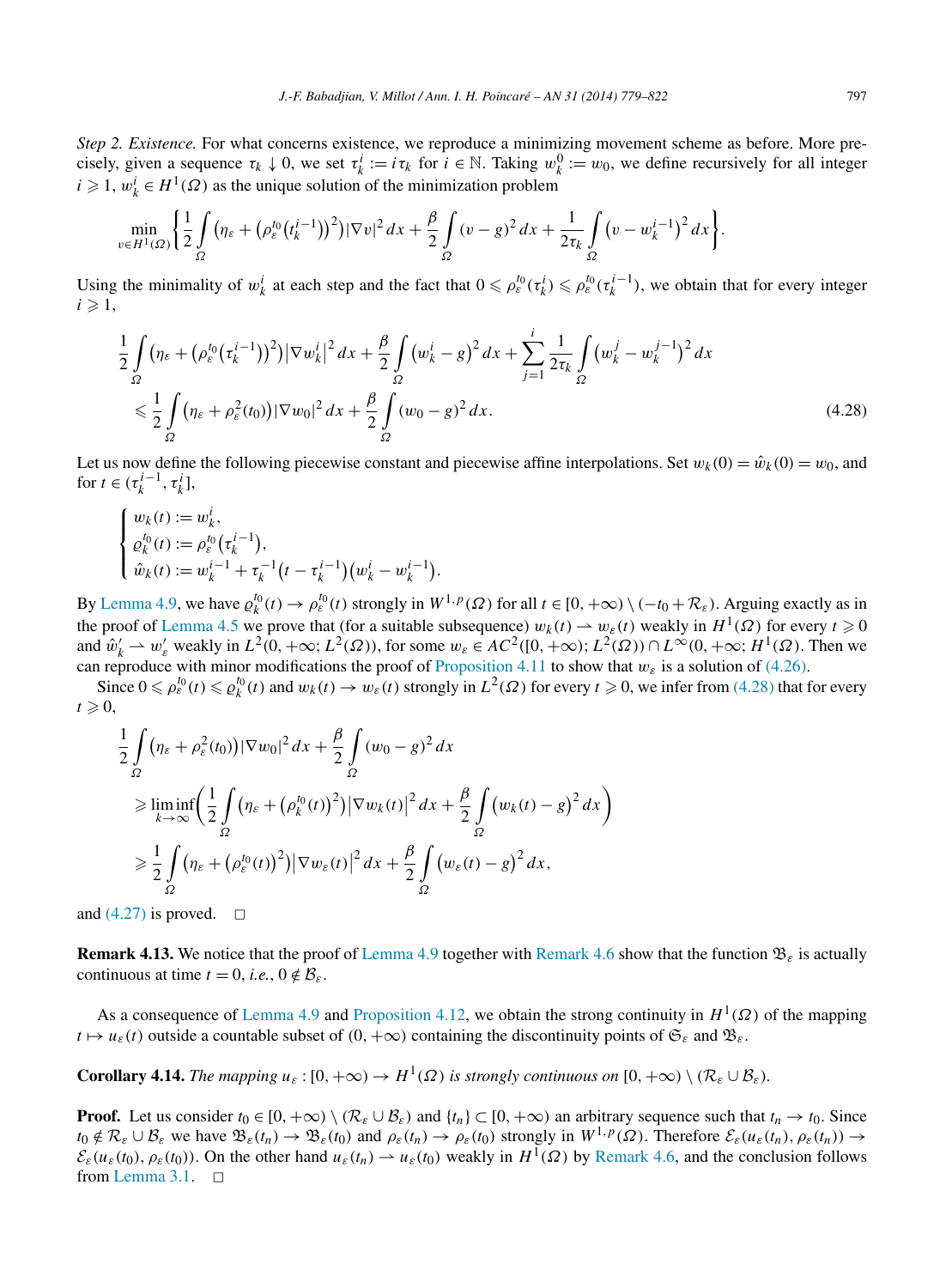## <span id="page-19-0"></span>*4.4. Strong convergences and limiting minimality*

Thanks to the equation solved by  $u_{\varepsilon}$ , we are now able to improve the weak  $H^1(\Omega)$ -convergence of the sequence  ${u_k(t)}_{k \in \mathbb{N}}$  into a strong convergence. We start proving that the bulk energy converges in time averages.

**Lemma 4.15.** *For every*  $t > s \geq 0$ *,* 

$$
\lim_{k \to \infty} \int\limits_{s}^{t} \int\limits_{\Omega} \left( \eta_{\varepsilon} + \rho_{k}^{2}(r) \right) \left| \nabla u_{k}(r) \right|^{2} dx \, dr = \int\limits_{s}^{t} \int\limits_{\Omega} \left( \eta_{\varepsilon} + \rho_{\varepsilon}^{2}(r) \right) \left| \nabla u_{\varepsilon}(r) \right|^{2} dx \, dr. \tag{4.29}
$$

**Proof.** Taking  $u_k(r)$  as test function in the variational formulation of [\(4.12\)](#page-11-0) and integrating in time between *s* and *t* leads to

$$
\int_{s}^{t} \int_{\Omega} (\eta_{\varepsilon} + \rho_{k}^{2}(r)) |\nabla u_{k}(r)|^{2} dx dr = - \int_{s}^{t} \int_{\Omega} v_{k}'(r) u_{k}(r) dx dr - \beta \int_{s}^{t} \int_{\Omega} (u_{k}(r) - g) u_{k}(r) dx dr.
$$

From [Lemma 4.5](#page-12-0) we have  $u_k \to u_\varepsilon$  strongly in  $L^2_{loc}([0, +\infty); L^2(\Omega))$  and  $v'_k \to u'_\varepsilon$  weakly in  $L^2(0, +\infty; L^2(\Omega))$ . Therefore,

$$
\lim_{k\to\infty}\int\limits_{s}^t\int\limits_{\Omega}\big(\eta_{\varepsilon}+\rho_k^2(r)\big)\big|\nabla u_k(r)\big|^2\,dx\,dt=-\int\limits_{s}^t\int\limits_{\Omega}u_{\varepsilon}'(r)u_{\varepsilon}(r)\,dx\,dr-\beta\int\limits_{s}^t\int\limits_{\Omega}\big(u_{\varepsilon}(r)-g\big)u_{\varepsilon}(r)\,dx\,dr.
$$

On the other hand, according to Eq.  $(4.25)$  solved by  $u_{\varepsilon}$ , we have

$$
-\int_{s}^{t}\int_{\Omega}u_{\varepsilon}'(r)u_{\varepsilon}(r)\,dx\,dr-\beta\int_{s}^{t}\int_{\Omega}(u_{\varepsilon}(r)-g)u_{\varepsilon}(r)\,dx\,dr=\int_{s}^{t}\int_{\Omega}\big(\eta_{\varepsilon}+\rho_{\varepsilon}^{2}(r)\big)\big|\nabla u_{\varepsilon}(r)\big|^{2}\,dx\,dr,
$$

which leads to  $(4.29)$ .  $\Box$ 

Starting from Lemma 4.15, we now localize in time the convergence of the sequence  $\{\nabla u_k\}_{k\in\mathbb{N}}$  by showing that  $\nabla u_k(t) \to \nabla u_\varepsilon(t)$  strongly in  $L^2(\Omega)$  at every continuity times *t* of the bulk energy  $\mathcal{B}_\varepsilon$ . The proof is inspired from [\[13, Lemma 5\].](#page-43-0)

**Lemma 4.16.** *For every*  $t \in [0, +\infty) \setminus \mathcal{B}_{\varepsilon}$ ,  $u_k(t) \to u_{\varepsilon}(t)$  strongly in  $H^1(\Omega)$ *.* 

**Proof.** Let  $t_0 \in [0, +\infty) \setminus \mathcal{B}_{\varepsilon}$ . Since  $\mathcal{B}_{\varepsilon}$  is continuous at  $t_0$ , for every  $\alpha > 0$  there exists  $\delta_{\alpha} > 0$  such that  $\mathcal{B}_{\varepsilon}(t) \leq$  $\mathfrak{B}_{\varepsilon}(t_0) + \alpha$  for all  $t \in [t_0 - \delta_\alpha, t_0]$ .

Let us fix  $\alpha > 0$  arbitrary. Since  $\mathcal{E}_{\varepsilon}(u_k^i, \rho_k^i) \leq \mathcal{E}_{\varepsilon}(u_k^{i-1}, \rho_k^i)$  and  $\rho_k^i \leq \rho_k^{i-1}$  in  $\Omega$  for each integers k and  $i \geq 1$ , we infer that the function

$$
t \mapsto \frac{1}{2} \int\limits_{\Omega} \left( \eta_{\varepsilon} + \rho_k^2(t) \right) \left| \nabla u_k(t) \right|^2 dx + \frac{\beta}{2} \int\limits_{\Omega} \left( u_k(t) - g \right)^2 dx
$$

is non-increasing on  $[0, +\infty)$ , and thus

$$
\delta_{\alpha}\left(\frac{1}{2}\int\limits_{\Omega} \left(\eta_{\varepsilon}+\rho_{k}^{2}(t_{0})\right)\left|\nabla u_{k}(t_{0})\right|^{2} dx + \frac{\beta}{2}\int\limits_{\Omega}\left(u_{k}(t_{0})-g\right)^{2} dx\right) \n\leq \int\limits_{t_{0}-\delta_{\alpha}}^{t_{0}} \left(\frac{1}{2}\int\limits_{\Omega}\left(\eta_{\varepsilon}+\rho_{k}^{2}(t)\right)\left|\nabla u_{k}(t)\right|^{2} dx + \frac{\beta}{2}\int\limits_{\Omega}\left(u_{k}(t)-g\right)^{2} dx\right) dt.
$$

By Lemma 4.15 and the strong convergence of  $u_k$  to  $u_\varepsilon$  in  $L^2_{loc}([0, +\infty); L^2(\Omega))$ , we infer that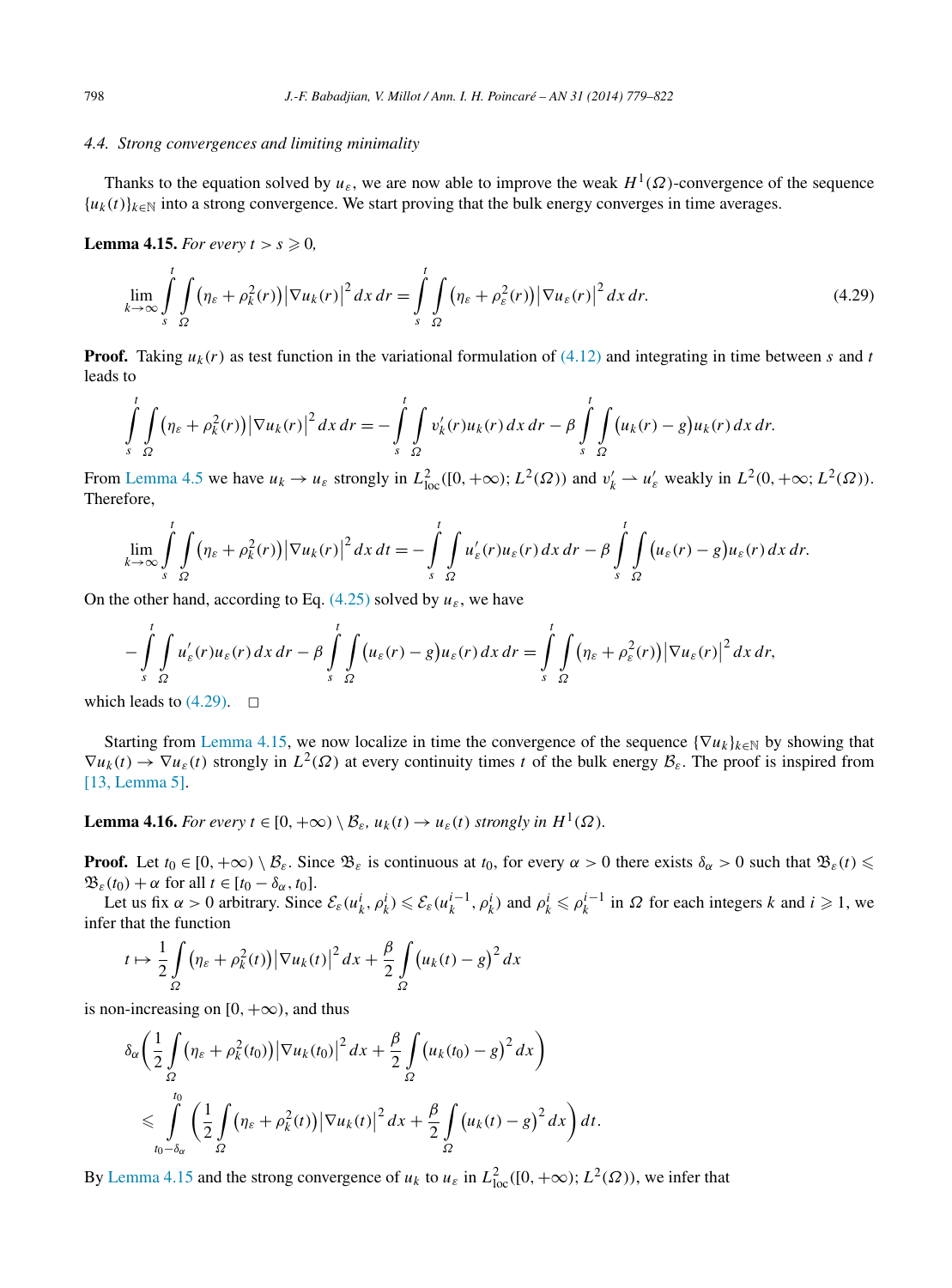<span id="page-20-0"></span>
$$
\delta_{\alpha} \limsup_{k \to \infty} \left( \frac{1}{2} \int_{\Omega} \left( \eta_{\varepsilon} + \rho_{k}^{2}(t_{0}) \right) \left| \nabla u_{k}(t_{0}) \right|^{2} dx + \frac{\beta}{2} \int_{\Omega} \left( u_{k}(t_{0}) - g \right)^{2} dx \right)
$$
\n
$$
\leq \lim_{k \to \infty} \int_{t_{0} - \delta_{\alpha}}^{t_{0}} \left( \frac{1}{2} \int_{\Omega} \left( \eta_{\varepsilon} + \rho_{k}^{2}(t) \right) \left| \nabla u_{k}(t) \right|^{2} dx + \frac{\beta}{2} \int_{\Omega} \left( u_{k}(t) - g \right)^{2} dx \right) dt
$$
\n
$$
= \int_{t_{0} - \delta_{\alpha}}^{t_{0}} \mathfrak{B}_{\varepsilon}(t) dt \leqslant \left( \mathfrak{B}_{\varepsilon}(t_{0}) + \alpha \right) \delta_{\alpha}.
$$

Dividing the previous inequality by  $\delta_{\alpha}$  and using the strong convergence of  $u_k(t_0)$  in  $L^2(\Omega)$ , we derive in view of the arbitrariness of *α* that

$$
\limsup_{k\to\infty}\int_{\Omega}\left(\eta_{\varepsilon}+\rho_{k}^{2}(t_{0})\right)\left|\nabla u_{k}(t_{0})\right|^{2}dx\leqslant\int_{\Omega}\left(\eta_{\varepsilon}+\rho_{\varepsilon}^{2}(t_{0})\right)\left|\nabla u_{\varepsilon}(t_{0})\right|^{2}dx.
$$

As in the proof of [Lemma 3.1](#page-7-0) we obtain

$$
\int_{\Omega} \left( \eta_{\varepsilon} + \rho_{\varepsilon}^{2}(t_{0}) \right) \left| \nabla u_{\varepsilon}(t_{0}) \right|^{2} dx \leq \liminf_{k \to \infty} \int_{\Omega} \left( \eta_{\varepsilon} + \rho_{k}^{2}(t_{0}) \right) \left| \nabla u_{k}(t_{0}) \right|^{2} dx.
$$

Combining the last two inequalities we conclude

$$
\lim_{k \to \infty} \int_{\Omega} \left( \eta_{\varepsilon} + \rho_k^2(t_0) \right) \left| \nabla u_k(t_0) \right|^2 dx = \int_{\Omega} \left( \eta_{\varepsilon} + \rho_{\varepsilon}^2(t_0) \right) \left| \nabla u_{\varepsilon}(t_0) \right|^2 dx. \tag{4.30}
$$

Finally, using (4.30), the weak convergence of  $\rho_k(t_0)$  to  $\rho_\varepsilon(t_0)$  in  $W^{1,p}(\Omega)$ , and the weak convergence of  $u_k(t_0)$  to  $u_{\varepsilon}(t_0)$  in  $H^1(\Omega)$ , we can argue as in the proof of [Lemma 3.1](#page-7-0) to show that  $u_k(t_0) \to u_{\varepsilon}(t_0)$  strongly in  $H^1(\Omega)$ .  $\Box$ 

We now derive the (strong) minimality property for  $\rho_{\varepsilon}(t)$  at all times, and as a byproduct, the  $W^{1,p}(\Omega)$ -convergence of  $\{\rho_k(t)\}_{k\in\mathbb{N}}$  at all continuity points of the bulk energy. We would like to stress that the proof of the minimality property of *ρε* strongly relies on the fact that the surface energy in the Ambrosio–Tortorelli functional has *p*-growth with  $p > N$  (which ensures the convergence of the underlying obstacle problems).

**Proposition 4.17.** *For every*  $t \ge 0$  *the function*  $\rho_{\varepsilon}(t)$  *satisfies* 

$$
\mathcal{E}_{\varepsilon}\big(u_{\varepsilon}(t), \rho_{\varepsilon}(t)\big) \leqslant \mathcal{E}_{\varepsilon}\big(u_{\varepsilon}(t), \rho\big) \quad \text{for all } \rho \in W^{1, p}(\Omega) \text{ such that } \rho \leqslant \rho_{\varepsilon}(t) \text{ in } \Omega. \tag{4.31}
$$

*In addition, if*  $t \in [0, +\infty) \setminus \mathcal{B}_{\varepsilon}$  *then* 

$$
\rho_{\varepsilon}(t) = \operatorname{argmin}\left\{ \mathcal{E}_{\varepsilon}\big(u_{\varepsilon}(t), \rho\big) : \ \rho \in W^{1, p}(\Omega) \ \text{such that} \ \rho \leqslant \rho_{\varepsilon}^{-}(t) \ \text{in} \ \Omega \right\},\tag{4.32}
$$

*and*  $\rho_k(t) \to \rho_{\varepsilon}(t)$  *strongly in*  $W^{1,p}(\Omega)$ *.* 

**Proof.** Let us fix an arbitrary  $t \ge 0$ . Since  $u_k(t) \to u_\varepsilon(t)$  weakly in  $H^1(\Omega)$ , we can find a (not relabeled) subsequence and a nonnegative Radon measure  $\mu \in \mathcal{M}(\mathbb{R}^N)$  supported in  $\overline{\Omega}$  such that

$$
|\nabla u_k(t)|^2 \mathscr{L}^N \mathsf{L} \Omega \rightharpoonup |\nabla u_\varepsilon(t)|^2 \mathscr{L}^N \mathsf{L} \Omega + \mu
$$

weakly\* in  $\mathcal{M}(\mathbb{R}^N)$ . Then we consider the functionals  $\mathcal{F}_k$  and  $\mathcal F$  defined on  $W^{1,p}(\Omega)$  by

$$
\mathcal{F}_k(\rho) := \begin{cases} \mathcal{E}_\varepsilon(u_k(t), \rho) & \text{if } \rho \leq \rho_k^-(t), \\ +\infty & \text{otherwise,} \end{cases} \quad \text{and} \quad \mathcal{F}(\rho) := \begin{cases} \mathcal{E}_\varepsilon(u_\varepsilon(t), \rho) + \frac{1}{2} \int\limits_{\overline{\Omega}} (\eta_\varepsilon + \rho^2) d\mu & \text{if } \rho \leq \rho_\varepsilon^-(t), \\ +\infty & \text{otherwise.} \end{cases}
$$

Note that by the Sobolev Imbedding  $W^{1,p}(\Omega) \hookrightarrow \mathscr{C}^0(\overline{\Omega})$ , the functional F is well defined on the space  $W^{1,p}(\Omega)$ .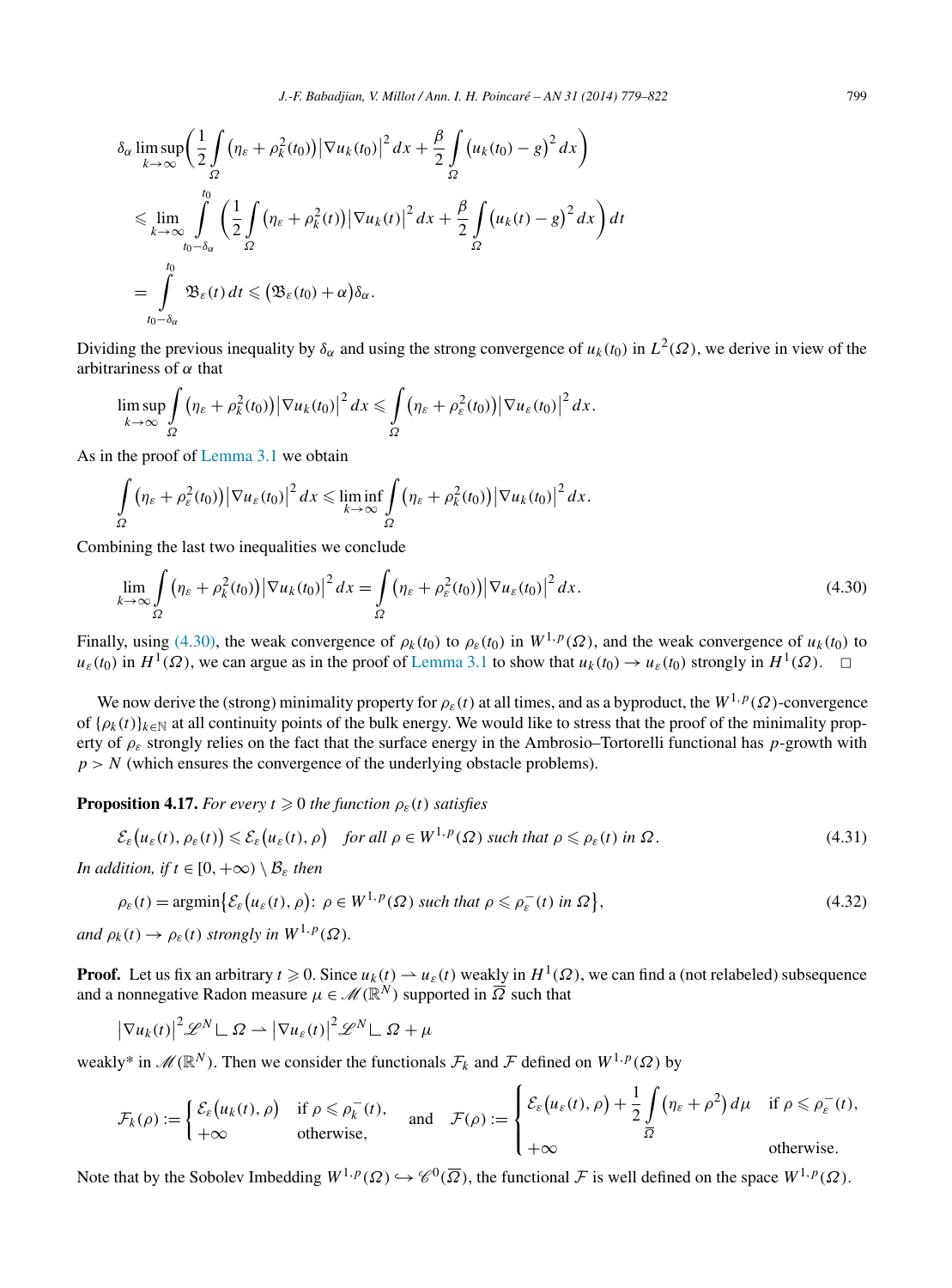*Step 1*. We claim that  $\mathcal{F}_k \Gamma$ -converges to  $\mathcal F$  for the sequential weak  $W^{1,p}(\Omega)$ -topology. For what concerns the lower bound, if  $\{\hat{\rho}_k\} \subset W^{1,p}(\Omega)$  is such that  $\liminf_k \mathcal{F}_k(\hat{\rho}_k) < \infty$  and  $\hat{\rho}_k \to \hat{\rho}$  weakly in  $W^{1,p}(\Omega)$ , then for a subsequence  $\{k_j\}$  we have  $\lim_j \mathcal{F}_{k_j}(\hat{\rho}_{k_j}) = \liminf_k \mathcal{F}_k(\hat{\rho}_k)$ , and  $\hat{\rho}_{k_j} \to \hat{\rho}$  in  $\mathcal{C}^0(\overline{\Omega})$  by the compact imbedding  $W^{1,p}(\Omega) \hookrightarrow \mathscr{C}^0(\overline{\Omega})$ . Consequently  $\hat{\rho} \leq \rho_{\varepsilon}^-(t)$  in  $\Omega$ , and

$$
\int_{\Omega} \hat{\rho}_{k_j}^2 \left| \nabla u_{k_j}(t) \right|^2 dx \to \int_{\Omega} \hat{\rho}^2 \left| \nabla u_{\varepsilon}(t) \right|^2 dx + \int_{\overline{\Omega}} \hat{\rho}^2 d\mu.
$$

Since the remaining terms in the energy  $\mathcal{F}_k$  are independent of  $k$  and lower semicontinuous for the weak  $W^{1,p}(\Omega)$ -convergence, we deduce that

$$
\mathcal{F}(\hat{\rho}) \leqslant \liminf_{k \to \infty} \mathcal{F}_k(\hat{\rho}_k).
$$

To show the upper bound, it is enough to consider  $\hat{\rho} \in W^{1,p}(\Omega)$  satisfying  $\hat{\rho} \le \rho_{\varepsilon}^{-}(t)$  in  $\Omega$ . Let us set  $\hat{\rho}_{\delta} := \hat{\rho} - \delta$ where  $\delta > 0$  is small. Since  $\rho_k^- (t) \to \rho_{\varepsilon}^- (t)$  uniformly in  $\overline{\Omega}$ , we have  $\rho_{\delta} \leq \rho_k^- (t)$  in  $\Omega$  whenever *k* large enough (depending only on *δ*). Hence,

 $\lim_{\delta \downarrow 0} \lim_{k \to \infty} \sup$  $limsup_{k\to\infty} \mathcal{F}_k(\hat{\rho}_\delta) \leqslant \mathcal{F}(\hat{\rho}),$ 

and we obtain from  $\{\hat{\rho}_{\delta}\}_{{\delta}>0}$  a suitable recovery sequence for  $\hat{\rho}$  through a diagonalization argument, which completes the proof of the *Γ* -convergence.

*Step 2*. Since

$$
\rho_k(t) = \operatorname*{argmin}_{\rho \in W^{1,p}(\Omega)} \mathcal{F}_k(\rho),
$$

and  $\rho_k(t) \rightharpoonup \rho_{\varepsilon}(t)$  weakly in  $W^{1,p}(\Omega)$ , we infer from Step 1 that

$$
\rho_{\varepsilon}(t) = \underset{\rho \in W^{1,p}(\Omega)}{\operatorname{argmin}} \mathcal{F}(\rho). \tag{4.33}
$$

Let us now fix an arbitrary  $\rho \in W^{1,p}(\Omega)$  such that  $\rho \leq \rho_{\varepsilon}(t)$  in  $\Omega$ , and set  $\rho^+ := \rho \wedge 0$ . Then  $\rho^+ \in W^{1,p}(\Omega)$ ,  $0 \le \rho^+ \le \rho_\varepsilon(t)$  in  $\Omega$ , and  $\mathcal{E}_\varepsilon(u_\varepsilon(t), \rho^+) \le \mathcal{E}_\varepsilon(u_\varepsilon(t), \rho)$ . Since  $\rho^+ \le \rho_\varepsilon(t) \le \rho^-_\varepsilon(t)$  in  $\Omega$ , we have  $\mathcal{F}(\rho_\varepsilon(t)) \le \mathcal{F}(\rho^+)$ which leads to

$$
\mathcal{E}_{\varepsilon}\big(u_{\varepsilon}(t),\rho_{\varepsilon}(t)\big)\leqslant \mathcal{E}_{\varepsilon}\big(u_{\varepsilon}(t),\rho_{\varepsilon}(t)\big)+\frac{1}{2}\int\limits_{\Omega}\big(\rho_{\varepsilon}^{2}(t)-\big(\rho^{+}\big)^{2}\big)d\mu\leqslant \mathcal{E}_{\varepsilon}\big(u_{\varepsilon}(t),\rho^{+}\big)\leqslant \mathcal{E}_{\varepsilon}\big(u_{\varepsilon}(t),\rho\big),
$$

and [\(4.31\)](#page-20-0) is proved.

Next we observe that if  $t \in [0, +\infty) \setminus \mathcal{B}_{\varepsilon}$ , then  $\mu = 0$  by [Lemma 4.16.](#page-19-0) Hence  $\mathcal{F}(\rho) = \mathcal{E}_{\varepsilon}(u_{\varepsilon}(t), \rho)$  for every  $\rho \in W^{1,p}(\Omega)$  such that  $\rho \leq \rho_{\varepsilon}^-(t)$  in  $\Omega$ , and [\(4.32\)](#page-20-0) is a consequence of (4.33). From the *Γ*-convergence of  $\mathcal{F}_k$  to  $\mathcal{F}_k$ we also have  $\min \mathcal{F}_k \to \min \mathcal{F}$ , and thus

$$
\mathcal{E}_{\varepsilon}\big(u_k(t),\rho_k(t)\big) \longrightarrow_{k\to\infty} \mathcal{E}_{\varepsilon}\big(u_{\varepsilon}(t),\rho_{\varepsilon}(t)\big),
$$

and the strong convergence in  $W^{1,p}(\Omega)$  of  $\rho_k(t)$  follows from [Lemma 3.1.](#page-7-0)  $\Box$ 

## *4.5. Energy inequality*

We are now in position to establish the Lyapunov type inequality between almost every two arbitrary times. The argument below is inspired from [\[13, Proposition 3\].](#page-43-0) It formally consists in taking  $u'_{\varepsilon}$  as test function in the variational formulation of [\(4.25\).](#page-16-0) Since we do not have enough time regularity, we will make this argument rigorous by working at the time-discrete level and approximating  $u'_{\varepsilon}$  by a sequence of smooth functions.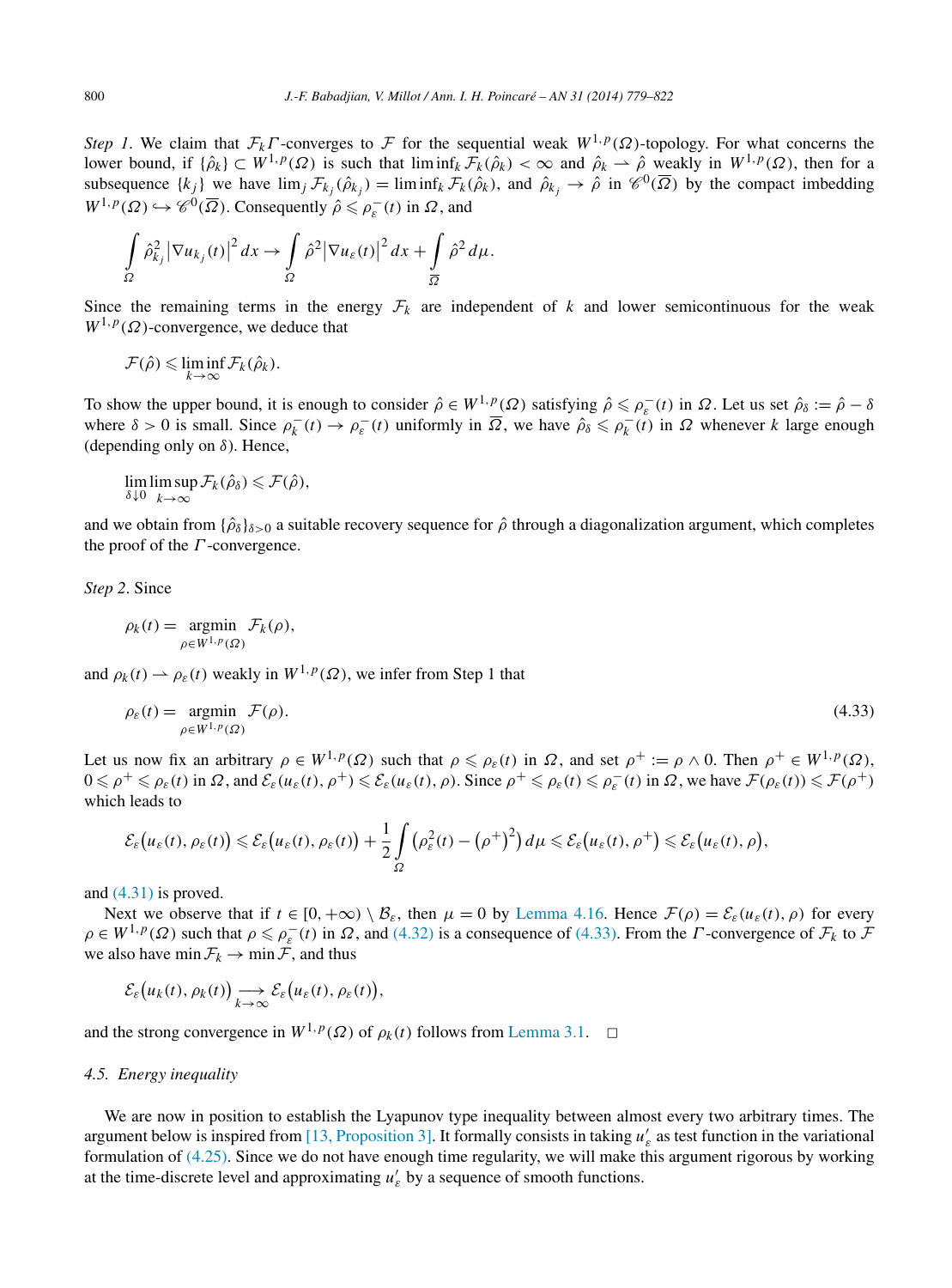<span id="page-22-0"></span>**Proposition 4.18.** *For every*  $s \in [0, +\infty) \setminus \mathcal{B}_{\varepsilon}$  *and every*  $t \geq s$ *,* 

$$
\mathcal{E}_{\varepsilon}\big(u_{\varepsilon}(t),\rho_{\varepsilon}(t)\big)+\int\limits_{s}^{t}\big\|u'_{\varepsilon}(r)\big\|^2_{L^2(\Omega)}\,dr\leqslant \mathcal{E}_{\varepsilon}\big(u_{\varepsilon}(s),\rho_{\varepsilon}(s)\big).
$$

**Proof.** Let us fix  $\phi \in \mathcal{C}_c^{\infty}(\Omega \times (0, T))$  arbitrary. We define for each integers  $k \geq 0$  and  $i \geq 0$ ,

$$
\phi_k^i(x) := \frac{1}{\delta_k^{i+1}} \int\limits_{t_k^i}^{t_k^{i+1}} \phi(x,r) \, dr.
$$

At a step  $i + 1$ , we can test the minimality of the pair  $(u_k^{i+1}, \rho_k^{i+1})$  against the competitor  $(u_k^i + \delta_k^{i+1} \phi_k^i, \rho_k^i)$ . It yields

$$
\mathcal{E}_{\varepsilon}(u_{k}^{i+1}, \rho_{k}^{i+1}) + \frac{1}{2\delta_{k}^{i+1}} \|u_{k}^{i+1} - u_{k}^{i}\|_{L^{2}(\Omega)}^{2}
$$
\n
$$
\leq \mathcal{E}_{\varepsilon}(u_{k}^{i}, \rho_{k}^{i}) + \delta_{k}^{i+1} \int_{\Omega} \left[ (\eta_{\varepsilon} + (\rho_{k}^{i})^{2}) \nabla u_{k}^{i} \cdot \nabla \phi_{k}^{i} + \beta (u_{k}^{i} - g) \phi_{k}^{i} + \frac{(\phi_{k}^{i})^{2}}{2} \right] dx
$$
\n
$$
+ (\delta_{k}^{i+1})^{2} \int_{\Omega} (|\nabla \phi_{k}^{i}|^{2} + \beta (\phi_{k}^{i})^{2}) dx.
$$

According to Jensen's inequality, we get that

$$
\mathcal{E}_{\varepsilon}(u_{k}^{i+1}, \rho_{k}^{i+1}) + \frac{1}{2\delta_{k}^{i+1}} \|u_{k}^{i+1} - u_{k}^{i}\|_{L^{2}(\Omega)}^{2}
$$
\n
$$
\leq \mathcal{E}_{\varepsilon}(u_{k}^{i}, \rho_{k}^{i}) + \int_{t_{k}^{i}}^{t_{k}^{i+1}} \int_{\Omega} \left[ (\eta_{\varepsilon} + (\rho_{k}^{i})^{2}) \nabla u_{k}^{i} \cdot \nabla \phi + \beta (u_{k}^{i} - g) \phi + \frac{\phi^{2}}{2} \right] dx dr
$$
\n
$$
+ |\delta_{k}| \int_{t_{k}^{i}}^{t_{k}^{i+1}} \int_{\Omega} \left( |\nabla \phi|^{2} + \beta \phi^{2} \right) dx dr.
$$

Let us consider the time-shift function  $\ell_k : [0, +\infty) \to [0, +\infty)$  defined in [\(4.24\).](#page-16-0) Setting  $u_k^-(t) := u_k(\ell_k(t))$  we rewrite the previous inequality as

$$
\mathcal{E}_{\varepsilon}(u_{k}^{i+1}, \rho_{k}^{i+1}) + \frac{1}{2} \int_{t_{k}^{i}}^{t_{k}^{i+1}} \|v_{k}'(r)\|_{L^{2}(\Omega)}^{2} dr
$$
\n
$$
\leq \mathcal{E}_{\varepsilon}(u_{k}^{i}, \rho_{k}^{i}) + \int_{t_{k}^{i}}^{t_{k}^{i+1}} \int_{\Omega} \left[ (\eta_{\varepsilon} + (\rho_{k}^{-})^{2}) \nabla u_{k}^{-} \cdot \nabla \phi + \beta (u_{k}^{-} - g) \phi + \frac{\phi^{2}}{2} \right] dx dr
$$
\n
$$
+ |\delta_{k}| \int_{t_{k}^{i}}^{t_{k}^{i+1}} \int_{\Omega} \left( |\nabla \phi|^{2} + \beta \phi^{2} \right) dx dr.
$$
\n(4.34)

Let us now fix  $s \in (0, +\infty) \setminus \mathcal{B}_{\varepsilon}$  and  $t \geq s$ . Given k, we consider the two integers  $j \geq i \geq 1$  such that  $s \in (t_k^{i-1}, t_k^i]$ and  $t \in (t_k^{j-1}, t_k^j]$ . Iterating estimate (4.34), we are led to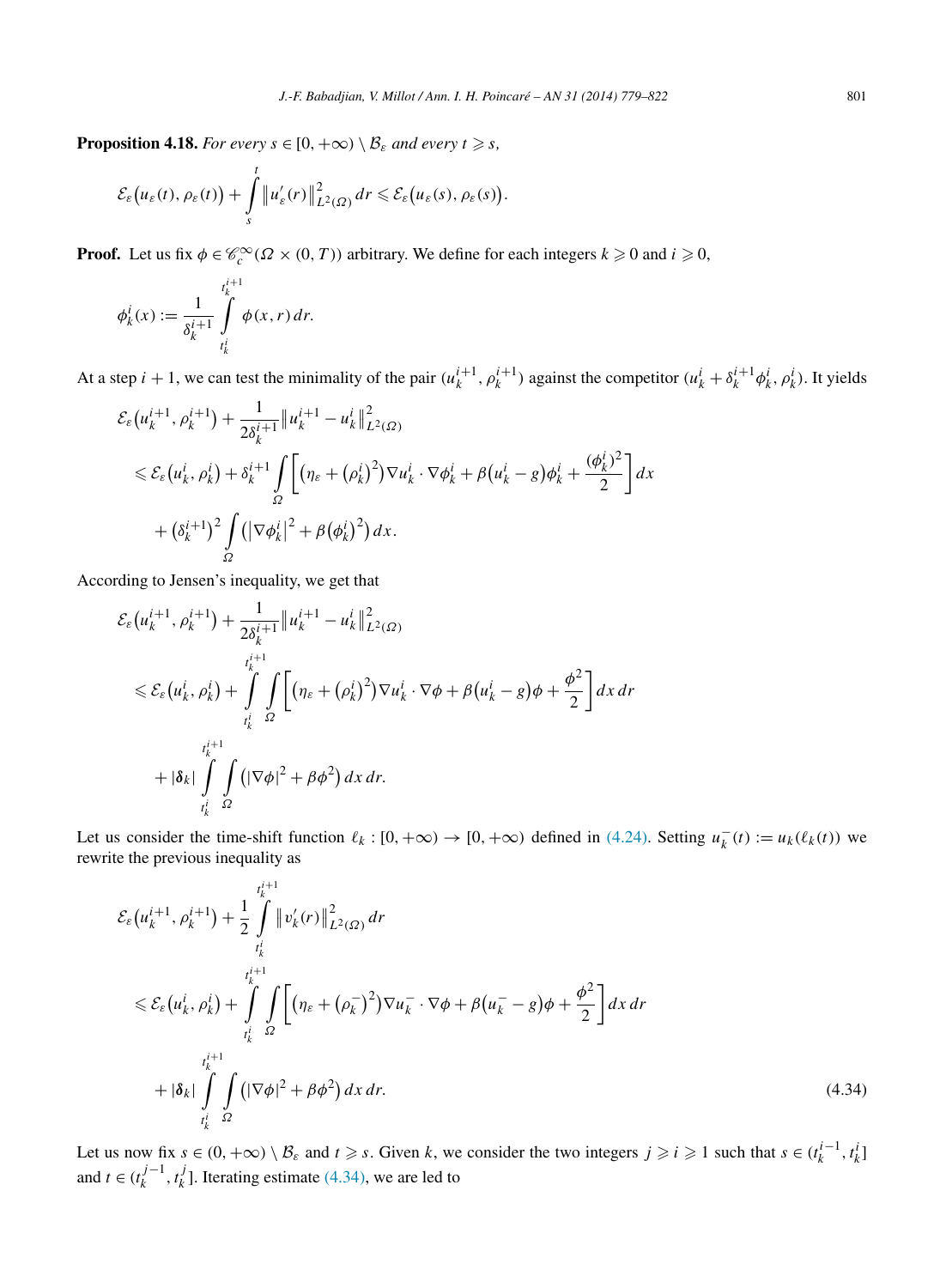<span id="page-23-0"></span>
$$
\mathcal{E}_{\varepsilon}(u_{k}(t), \rho_{k}(t)) + \frac{1}{2} \int_{t_{k}^{j}}^{t_{k}^{j}} \left\|v_{k}'(r)\right\|_{L^{2}(\Omega)}^{2} dr
$$
\n
$$
\leq \mathcal{E}_{\varepsilon}(u_{k}(s), \rho_{k}(s)) + \int_{t_{k}^{j}}^{t_{k}^{j}} \int_{\Omega} \left[ \left(\eta_{\varepsilon} + (\rho_{k}^{-})^{2}\right) \nabla u_{k}^{-} \cdot \nabla \phi + \beta \left(u_{k}^{-} - g\right) \phi + \frac{\phi^{2}}{2} \right] dx dr
$$
\n
$$
+ |\delta_{k}| \int_{0}^{T} \int_{\Omega} \left( |\nabla \phi|^{2} + \beta \phi^{2} \right) dx dr.
$$
\n(4.35)

As in estimate [\(4.20\),](#page-13-0) we have

$$
\left\|u_k^-(r)-u_\varepsilon(r)\right\|_{L^2(\Omega)} \leqslant C\sqrt{|\delta_k|}+\left\|v_k(r)-u_\varepsilon(r)\right\|_{L^2(\Omega)} \underset{k\to\infty}{\longrightarrow} 0
$$

for every  $r \ge 0$ . On the other hand,  $\sup_{r \ge 0} ||u_k^-(r)||_{H^1(\Omega)} < \infty$  by [Lemma 4.2.](#page-11-0) Therefore  $u_k^-(r) \to u_\varepsilon(r)$  weakly in *H*<sup>1</sup>( $\Omega$ ) for every  $r \ge 0$ . Since  $\rho_{\varepsilon}^-(r) = \rho_{\varepsilon}(r)$  for a.e.  $r \ge 0$  by [Corollary 4.10,](#page-16-0) we infer that  $\rho_k^-(r) \to \rho_{\varepsilon}(r)$  weakly in  $W^{1,p}(\Omega)$  for a.e.  $r \ge 0$ . In particular,  $\rho_k^-(r) \to \rho_{\varepsilon}(r)$  uniformly in  $\Omega$  for a.e.  $r \ge 0$ . Using those convergences, the uniform bound  $0 \le \rho_k^- \le 1$ , [Lemma 3.1,](#page-7-0) [Lemma 4.16,](#page-19-0) and [Proposition 4.17,](#page-20-0) we can pass to the limit in *k* in inequality (4.35) (invoking Lebesgue's dominated convergence theorem) to get

$$
\mathcal{E}_{\varepsilon}(u_{\varepsilon}(t), \rho_{\varepsilon}(t)) + \frac{1}{2} \int_{s}^{t} \|u_{\varepsilon}'(r)\|_{L^{2}(\Omega)}^{2} dr
$$
  
\$\leqslant \mathcal{E}\_{\varepsilon}(u\_{\varepsilon}(s), \rho\_{\varepsilon}(s)) + \int\_{s}^{t} \int\_{\Omega} \left[ (\eta\_{\varepsilon} + \rho\_{\varepsilon}^{2}) \nabla u\_{\varepsilon} \cdot \nabla \phi + \beta (u\_{\varepsilon} - g) \phi + \frac{\phi^{2}}{2} \right] dx dr.

Using Eq. [\(4.25\),](#page-16-0) we now infer that

$$
\mathcal{E}_{\varepsilon}\big(u_{\varepsilon}(t),\rho_{\varepsilon}(t)\big)+\frac{1}{2}\int\limits_{s}^{t}\big\|u'_{\varepsilon}(r)\big\|^2_{L^2(\Omega)}\,dr\leqslant \mathcal{E}_{\varepsilon}\big(u_{\varepsilon}(s),\rho_{\varepsilon}(s)\big)+\int\limits_{s}^{t}\int\limits_{\Omega}\bigg[-u'_{\varepsilon}\phi+\frac{\phi^2}{2}\bigg]dx\,dr.
$$

By density, the previous inequality actually holds for any  $\phi \in L^2(0, T; L^2(\Omega))$ . Choosing  $\phi = u'_\varepsilon$  yields the announced energy inequality.  $\square$ 

# **5. Asymptotics for unilateral minimizing movements in the Mumford–Shah limit**

The main goal of this section is to analyse the behavior of a unilateral minimizing movement as *ε* tends to zero. We prove that in the limit  $\varepsilon \to 0$ , we recover a parabolic type evolution for the Mumford–Shah functional under the irreversible growth constraint on the crack set similar to [\[13\].](#page-43-0) The result rests on the approximation of the Mumford–Shah functional by the Ambrosio–Tortorelli functional by means of *Γ* -convergence proved in [\[5,6,29\].](#page-42-0) The main result of this section is the following theorem.

**Theorem 5.1.** *Let*  $\varepsilon_n \downarrow 0$  *be an arbitrary sequence,*  $u_0 \in H^1(\Omega) \cap L^\infty(\Omega)$ *, and*  $\rho_0^{\varepsilon_n}$  *determined by* [\(3.1\)](#page-7-0)*. Let*  ${(u_{\varepsilon_n}, \rho_{\varepsilon_n})}_{n\in\mathbb{N}}$  be a sequence in  $GUMM(u_0, \rho_0^{\varepsilon_n})$ . Then there exist a (not relabeled) subsequence and  $u \in$  $AC^{2}([0, +\infty); L^{2}(\Omega))$  *such that* 

$$
\begin{cases}\n\rho_{\varepsilon_n}(t) \to 1 & \text{strongly in } L^p(\Omega) \text{ for every } t \geq 0, \\
u_{\varepsilon_n}(t) \to u(t) & \text{strongly in } L^2(\Omega) \text{ for every } t \geq 0, \\
u'_{\varepsilon_n} \to u' & \text{weakly in } L^2(0, +\infty; L^2(\Omega)).\n\end{cases}
$$
\n(5.1)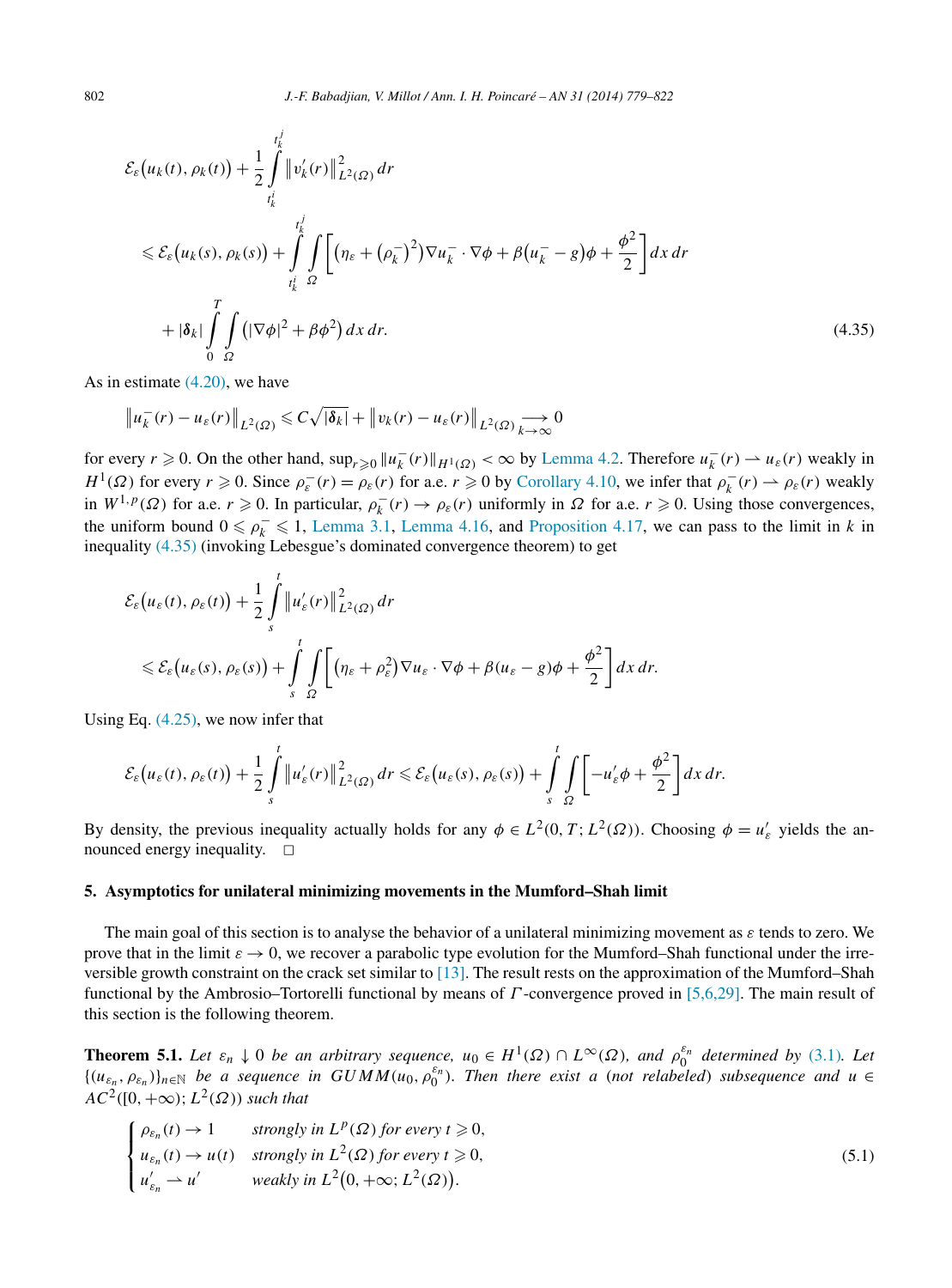<span id="page-24-0"></span>*For every*  $t \ge 0$  *the function*  $u(t)$  *belongs to*  $SBV^2(\Omega) \cap L^\infty(\Omega)$  *with* 

$$
||u(t)||_{L^{\infty}(\Omega)} \leqslant \max\{|u_0||_{L^{\infty}(\Omega)}, ||g||_{L^{\infty}(\Omega)}\},
$$
\n(5.2)

 $and \nabla u \in L^{\infty}(0, +\infty; L^2(\Omega; \mathbb{R}^N))$ *. Moreover u solves* 

$$
\begin{cases}\nu' = \operatorname{div}(\nabla u) - \beta(u - g) & \text{in } L^2(0, +\infty; L^2(\Omega)), \\
\nabla u \cdot v = 0 & \text{in } L^2(0, +\infty; H^{-1/2}(\partial \Omega)), \\
u(0) = u_0,\n\end{cases}
$$

 $a$ *nd there exists a family of countably*  $\mathscr{H}^{N-1}$ *-rectifiable subsets*  $\{\Gamma(t)\}_{t\geqslant0}$  *of*  $\Omega$  *such that* 

- (i)  $\Gamma(s) \subset \Gamma(t)$  for every  $0 \leq s \leq t$ ;
- (ii)  $J_{u(t)} \widetilde{\subset} \Gamma(t)$  *for every*  $t \geq 0$ ;
- (iii) *for every*  $t \geq 0$ ,

$$
\frac{1}{2} \int_{\Omega} |\nabla u(t)|^2 dx + \mathcal{H}^{N-1}(\Gamma(t)) + \frac{\beta}{2} \int_{\Omega} (u(t) - g)^2 dx + \int_{0}^{t} ||u'(s)||_{L^2(\Omega)}^2 ds
$$
  

$$
\leq \frac{1}{2} \int_{\Omega} |\nabla u_0|^2 dx + \frac{\beta}{2} \int_{\Omega} (u_0 - g)^2 dx.
$$

This section is thus essentially devoted to the proof of this theorem. To this purpose, we consider for the rest of the section a sequence  $\varepsilon_n \downarrow 0$ , and an arbitrary sequence  $\{(u_{\varepsilon_n}, \rho_{\varepsilon_n})\}_{n \in \mathbb{N}}$  in  $GUMM(u_0, \rho_0^{\varepsilon})$ .

# *5.1. Compactness and the limiting heat equation*

We start by proving compactness properties for the sequence  $\{(u_{\varepsilon_n}, \rho_{\varepsilon_n})\}_{n\in\mathbb{N}}$ .

**Proposition 5.2.** *There exist a (not relabeled) subsequence*  $\{u_{\varepsilon_n}\}_{n\in\mathbb{N}}$  *and a function*  $u \in AC^2([0, +\infty); L^2(\Omega))$  *such that* [\(5.1\)](#page-23-0) *holds. In addition,*  $u(t) \in SBV^2(\Omega) \cap L^{\infty}(\Omega)$  *with* (5.2) *for every*  $t \ge 0$ *, and the mapping*  $t \mapsto \nabla u(t) \in$  $L^2(\Omega;\mathbb{R}^N)$  *is strongly measurable with*  $\nabla u \in L^\infty(0, +\infty; L^2(\Omega;\mathbb{R}^N))$ *. Moreover, for every*  $t \geq 0$  *and any*  $0 <$  $\delta_1 < \delta_2 < 1$ , there exists  $s_n = s_n(t, \delta_1, \delta_2) \in (\delta_1, \delta_2)$  such that the set  $E_n := \{\rho_{\varepsilon_n}(t) < s_n\}$  has finite perimeter in  $\Omega$ ,  $\tilde{u}_{\varepsilon_n}(t) := (1 - \chi_{E_n})u_{\varepsilon_n}(t) \in SBV^2(\Omega) \cap L^\infty(\Omega)$ *, and* 

$$
\begin{cases} \tilde{u}_{\varepsilon_n}(t) \to u(t) & \text{strongly in } L^2(\Omega), \\ \tilde{u}_{\varepsilon_n}(t) \to u(t) & \text{weakly* in } L^{\infty}(\Omega), \\ \nabla \tilde{u}_{\varepsilon_n}(t) \to \nabla u(t) & \text{weakly } L^2(\Omega; \mathbb{R}^N). \end{cases}
$$

*Finally, for any open subset*  $A \subset \Omega$ *,* 

$$
\begin{cases}\n\mathcal{H}^{N-1}(J_{u(t)} \cap A) \leq \liminf_{n \to \infty} \frac{p}{2} \int_{A} \left(1 - \rho_{\varepsilon_n}(t)\right)^{p-1} \left|\nabla \rho_{\varepsilon_n}(t)\right| dx, \\
\int_{A} \left|\nabla u(t)\right|^2 dx \leq \liminf_{n \to \infty} \int_{A} \left(\eta_{\varepsilon_n} + \rho_{\varepsilon_n}^2(t)\right) \left|\nabla u_{\varepsilon_n}(t)\right|^2 dx.\n\end{cases}
$$
\n(5.3)

**Proof.** *Step 1*. We first derive *a priori* estimates from the energy inequality obtained in [Proposition 4.18.](#page-22-0) Indeed according to that result together with the minimality property [\(3.1\)](#page-7-0) of  $\rho_0^{\varepsilon_n}$ , we infer that for every  $t \ge 0$ ,

$$
\frac{1}{2}\int\limits_{\Omega}\big(\eta_{\varepsilon_n}+\rho_{\varepsilon_n}^2(t)\big)\big|\nabla u_{\varepsilon_n}(t)\big|^2\,dx+\frac{\varepsilon_n^{p-1}}{p}\int\limits_{\Omega}\big|\nabla \rho_{\varepsilon_n}(t)\big|^p\,dx+\frac{\alpha}{p'\varepsilon_n}\int\limits_{\Omega}\big(1-\rho_{\varepsilon_n}(t)\big)^p\,dx
$$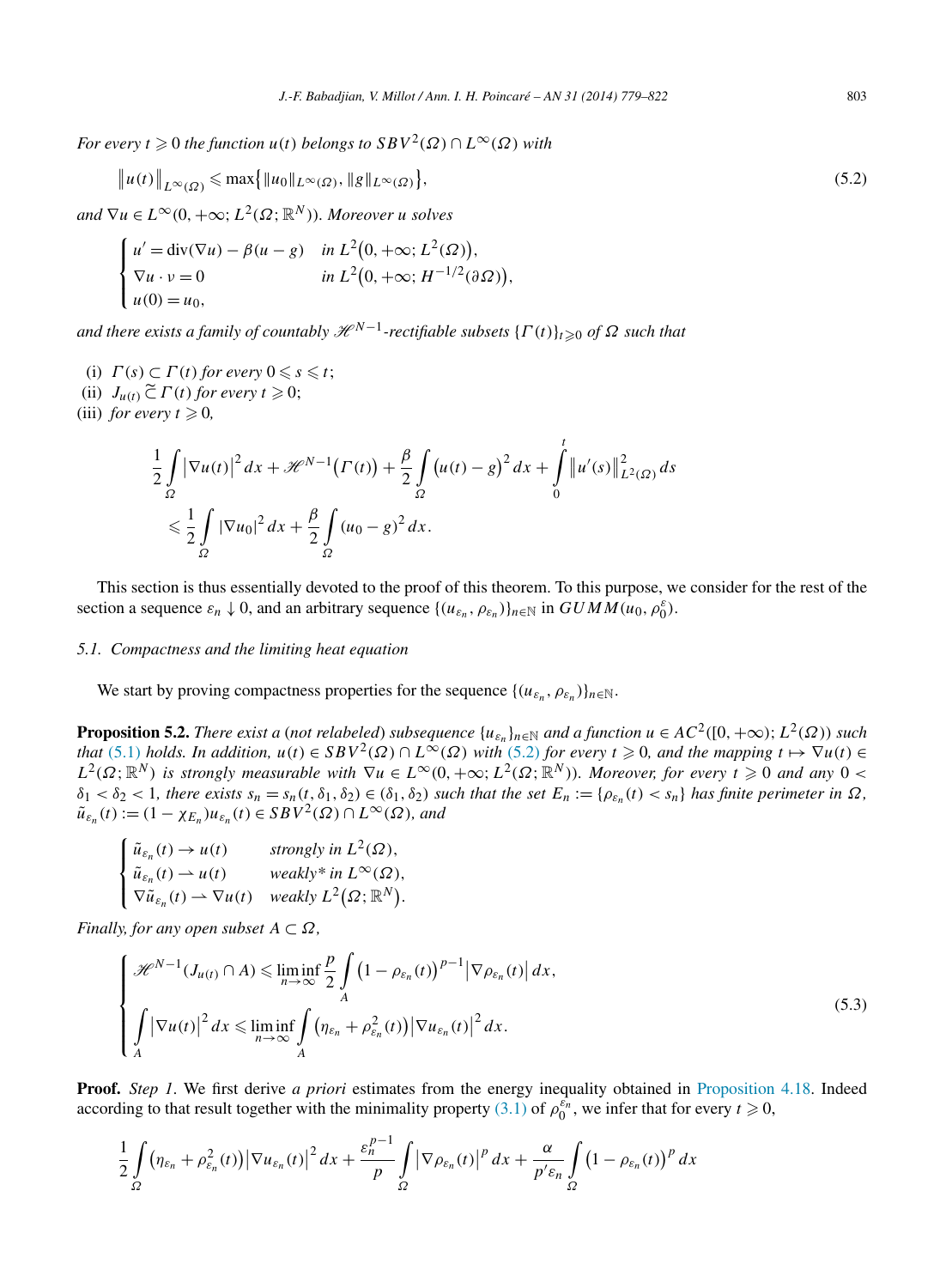<span id="page-25-0"></span>804 *J.-F. Babadjian, V. Millot / Ann. I. H. Poincaré – AN 31 (2014) 779–822*

$$
+\int_{0}^{t} \|u'_{\varepsilon_n}(s)\|_{L^2(\Omega)}^2 ds \leq \mathcal{E}_{\varepsilon_n}(u_0, \rho_0^{\varepsilon_n}) \leq \mathcal{E}_{\varepsilon_n}(u_0, 1) \leq \int_{\Omega} |\nabla u_0|^2 dx + \frac{\beta}{2} \int_{\Omega} (u_0 - g)^2 dx. \tag{5.4}
$$

Then, applying Young's inequality and using  $(2.2)$ , we obtain

$$
\frac{\varepsilon_n^{p-1}}{p} \int\limits_{\Omega} \left| \nabla \rho_{\varepsilon_n}(t) \right|^p dx + \frac{\alpha}{p' \varepsilon_n} \int\limits_{\Omega} \left( 1 - \rho_{\varepsilon_n}(t) \right)^p dx \geq \frac{p}{2} \int\limits_{\Omega} \left( 1 - \rho_{\varepsilon_n}(t) \right)^{p-1} \left| \nabla \rho_{\varepsilon_n}(t) \right| dx, \tag{5.5}
$$

from which we deduce the following uniform bound

$$
\|u'_{\varepsilon_n}\|_{L^2(0,+\infty;L^2(\Omega))}^2 + \int\limits_{\Omega} \left(\eta_{\varepsilon_n} + \rho_{\varepsilon_n}^2(t)\right) \left|\nabla u_{\varepsilon_n}(t)\right|^2 dx + \int\limits_{\Omega} \left(1 - \rho_{\varepsilon_n}(t)\right)^{p-1} \left|\nabla \rho_{\varepsilon_n}(t)\right| dx \leq C_0,
$$
\n(5.6)

for some constant  $C_0 > 0$  independent of  $\varepsilon_n$  and  $t$ .

*Step 2.* We now establish the weak convergence of  $\{u_{\varepsilon_n}\}\$  and the bound [\(5.2\).](#page-24-0) Recalling that  $0 \le \rho_{\varepsilon_n} \le 1$ , the fact that

$$
\rho_{\varepsilon}(t) \to 1 \quad \text{strongly in } L^p(\Omega) \text{ for every } t \geq 0,
$$

is a direct consequence of [\(5.4\).](#page-24-0) According to items (v) and (ii) in [Lemma 4.5,](#page-12-0) the sequence  $\{u_{\varepsilon_n}\}$  in uniformly equi-continuous in  $L^2(\Omega)$ , and for each  $t \in [0, +\infty)$ , the sequence  $\{u_{\varepsilon_n}(t)\}$  is sequentially weakly relatively compact in *L*<sup>2</sup>(Ω). Therefore, according to Ascoli–Arzela Theorem, we can find a (not relabeled) subsequence and *u* ∈ *AC*<sup>2</sup>([0, +∞); *L*<sup>2</sup>(*Ω*)) such that  $u_{\varepsilon_n}(t) \to u(t)$  weakly in *L*<sup>2</sup>(*Ω*) (and also weakly\* in *L*<sup>∞</sup>(*Ω*)) for every *t* ≥ 0, and  $u'_{\varepsilon_n} \to u'$  weakly in  $L^2(0, +\infty; L^2(\Omega))$ . In particular, [\(5.2\)](#page-24-0) follows from item (ii) in [Lemma 4.5.](#page-12-0)

*Step 3*. We now examine more accurately the asymptotic behavior of the sequence  $\{u_{\varepsilon_n}\}$  as in [\[5,6,29\],](#page-42-0) and prove [\(5.3\).](#page-24-0) Let us fix  $t \ge 0$ ,  $0 < \delta_1 < \delta_2 < 1$  and an arbitrary open subset *A* of  $\Omega$ . According to the *BV*-coarea formula (see [\[3,](#page-42-0) [Theorem 3.40\]\)](#page-42-0),

$$
\int_{A} \left(1 - \rho_{\varepsilon_n}(t)\right)^{p-1} \left|\nabla \rho_{\varepsilon_n}(t)\right| dx = \int_{0}^{1} (1-s)^{p-1} \mathcal{H}^{N-1}\left(\partial^* \left\{\rho_{\varepsilon_n}(t) < s\right\} \cap A\right) ds
$$
\n
$$
\geqslant \int_{\delta_1}^{\delta_2} (1-s)^{p-1} \mathcal{H}^{N-1}\left(\partial^* \left\{\rho_{\varepsilon_n}(t) < s\right\} \cap A\right) ds. \tag{5.7}
$$

Consequently, by the mean value theorem there exists some  $s_n = s_n(t, \delta_1, \delta_2, A) \in (\delta_1, \delta_2)$  such that

$$
\int_{A} \left(1 - \rho_{\varepsilon_n}(t)\right)^{p-1} \left|\nabla \rho_{\varepsilon_n}(t)\right| dx \geq \frac{\delta_2^p - \delta_1^p}{p} \mathcal{H}^{N-1}\left(\partial^* E_n \cap A\right),\tag{5.8}
$$

where  $E_n := \{ \rho_{\varepsilon_n}(t) < s_n \} \cap A$ . Note that from [\(5.4\)](#page-24-0) we have

$$
\mathscr{L}^N(E_n) \leq \frac{1}{(1 - s_n)^p} \int\limits_{\Omega} \left(1 - \rho_{\varepsilon_n}(t)\right)^p dx \leq \frac{C\varepsilon_n}{(1 - \delta_2)^p} \to 0 \quad \text{as } n \to \infty,
$$
\n
$$
(5.9)
$$

for some constant  $C > 0$  independent of *n*.

Let us define the new sequence

$$
\tilde{u}_{\varepsilon_n}(t) := (1 - \chi_{E_n}) u_{\varepsilon_n}(t). \tag{5.10}
$$

By  $(5.9)$  we have

$$
\|u_{\varepsilon_n}(t) - \tilde{u}_{\varepsilon_n}(t)\|_{L^2(A)} \le \|u_{\varepsilon_n}(t)\|_{L^\infty(\Omega)} \sqrt{\mathscr{L}^N(E_n)} \to 0
$$
\n(5.11)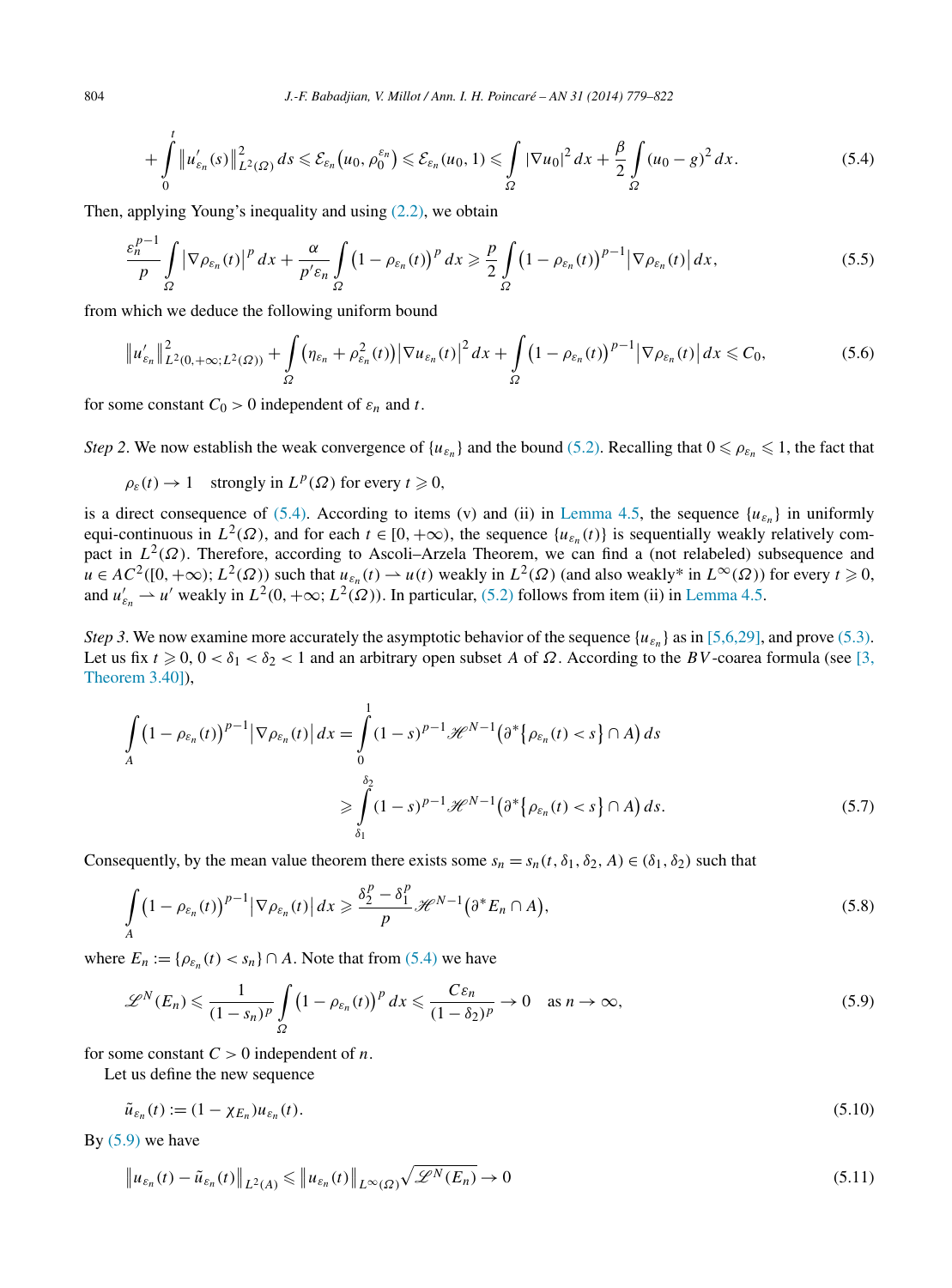<span id="page-26-0"></span>as  $n \to \infty$ , from which we deduce that  $\tilde{u}_{\varepsilon_n}(t) \to u(t)$  weakly in  $L^2(A)$ . On the other hand, according to [\[3, Theo](#page-42-0)[rem 3.84\]](#page-42-0) we have  $\tilde{u}_{\varepsilon_n}(t) \in SBV^2(A) \cap L^{\infty}(A)$  with

*.*

$$
\begin{cases}\nJ_{\tilde{u}_{\varepsilon_n}(t)} \widetilde{\subset} \partial^* E_n, \\
\nabla \tilde{u}_{\varepsilon_n}(t) = (1 - \chi_{E_n}) \nabla u_{\varepsilon_n}(t), \\
\|\tilde{u}_{\varepsilon_n}(t)\|_{L^\infty(A)} \le \max\{||u_0||_{L^\infty(\Omega)}, ||g||_{L^\infty(\Omega)}\}\n\end{cases}
$$

By the energy estimate  $(5.6)$  together with  $(5.7)$  and  $(5.8)$ ,

$$
\left\|\nabla\tilde{u}_{\varepsilon_n}(t)\right\|_{L^2(A;\mathbb{R}^N)}^2\leqslant\frac{1}{s_n^2}\int\limits_\Omega\rho^2_{\varepsilon_n}(t)\left|\nabla u_{\varepsilon_n}(t)\right|^2dx\leqslant\frac{C_0}{\delta_1^2},
$$

and

$$
\mathscr{H}^{N-1}(J_{\tilde{u}_{\varepsilon_n}(t)}\cap A)\leqslant \mathscr{H}^{N-1}\big(\partial^*E_n\cap A\big)\leqslant \frac{C_0p}{\delta_2^p-\delta_1^p}.
$$

We are now in position to apply Ambrosio's compactness Theorem in *SBV* (see Theorems 4.7 and 4.8 in [\[3\]\)](#page-42-0) to deduce that *u*(*t*) ∈ *SBV*<sup>2</sup>( $Ω$ ) (by arbitrariness of *A*), and that

$$
\begin{cases} \tilde{u}_{\varepsilon_n}(t) \to u(t) & \text{strongly in } L^2(A), \\ \tilde{u}_{\varepsilon_n}(t) \to u(t) & \text{weakly* in } L^{\infty}(A), \\ \nabla \tilde{u}_{\varepsilon_n}(t) \to \nabla u(t) & \text{weakly } L^2(A; \mathbb{R}^N). \end{cases}
$$

In view of [\(5.11\)](#page-25-0) we deduce that  $u_{\varepsilon_n}(t) \to u(t)$  strongly in  $L^2(\Omega)$  for each  $t \ge 0$  (again by arbitrariness of *A*). Next [Proposition 2.1](#page-6-0) yields

$$
2\mathscr{H}^{N-1}(J_{u(t)}\cap A)\leqslant \liminf_{n\to\infty}\mathscr{H}^{N-1}\big(\partial^*E_n\cap A\big).
$$

Combining this inequality with  $(5.8)$  we get that

$$
\left(\delta_2^p-\delta_1^p\right)\mathscr{H}^{N-1}(J_{u(t)}\cap A)\leqslant \liminf_{n\to\infty}\frac{p}{2}\int\limits_{A}\left(1-\rho_{\varepsilon_n}(t)\right)^{p-1}\left|\nabla\rho_{\varepsilon_n}(t)\right|dx,
$$

and the first inequality of [\(5.3\)](#page-24-0) follows by letting  $\delta_1 \rightarrow 0$  and  $\delta_2 \rightarrow 1$ .

For what concerns the bulk energy, we have

$$
\int\limits_A (\eta_{\varepsilon_n} + \rho_{\varepsilon_n}^2(t)) |\nabla u_{\varepsilon_n}(t)|^2 dx \geq s_n^2 \int\limits_{A \setminus E_n} |\nabla u_{\varepsilon_n}(t)|^2 dx \geq \delta_1^2 \int\limits_{A \setminus E_n} |\nabla u_{\varepsilon_n}(t)|^2 dx.
$$

Since  $\tilde{u}_{\varepsilon_n}(t) = (1 - \chi_{E_n}) u_{\varepsilon_n}(t)$ , we have  $\nabla \tilde{u}_{\varepsilon_n}(t) = (1 - \chi_{E_n}) \nabla u_{\varepsilon_n}(t) \to \nabla u(t)$  weakly in  $L^2(A; \mathbb{R}^N)$ , and thus

$$
\liminf_{n\to\infty}\int\limits_A\big(\eta_{\varepsilon_n}+\rho_{\varepsilon_n}^2(t)\big)\big|\nabla u_{\varepsilon_n}(t)\big|^2\,dx\geqslant \delta_1^2\liminf_{n\to\infty}\int\limits_A\big|\nabla\tilde u_{\varepsilon_n}(t)\big|^2\,dx\geqslant \delta_1^2\int\limits_A\big|\nabla u(t)\big|^2\,dx,
$$

and the second inequality of [\(5.3\)](#page-24-0) follows by letting  $\delta_1 \rightarrow 1$ .

*Step 4*. It now remains to prove the strong measurability in  $L^2(\Omega; \mathbb{R}^N)$  of  $t \mapsto \nabla u(t)$ , and that  $\nabla u \in L^\infty(0, +\infty;$  $L^2(\Omega;\mathbb{R}^N)$ ). Given  $t \ge 0$  and  $0 < \delta_1 < \delta_2 < 1$  arbitrary, let us consider as in Step 3 the set  $E_n$  and the function  $\tilde{u}_{\varepsilon_n}(t) \in SBV^2(\Omega)$  given by [\(5.10\)](#page-25-0) with  $A = \Omega$ . Then,

$$
\big(\eta_{\varepsilon_n}+\rho_{\varepsilon_n}^2(t)\big)(1-\chi_{E_n})\nabla u_{\varepsilon_n}(t)=\big(\eta_{\varepsilon_n}+\rho_{\varepsilon_n}^2(t)\big)\nabla\tilde u_{\varepsilon_n}(t).
$$

Note that this last sequence is bounded in  $L^2(\Omega; \mathbb{R}^N)$ . Since  $\rho_{\varepsilon_n}(t) \to 1$  strongly in  $L^p(\Omega)$  with  $0 \le \rho_{\varepsilon_n} \le 1$ , and  $\nabla \tilde{u}_{\varepsilon_n}(t) \rightharpoonup \nabla u(t)$  weakly in  $L^2(\Omega; \mathbb{R}^N)$ , we deduce that

$$
\left(\eta_{\varepsilon_n} + \rho_{\varepsilon_n}^2(t)\right)(1 - \chi_{E_n}) \nabla u_{\varepsilon_n}(t) \rightharpoonup \nabla u(t) \quad \text{weakly in } L^2(\Omega; \mathbb{R}^N).
$$
\n
$$
(5.12)
$$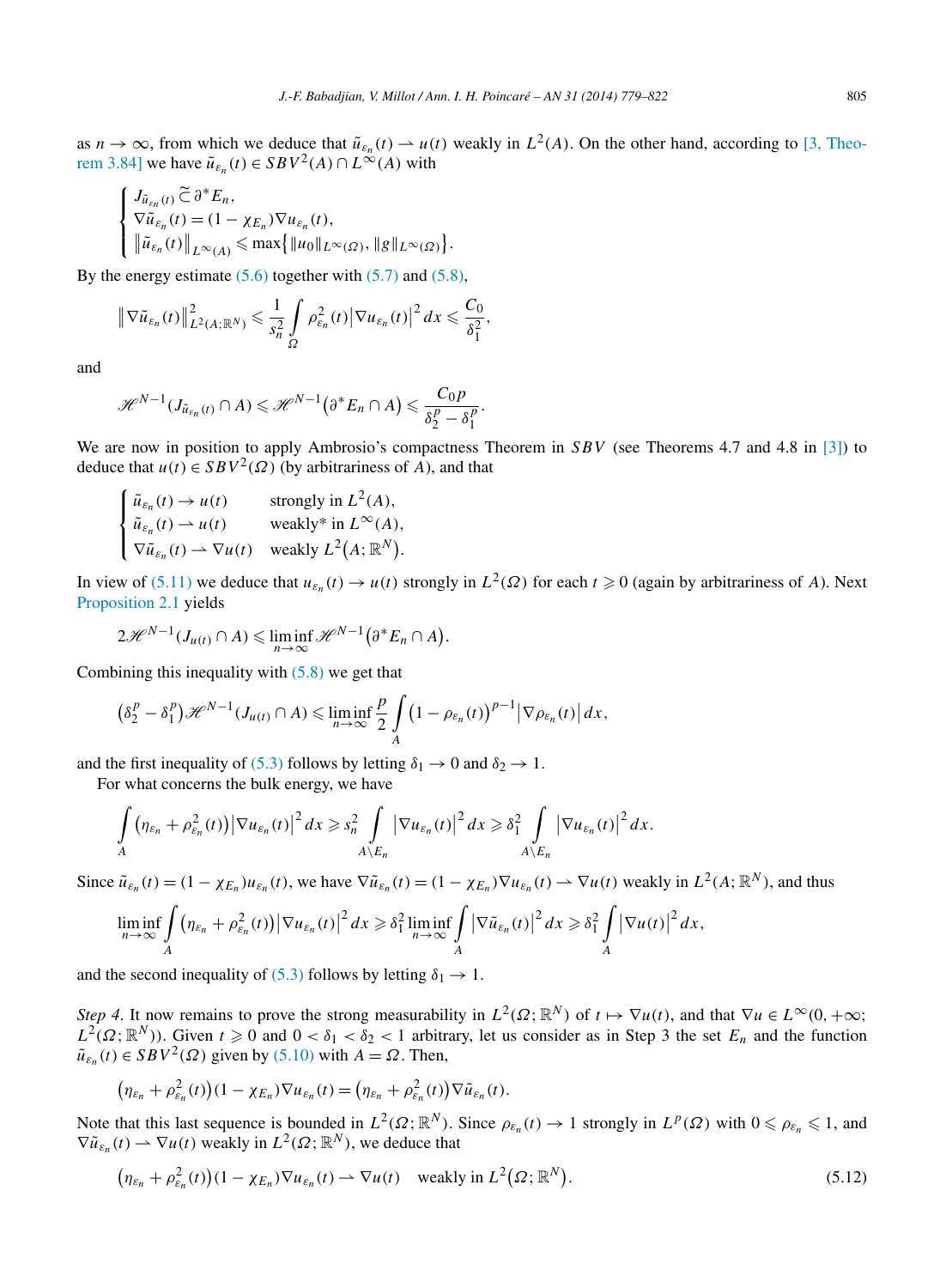<span id="page-27-0"></span>On the other hand, from the *a priori* estimate [\(5.6\),](#page-25-0) the Cauchy–Schwarz inequality, and [\(5.9\),](#page-25-0) we infer that for every  $\Phi \in \mathscr{C}_c^\infty(\Omega;\mathbb{R}^N),$ 

$$
\int_{E_n} (\eta_{\varepsilon_n} + \rho_{\varepsilon_n}^2(t)) \nabla u_{\varepsilon_n}(t) \cdot \Phi \, dx
$$
\n
$$
\leq \|\Phi\|_{L^{\infty}(\Omega; \mathbb{R}^N)} \bigg( \int_{\Omega} (\eta_{\varepsilon_n} + \rho_{\varepsilon_n}^2(t)) |\nabla u_{\varepsilon_n}(t)|^2 \, dx \bigg)^{1/2} \bigg( \int_{E_n} (\eta_{\varepsilon_n} + \rho_{\varepsilon_n}^2(t)) \, dx \bigg)^{1/2}
$$
\n
$$
\leq \|\Phi\|_{L^{\infty}(\Omega; \mathbb{R}^N)} \sqrt{C_0 (1 + \eta_{\varepsilon_n}) \mathcal{L}^N(E_n)} \to 0.
$$
\n(5.13)

By [\(5.6\)](#page-25-0) and the boundedness of  $\rho_{\varepsilon_n}$ , the sequence  $\{(\eta_{\varepsilon_n} + \rho_{\varepsilon_n}(t)^2) \nabla u_{\varepsilon_n}(t)\}\)$  is thus bounded in  $L^2(\Omega; \mathbb{R}^N)$ , so that [\(5.12\)](#page-26-0) and (5.13) yield

$$
\left(\eta_{\varepsilon_n} + \rho_{\varepsilon_n}^2(t)\right) \nabla u_{\varepsilon_n}(t) \rightharpoonup \nabla u(t) \quad \text{weakly in } L^2(\Omega; \mathbb{R}^N).
$$
\n
$$
(5.14)
$$

Finally, [Lemmas 4.3 and 4.5](#page-11-0) ensure that, for each  $n \in \mathbb{N}$ , the mappings  $t \mapsto (\eta_{\varepsilon_n} + \rho_{\varepsilon_n}(t)^2) \nabla u_{\varepsilon_n}(t)$  are strongly measurable in  $L^2(\Omega;\mathbb{R}^N)$ . Hence  $t \mapsto \nabla u(t)$  is weakly measurable in  $L^2(\Omega;\mathbb{R}^N)$ , and thus strongly measurable owing to Pettis Theorem. The fact that  $\nabla u \in L^{\infty}(0, +\infty; L^2(\Omega; \mathbb{R}^N))$  is a consequence of the second relation in  $(5.3)$  together with the uniform bound  $(5.6)$ .  $\Box$ 

Our next goal is to pass to the limit as  $\varepsilon_n \to 0$  in the inhomogeneous heat equation solved by  $u_{\varepsilon_n}$ .

**Proposition 5.3.** *The function u solves the generalized heat equation*

$$
\begin{cases}\nu' = \operatorname{div}(\nabla u) - \beta(u - g) & \text{in } L^2(0, +\infty; L^2(\Omega)), \\
\nabla u \cdot v = 0 & \text{in } L^2(0, +\infty; H^{-1/2}(\partial \Omega)), \\
u(0) = u_0.\n\end{cases}
$$

**Proof.** By [Proposition 4.11,](#page-16-0)  $u_{\varepsilon_n}$  is the solution of the following variational formulation: for every  $T > 0$ 

$$
\int_{0}^{T} \int_{\Omega} \left( u'_{\varepsilon_n} \phi + \left( \eta_{\varepsilon_n} + \rho_{\varepsilon_n}^2 \right) \nabla u_{\varepsilon_n} \cdot \nabla \phi + \beta (u_{\varepsilon_n} - g) \phi \right) dx dt = 0 \quad \text{for all } \phi \in L^2(0, T; H^1(\Omega)).
$$

According to [Proposition 5.2,](#page-24-0)  $u'_{\varepsilon_n} + \beta (u_{\varepsilon_n} - g) \to u' + \beta (u - g)$  weakly in  $L^2(0, T; L^2(\Omega))$ , so that it remains to pass to the limit in the divergence term. Thanks to  $(5.14)$ , for a.e.  $t \ge 0$  we have

$$
\int_{\Omega} \left( \eta_{\varepsilon_n} + \rho_{\varepsilon_n}^2(t) \right) \nabla u_{\varepsilon_n}(t) \cdot \nabla \phi(t) \, dx \underset{n \to \infty}{\longrightarrow} \int_{\Omega} \nabla u(t) \cdot \nabla \phi(t) \, dx,
$$

and by the dominated convergence theorem, we deduce that

$$
\int\limits_{0}^{T}\int\limits_{\Omega}(\eta_{\varepsilon_n}+\rho_{\varepsilon_n}^2)\nabla u_{\varepsilon_n}\cdot\nabla\phi\,dx\,dt\underset{n\to\infty}{\longrightarrow}\int\limits_{0}^{T}\int\limits_{\Omega}\nabla u\cdot\nabla\phi\,dx\,dt.
$$

Hence, passing to the limit as  $\varepsilon_n \to 0$  in the variational formulation yields

$$
\int_{0}^{T} \int_{\Omega} \left( u' \phi + \nabla u \cdot \nabla \phi + \beta (u - g) \phi \right) dx dt = 0 \quad \text{for all } \phi \in L^{2}(0, T; H^{1}(\Omega)).
$$

Finally, the initial condition  $u(0) = u_0$  is a consequence of the fact that  $u_{\varepsilon_n}(0) = u_0$  together with the strong convergence in  $L^2(\Omega)$  of  $u_{\varepsilon_n}(0)$  to  $u(0)$ .  $\Box$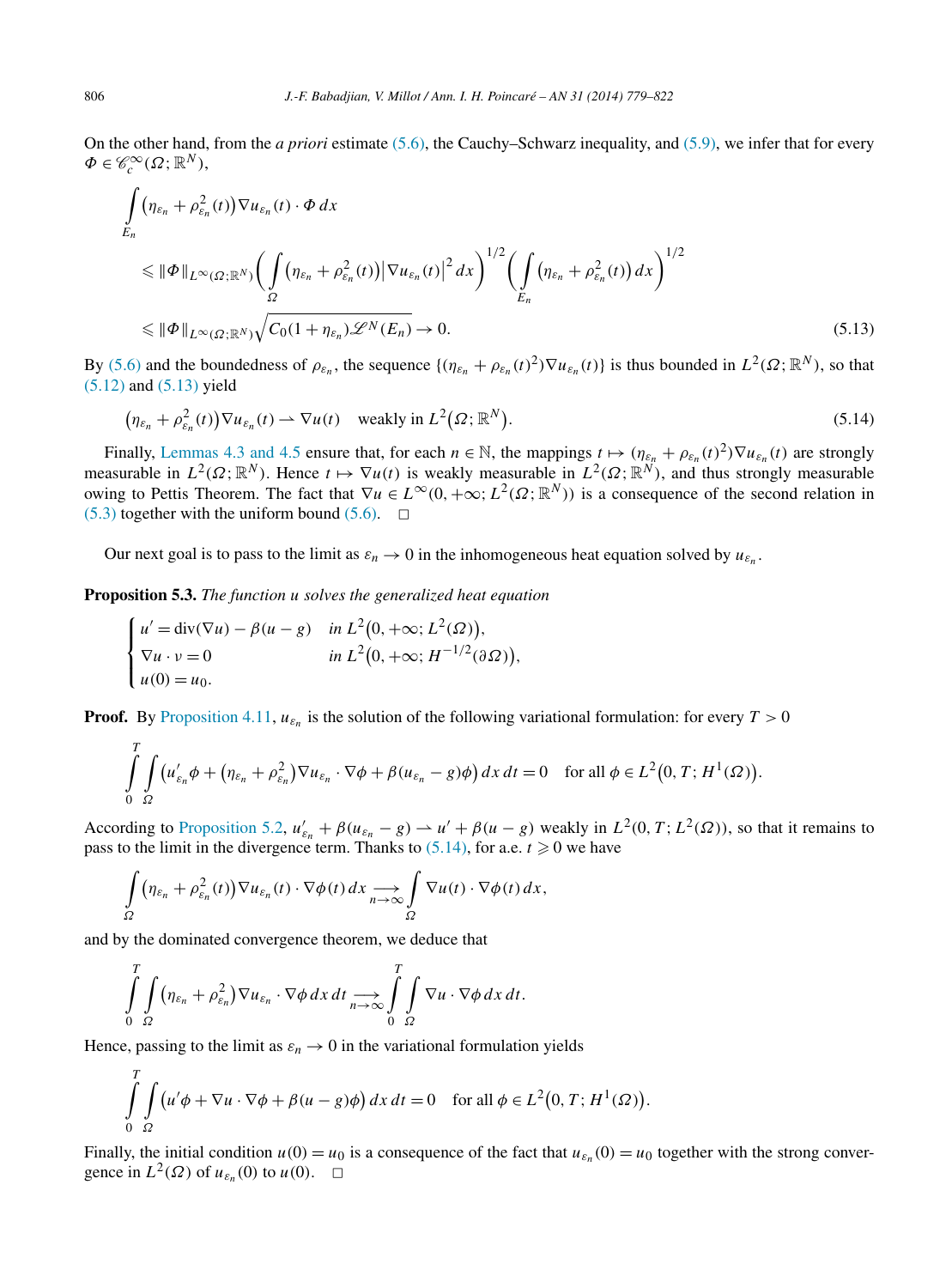#### <span id="page-28-0"></span>*5.2. Limiting crack set and the energy inequality*

Our main goal is now to pass to the limit as  $\varepsilon_n \to 0$  in the energy inequality established in [Proposition 4.18.](#page-22-0) We first notice that [Theorem 2.2](#page-7-0) and [Proposition 5.2](#page-24-0) (with  $A = \Omega$ ) immediately imply that for every  $t \ge 0$ ,

$$
\mathcal{E}\big(u(t)\big)=\frac{1}{2}\int\limits_{\Omega}\big|\nabla u(t)\big|^2\,dx+\mathscr{H}^{N-1}(J_{u(t)})+\frac{\beta}{2}\int\limits_{\Omega}\big(u(t)-g\big)^2\,dx\leqslant \liminf_{n\to\infty}\mathcal{E}_{\varepsilon_n}\big(u_{\varepsilon_n}(t),\,\rho_{\varepsilon_n}(t)\big).
$$

We emphasize that this lower bound only involves the measure of the jump set of  $u(t)$ . It will be later improved in [Proposition 5.7](#page-31-0) by replacing  $J_{u(t)}$  by a countably  $\mathcal{H}^{N-1}$ -rectifiable set  $\Gamma(t)$  containing  $J_{u(t)}$  and increasing with respect to *t*. This monotonicity property of the crack acts as a memory of the irreversibility of the process characterized by the non-increasing property of  $t \mapsto \rho_{\varepsilon_n}(t)$  together with the non-decreasing property of the diffuse surface energy  $\mathfrak{S}_{\varepsilon_n}$  established in [Proposition 4.8.](#page-14-0)

To prove the assertion above, we fix an arbitrary countable dense subset  $D$  of  $[0, +\infty)$ , and we consider for each *t* ∈ *D* and *n* ∈  $\mathbb N$  the bounded Radon measure

$$
\mu_n(t) := \left(\frac{\varepsilon_n^{p-1}}{p} \big| \nabla \rho_{\varepsilon_n}(t) \big|^p + \frac{\alpha}{p' \varepsilon_n} \big(1 - \rho_{\varepsilon_n}(t)\big)^p\right) \mathscr{L}^N \mathsf{L} \, \Omega.
$$

By the energy inequality [\(5.4\),](#page-24-0) we infer that the sequences  $\{\mu_n(t)\}_{n\in\mathbb{N}}$  are uniformly bounded with respect to  $t \in D$ . Then, a standard diagonalization procedure together with the metrizability of bounded subsets of  $\mathcal{M}(\mathbb{R}^N)$  yields the existence of a subsequence (not relabeled) and a family of bounded nonnegative Radon measures  $\{\mu(t)\}_{t \in D}$  (supported in  $\overline{\Omega}$ ) such that

 $\mu_n(t) \rightharpoonup \mu(t)$  weakly\* in  $\mathscr{M}(\mathbb{R}^N)$  for every  $t \in D$ .

We first claim that the mapping  $t \in D \mapsto \mu(t)$  inherits the increase of the diffuse surface energy.

**Lemma 5.4.** *For every s* and  $t \in D$  with  $0 \le s \le t$  we have

$$
\mu(s)\leqslant\mu(t).
$$

**Proof.** Let us fix *s* and  $t \in D$  with  $0 \le s \le t$ . Let  $B \subset \mathbb{R}^N$  be an arbitrary Borel set, and  $K \subset B \subset A$  where *A* is open and *K* is compact. Let us consider a cut-off function  $\zeta \in \mathcal{C}_c^\infty(\mathbb{R}^N; [0, 1])$  such that  $\zeta = 1$  on  $K$  and  $\zeta = 0$  on  $\mathbb{R}^N \setminus A$ , and let us define

$$
\hat{\rho}_n := \zeta \rho_{\varepsilon_n}(t) + (1 - \zeta) \rho_{\varepsilon_n}(s).
$$

Note that  $\hat{\rho}_n \in W^{1,p}(\Omega)$ , and since  $t \geq s$ , we have  $\hat{\rho}_n \leq \rho_{\varepsilon_n}(s)$  in  $\Omega$ . As a consequence of the minimality property established in [Proposition 4.8,](#page-14-0) we have

$$
\int_{\Omega} \left( \frac{\varepsilon_n^{p-1}}{p} |\nabla \rho_{\varepsilon_n}(s)|^p + \frac{\alpha}{p' \varepsilon_n} (1 - \rho_{\varepsilon_n}(s))^p \right) dx \leq \int_{\Omega} \left( \frac{\varepsilon_n^{p-1}}{p} |\nabla \hat{\rho}_n|^p + \frac{\alpha}{p' \varepsilon_n} (1 - \hat{\rho}_n)^p \right) dx.
$$

Since  $\nabla \hat{\rho}_n = \zeta \nabla \rho_{\varepsilon_n}(t) + (1 - \zeta) \nabla \rho_{\varepsilon_n}(s) + (\rho_{\varepsilon_n}(t) - \rho_{\varepsilon_n}(s)) \nabla \zeta$ , there exists a constant  $C > 0$  (independent of *n*) such that

$$
\int_{\Omega} |\nabla \hat{\rho}_n|^p dx
$$
\n
$$
\leq \int_{\Omega} |\zeta \nabla \rho_{\varepsilon_n}(t) + (1 - \zeta) \nabla \rho_{\varepsilon_n}(s)|^p
$$
\n
$$
+ C \int_{\Omega} |\nabla \zeta| (\rho_{\varepsilon_n}(s) - \rho_{\varepsilon_n}(t)) (1 + |\nabla \rho_{\varepsilon_n}(t)|^{p-1} + |\nabla \rho_{\varepsilon_n}(s)|^{p-1} + |\nabla \zeta|^{p-1} |\rho_{\varepsilon_n}(t) - \rho_{\varepsilon_n}(s)|^{p-1}) dx
$$
\n
$$
\leq \int_{\Omega} (\zeta |\nabla \rho_{\varepsilon_n}(t)|^p + (1 - \zeta) |\nabla \rho_{\varepsilon_n}(s)|^p) dx + C (1 + ||\nabla \rho_{\varepsilon_n}(t)||_{L^p(\Omega; \mathbb{R}^N)}^{p-1} + ||\nabla \rho_{\varepsilon_n}(s)||_{L^p(\Omega; \mathbb{R}^N)}^{p-1}),
$$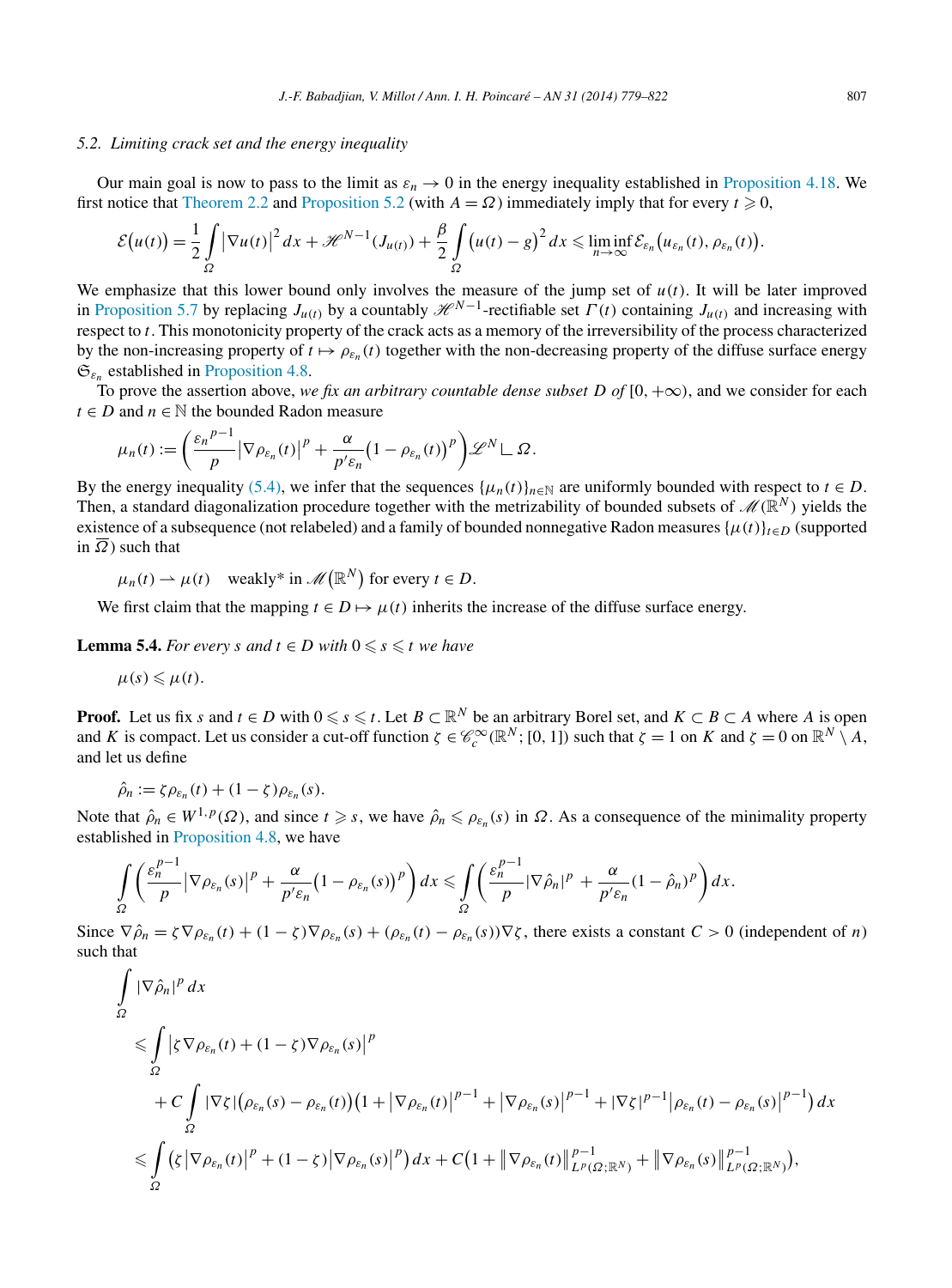where we used Hölder's inequality and the fact that  $0 \le \rho_{\varepsilon_n} \le 1$ . Hence,

$$
\mu_n(s) \left(\mathbb{R}^N\right) \leq \int_{\mathbb{R}^N} \zeta \, d\mu_n(t) + \int_{\mathbb{R}^N} (1 - \zeta) \, d\mu_n(s) + C \varepsilon_n^{p-1} + C \varepsilon_n^{(p-1)/p} \left(\left\| \varepsilon_n^{(p-1)/p} \nabla \rho_{\varepsilon_n}(t) \right\|_{L^p(\Omega; \mathbb{R}^N)}^{p-1} + \left\| \varepsilon_n^{(p-1)/p} \nabla \rho_{\varepsilon_n}(s) \right\|_{L^p(\Omega; \mathbb{R}^N)}^{p-1}\right),\tag{5.15}
$$

and passing to the limit as  $n \to \infty$  yields

$$
\mu(s)\big(\mathbb{R}^N\big) \leqslant \int\limits_{\mathbb{R}^N} \zeta \, d\mu(t) - \int\limits_{\mathbb{R}^N} \zeta \, d\mu(s) + \mu(s)\big(\mathbb{R}^N\big).
$$

From this inequality we deduce that

$$
\mu(s)(K) \leqslant \int\limits_{\mathbb{R}^N} \zeta \, d\mu(s) \leqslant \int\limits_{\mathbb{R}^N} \zeta \, d\mu(t) \leqslant \mu(t)(A).
$$

Taking the supremum among all compact sets  $K \subset B$ , the infimum among all open sets  $A \supset B$ , and using the outerinner regularity of the measures  $\mu(s)$  and  $\mu(t)$  leads to  $\mu(s)(B) \leq \mu(t)(B)$ .  $\Box$ 

We can now define a family of increasing cracks for times in the countable dense set *D*.

**Lemma 5.5.** *There exists a family of countably*  $\mathcal{H}^{N-1}$ -rectifiable subsets  $\{\hat{\Gamma}(t)\}_{t\in D}$  of  $\overline{\Omega}$  such that

- $\hat{\Gamma}(s) \widetilde{\subsetneq} \hat{\Gamma}(t)$  for every  $s \leq t$  with  $s, t \in D$ ;
- $J_{u(s)} \widetilde{\subset} \widehat{\Gamma}(t)$  for every  $t \in D$  and  $0 \leq s \leq t$ ;
- $\mu(t) \geq \mathcal{H}^{N-1} \sqcup \hat{\Gamma}(t)$  for every  $t \in D$ .

**Proof.** For  $t \in D$ , let us define the upper density of  $\mu(t)$  at *x* by

$$
\Theta^*(t, x) := \limsup_{r \to 0} \frac{\mu(t)(B_r(x))}{\omega_{N-1}r^{N-1}} = \limsup_{r \to 0} \frac{\mu(t)(B_r(x))}{\omega_{N-1}r^{N-1}}
$$

for all  $x \in \mathbb{R}^N$ , and the Borel set

$$
K(t) := \left\{ x \in \mathbb{R}^N : \Theta^*(t, x) \geq 1 \right\} \subset \overline{\Omega}.
$$

Note that the monotonicity property established in [Lemma 5.4](#page-28-0) ensures that  $D \ni t \mapsto \Theta^*(t, x)$  is non-decreasing for every  $x \in \overline{\Omega}$ . Consequently,

 $K(s) \subset K(t)$  for every  $0 \le s \le t$  with  $s, t \in D$ .

Moreover, from standard properties of densities (see [\[3, Theorem 2.56\]\)](#page-42-0) we infer that for every  $t \in D$ ,

$$
\mathcal{H}^{N-1} \mathcal{L} K(t) \leq \mu(t). \tag{5.16}
$$

Let us now fix  $t \in D$  and  $s \in [0, t]$  (not necessarily in *D*), and let *A* and  $A' \subset \mathbb{R}^N$  be open sets such that  $\overline{A} \subset A'$ . We consider a cut-off function  $\zeta \in \mathcal{C}_c^{\infty}(\mathbb{R}^N; [0, 1])$  such that  $\zeta = 1$  on  $A \cap \Omega$  and  $\zeta = 0$  on  $\mathbb{R}^N \setminus A'$ . Arguing exactly as in the proof of [Lemma 5.4,](#page-28-0) we obtain inequality (5.15) from which we deduce that

$$
\mu_n(s)(A) \leqslant \int\limits_{\mathbb{R}^N} \zeta \, d\mu_n(s) \leqslant \int\limits_{\mathbb{R}^N} \zeta \, d\mu_n(t) + C \varepsilon_n^{(p-1)/p},\tag{5.17}
$$

for some constant  $C > 0$  independent of *n*. By [\(5.5\)](#page-25-0) and [\(5.3\),](#page-24-0) we infer that

$$
\liminf_{n\to\infty}\mu_n(s)(A)\geqslant\mathscr{H}^{N-1}(J_{u(s)}\cap A).
$$

<span id="page-29-0"></span>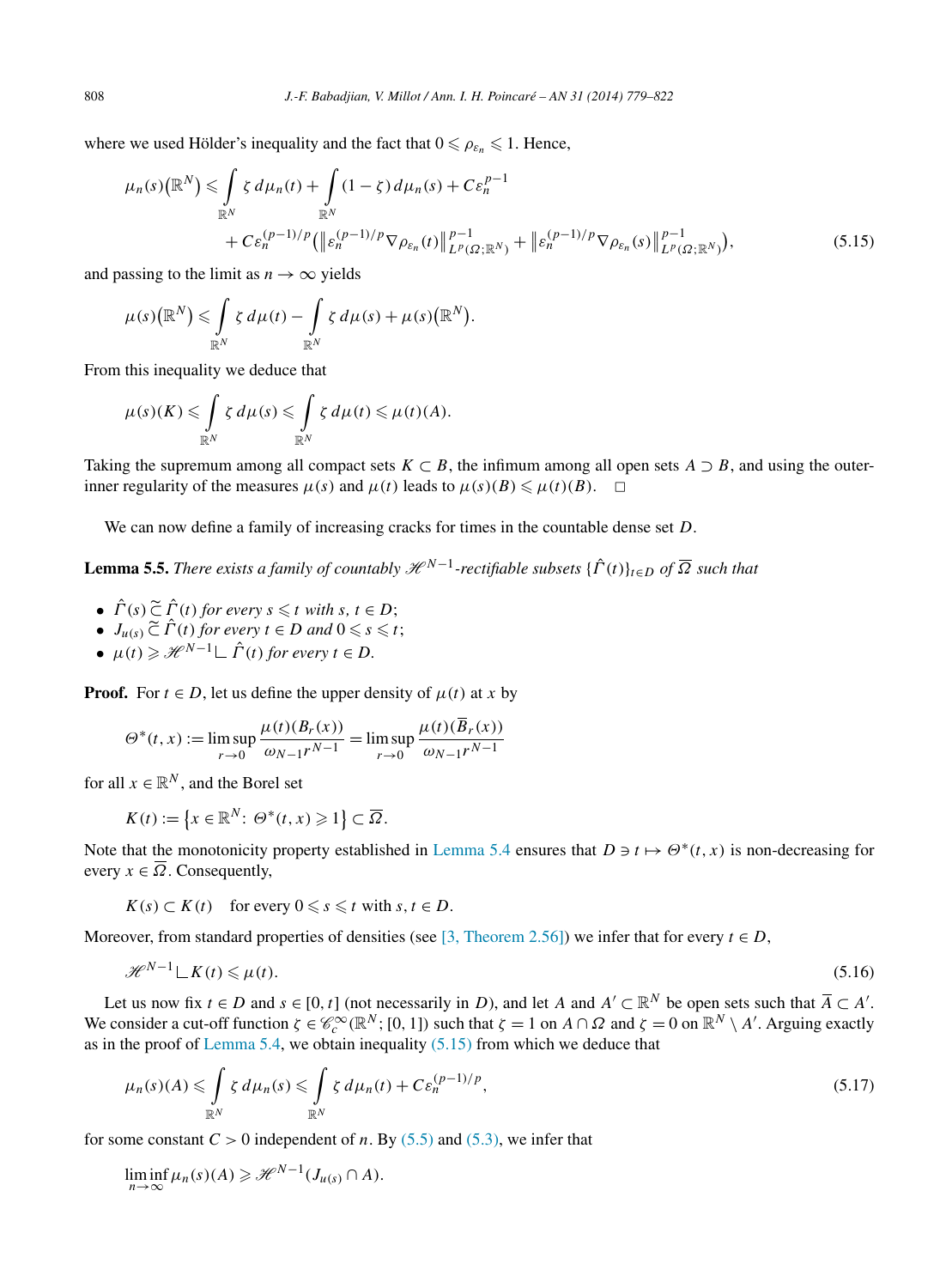Passing to the limit in  $(5.17)$  then leads to

$$
\mathscr{H}^{N-1}(J_{\mu(s)}\cap A)\leqslant \int\limits_{\mathbb{R}^N}\zeta\,d\mu(t)\leqslant\mu(t)(A').
$$

Taking the infimum with respect to all open sets  $A'$  containing  $\overline{A}$  yields

 $\mu(t)(\overline{A}) \geq \mathcal{H}^{N-1}(J_{\mu(s)} \cap A)$  for every open set *A*.

In particular, since  $J_{u(s)}$  is countably  $\mathcal{H}^{N-1}$ -rectifiable, we infer from the Besicovitch–Mastrand–Mattila Theorem (see [\[3, Theorem 2.63\]\)](#page-42-0) that  $\Theta^*(t, x) \geq 1$  for  $\mathcal{H}^{N-1}$  a.e.  $x \in J_{u(s)}$ , and hence

$$
J_{u(s)} \widetilde{\subset} K(t) \quad \text{for every } s \in [0, t]. \tag{5.18}
$$

The Borel sets  $\{K(t)\}_{t\in D}$  have all the required properties, except that they might not be countably  $\mathcal{H}^{N-1}$ -rectifiable. However, since  $\mathcal{H}^{N-1}(K(t)) < +\infty$  by [\(5.16\),](#page-29-0) it is possible to decompose each  $K(t)$  into the union of a countably  $\mathcal{H}^{N-1}$ -rectifiable set  $\hat{\Gamma}(t)$ , and a purely  $\mathcal{H}^{N-1}$ -unrectifiable set  $K(t) \setminus \hat{\Gamma}(t)$  (see *e.g.* [\[3, page 83\]\)](#page-42-0). This decomposition being unique up to  $\mathcal{H}^{N-1}$ -negligible sets, and *J<sub>u(s)</sub>* being countably  $\mathcal{H}^{N-1}$ -rectifiable, we deduce from  $(5.18)$  that

 $J_{u(s)} \nightharpoonup \nightharpoonup \nightharpoonup \nightharpoonup \nightharpoonup \nightharpoonup \nightharpoonup \nightharpoonup \nightharpoonup \nightharpoonup \nightharpoonup \nightharpoonup \nightharpoonup \nightharpoonup \nightharpoonup \nightharpoonup \nightharpoonup \nightharpoonup \nightharpoonup \nightharpoonup \nightharpoonup \nightharpoonup \nightharpoonup \nightharpoonup \nightharpoonup \nightharpoonup \nightharpoonup \nightharpoonup \nightharpoonup \nightharpoonup \nightharpoonup \nightharpoonup \nightharpoonup \nightharpoonup \nightharpoonup \nightharpoon$ 

Moreover, for  $s, t \in D$  with  $s \leq t$  we have  $\hat{\Gamma}(s) \subset K(s) \subset K(t)$ , and since  $\hat{\Gamma}(s)$  is countably  $\mathcal{H}^{N-1}$ -rectifiable we finally conclude that  $\hat{\Gamma}(s) \widetilde{\subset} \hat{\Gamma}(t)$ .  $\Box$ 

We now extend our definition of crack set for arbitrary times. We set for each  $t \ge 0$ ,

$$
\Gamma(t) := \bigcap_{\tau > t, \tau \in D} \hat{\Gamma}(\tau) \cap \Omega.
$$

**Lemma 5.6.** *For every*  $t \ge 0$ , the set  $\Gamma(t)$  is countably  $\mathcal{H}^{N-1}$ -rectifiable, and it satisfies

- $\Gamma(s) \subset \Gamma(t)$  for every  $0 \leq s \leq t$ ;
- $J_{u(t)} \widetilde{\subset} \Gamma(t)$  for every  $t \geq 0$ .

**Proof.** Clearly  $\{ \Gamma(t) \}_{t \geq 0}$  is a family of countably  $\mathcal{H}^{N-1}$ -rectifiable sets satisfying  $\Gamma(s) \subset \Gamma(t)$  for every  $0 \leq s \leq t$ . Moreover, for  $t \geq 0$  we have

$$
\mathcal{H}^{N-1}(J_{u(t)} \setminus \Gamma(t)) = \mathcal{H}^{N-1}\left(J_{u(t)} \setminus \bigcap_{\tau > t, \tau \in D} \hat{\Gamma}(\tau)\right)
$$

$$
= \mathcal{H}^{N-1}\left(\bigcup_{\tau > t, \tau \in D} (J_{u(t)} \setminus \hat{\Gamma}(\tau))\right)
$$

$$
\leq \sum_{\tau > t, \tau \in D} \mathcal{H}^{N-1}(J_{u(t)} \setminus \hat{\Gamma}(\tau)) = 0,
$$

since  $J_{u(t)} \tilde{\subset} \hat{\Gamma}(\tau)$  for all  $\tau \in D$  such that  $\tau > t$  by [Lemma 5.5.](#page-29-0) Consequently,  $J_{u(t)} \tilde{\subset} \Gamma(t)$ .  $\Box$ 

We are now in position to improve the energy inequality by replacing the jump set of  $u(t)$  by the increasing family of cracks *Γ (t)* constructed before.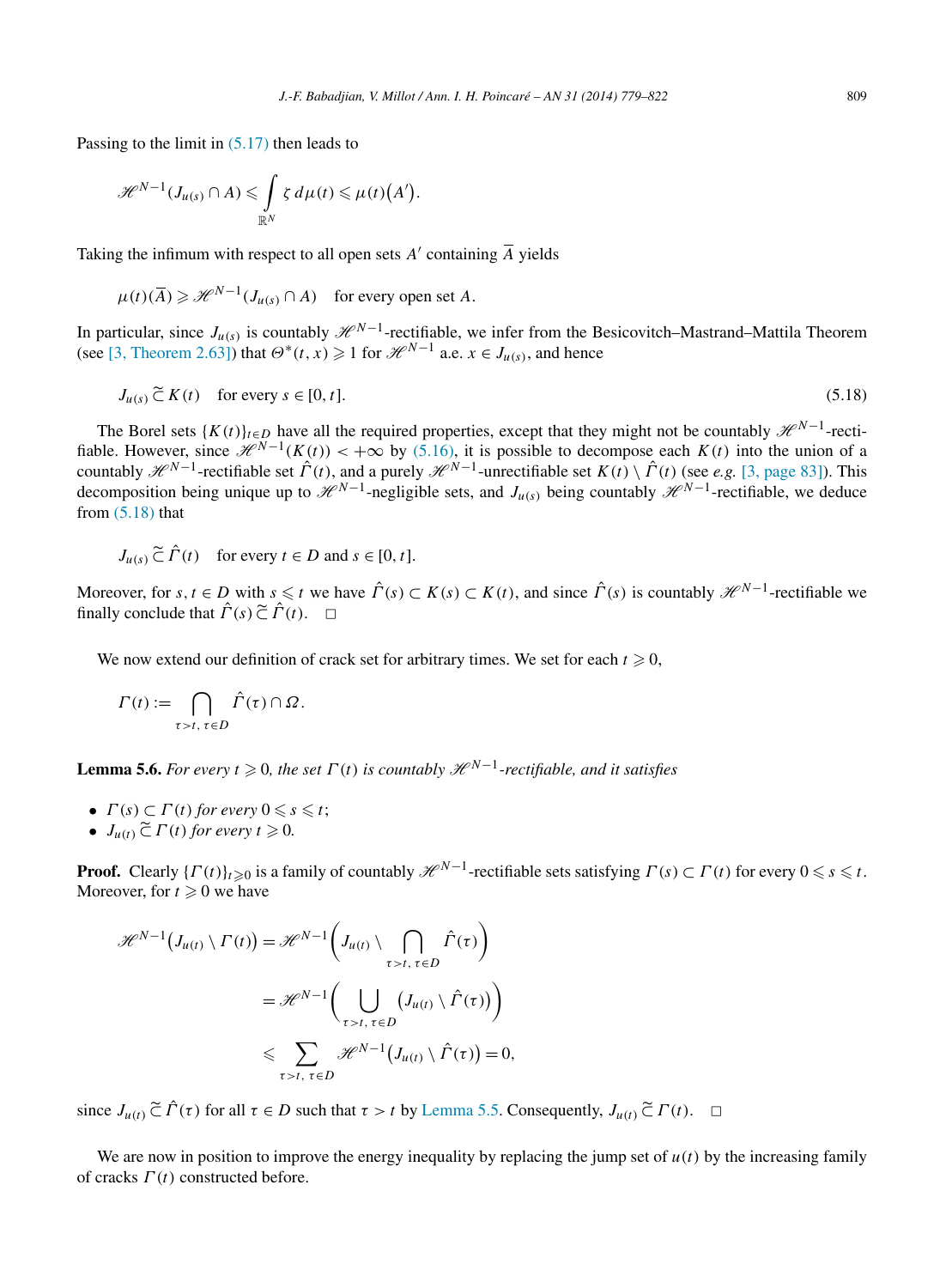<span id="page-31-0"></span>**Proposition 5.7.** *For every*  $t \ge 0$ *,* 

$$
\frac{1}{2} \int_{\Omega} |\nabla u(t)|^2 dx + \mathcal{H}^{N-1}(\Gamma(t)) + \frac{\beta}{2} \int_{\Omega} (u(t) - g)^2 dx + \int_{0}^{t} ||u'(s)||_{L^2(\Omega)}^2 ds
$$
  

$$
\leq \frac{1}{2} \int_{\Omega} |\nabla u_0|^2 dx + \frac{\beta}{2} \int_{\Omega} (u_0 - g)^2 dx.
$$

**Proof.** *Step 1*. We first consider the case  $t \in D$ . According to the energy inequality in [Proposition 4.18,](#page-22-0) we have

$$
\frac{1}{2}\int\limits_{\Omega} \left(\eta_{\varepsilon_n} + \rho_{\varepsilon_n}^2(t)\right) \left|\nabla u_{\varepsilon_n}(t)\right|^2 dx + \mu_n(t)\left(\mathbb{R}^N\right) + \frac{\beta}{2}\int\limits_{\Omega} \left(u_{\varepsilon_n}(t) - g\right)^2 dx + \int\limits_0^t \left|u'_{\varepsilon_n}(s)\right|^2_{L^2(\Omega)} ds
$$
  
\$\leqslant \mathcal{E}\_{\varepsilon\_n}\left(u\_0, \rho\_0^{\varepsilon\_n}\right).

Since  $\mu_n(t) \to \mu(t)$  weakly\* in  $\mathcal{M}(\mathbb{R}^N)$  and  $\mu(t) \geq \mathcal{H}^{N-1} \mathcal{L}(\hat{\Gamma}(t))$  by [Lemma 5.5,](#page-29-0) we have

$$
\liminf_{n\to\infty}\mu_n(t)\big(\mathbb{R}^N\big)\geqslant\mu(t)\big(\mathbb{R}^N\big)\geqslant\mathscr{H}^{N-1}\big(\hat{\Gamma}(t)\big).
$$

On the other hand the second inequality in [\(5.3\)](#page-24-0) with  $A = \Omega$  yields

$$
\liminf_{n\to\infty}\int_{\Omega}\big(\eta_{\varepsilon_n}+\rho_{\varepsilon_n}(t)^2\big)\big|\nabla u_{\varepsilon_n}(t)\big|^2\,dx\geqslant\int_{\Omega}\big|\nabla u(t)\big|^2\,dx.
$$

Therefore,

$$
\frac{1}{2}\int_{\Omega}|\nabla u(t)|^{2} dx + \mathcal{H}^{N-1}(\hat{\Gamma}(t)) + \frac{\beta}{2}\int_{\Omega} (u(t) - g)^{2} dx + \int_{0}^{t} ||u'(s)||_{L^{2}(\Omega)}^{2} ds
$$
\n
$$
\leq \liminf_{n \to \infty} \left\{ \frac{1}{2}\int_{\Omega} (\eta_{\varepsilon_{n}} + \rho_{\varepsilon_{n}}(t)^{2}) |\nabla u_{\varepsilon_{n}}(t)|^{2} dx + \mu_{n}(t) (\mathbb{R}^{N}) + \frac{\beta}{2}\int_{\Omega} (u_{\varepsilon_{n}}(t) - g)^{2} dx + \int_{0}^{t} ||u'_{\varepsilon_{n}}(s)||_{L^{2}(\Omega)}^{2} ds \right\}.
$$

Then, by the minimality property [\(3.1\)](#page-7-0) of  $\rho_0^{\varepsilon_n}$ , we have

$$
\mathcal{E}_{\varepsilon_n}(u_0, \rho_0^{\varepsilon_n}) \leq \mathcal{E}_{\varepsilon_n}(u_0, 1) \n= \frac{1 + \eta_{\varepsilon_n}}{2} \int\limits_{\Omega} |\nabla u_0|^2 \, dx + \frac{\beta}{2} \int\limits_{\Omega} (u_0 - g)^2 \, dx \to \frac{1}{2} \int\limits_{\Omega} |\nabla u_0|^2 \, dx + \frac{\beta}{2} \int\limits_{\Omega} (u_0 - g)^2 \, dx,
$$

which leads to

$$
\frac{1}{2} \int_{\Omega} |\nabla u(t)|^2 dx + \mathcal{H}^{N-1}(\hat{\Gamma}(t)) + \frac{\beta}{2} \int_{\Omega} (u(t) - g)^2 dx + \int_{0}^{t} ||u'(s)||_{L^2(\Omega)}^2 ds
$$
\n
$$
\leq \frac{1}{2} \int_{\Omega} |\nabla u_0|^2 dx + \frac{\beta}{2} \int_{\Omega} (u_0 - g)^2 dx. \tag{5.19}
$$

*Step 2*. We now extend the inequality above to the case where  $t \ge 0$  is arbitrary. In that case, there exists a sequence {*t<sub>j</sub>*} ⊂ *D* such that *t<sub>j</sub>* → *t* with *t<sub>j</sub>* > *t*. By (5.19) we have

$$
\sup_{j\in\mathbb{N}}\{\left\|u(t_j)\right\|_{L^{\infty}(\Omega)}+\left\|\nabla u(t_j)\right\|_{L^2(\Omega;\mathbb{R}^N)}+\mathscr{H}^{N-1}(J_{u(t_j)})\}<\infty,
$$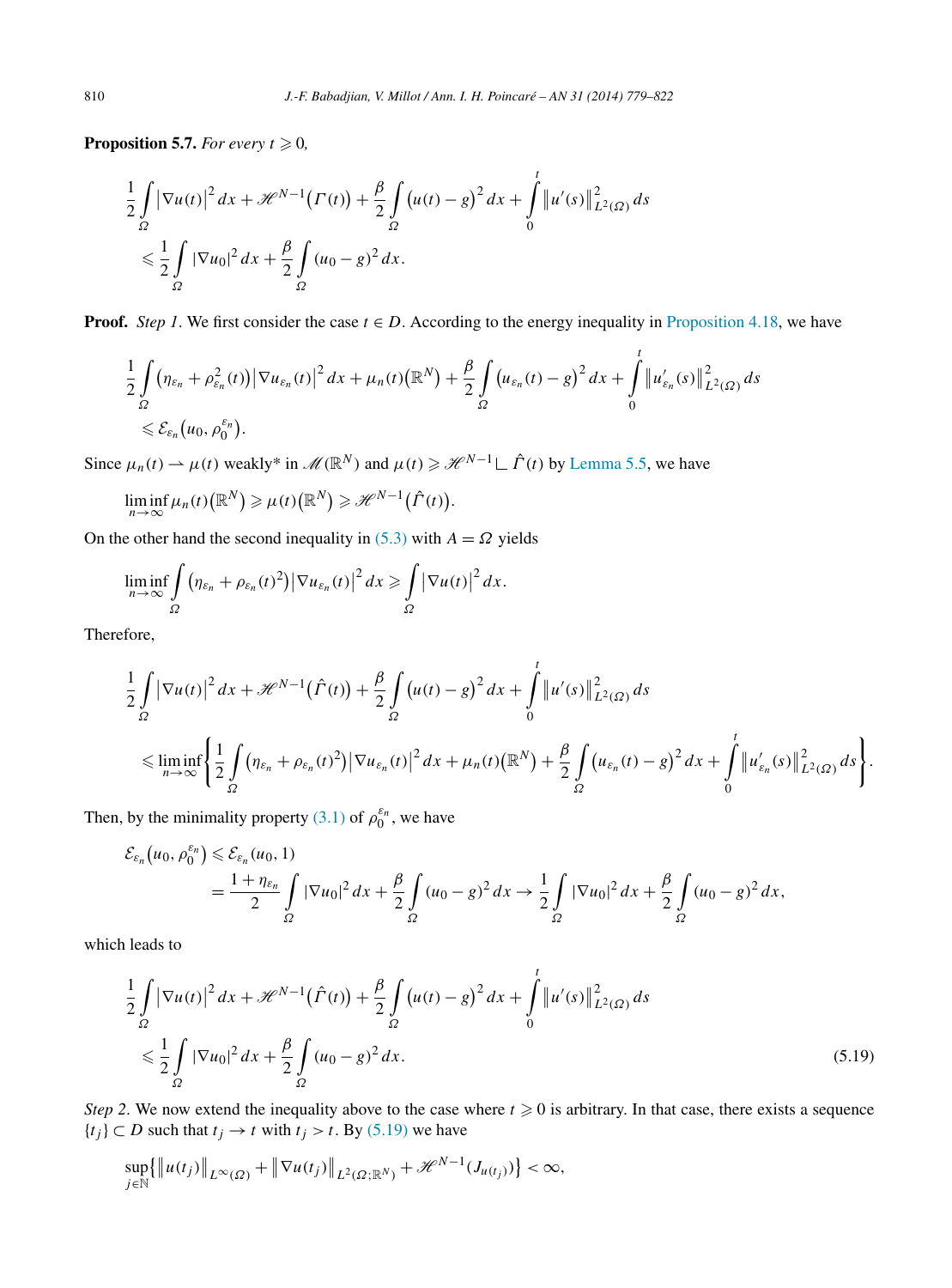<span id="page-32-0"></span>since  $J_{u(t_i)} \nightharpoonup \nightharpoonup \nightharpoonup \nightharpoonup$  *f*  $(t_i)$  by [Lemma 5.5.](#page-29-0) On the other hand,  $u \in AC^2(0, +\infty; L^2(\Omega))$  by [Proposition 5.2,](#page-24-0) and thus  $u(t_i) \rightarrow$ *u(t)* strongly in  $L^2(\Omega)$ . Applying Ambrosio's compactness Theorem (Theorems 4.7 and 4.8 in [\[3\]\)](#page-42-0), we deduce that  $\nabla u(t_i) \rightharpoonup \nabla u(t)$  weakly in  $\hat{L}^2(\Omega; \mathbb{R}^N)$ . Since  $\Gamma(t) \subset \hat{\Gamma}(t_i)$  for all  $i \in \mathbb{N}$ , we finally conclude that

$$
\frac{1}{2} \int_{\Omega} \left| \nabla u(t) \right|^2 dx + \mathcal{H}^{N-1}(\Gamma(t)) + \frac{\beta}{2} \int_{\Omega} \left( u(t) - g \right)^2 dx + \int_{0}^{t} \left| u'(s) \right|_{L^2(\Omega)}^2 ds
$$
\n
$$
\leq \liminf_{j \to \infty} \left\{ \frac{1}{2} \int_{\Omega} \left| \nabla u(t_j) \right|^2 dx + \mathcal{H}^{N-1}(\hat{\Gamma}(t_j)) + \frac{\beta}{2} \int_{\Omega} \left( u(t_j) - g \right)^2 dx + \int_{0}^{t_j} \left| u'(s) \right|_{L^2(\Omega)}^2 ds \right\},
$$

which, in view of [\(5.19\),](#page-31-0) completes the proof of the energy inequality.  $\Box$ 

**Remark 5.8.** Note that the limiting bulk and surface energies are continuous at time  $t = 0$ , *i.e.*,

$$
\lim_{t \downarrow 0} \frac{1}{2} \int_{\Omega} |\nabla u(t)|^2 \, dx + \frac{\beta}{2} \int_{\Omega} \left( u(t) - g \right)^2 dx = \frac{1}{2} \int_{\Omega} |\nabla u_0|^2 \, dx + \frac{\beta}{2} \int_{\Omega} (u_0 - g)^2 \, dx,
$$

and

$$
\lim_{t \downarrow 0} \mathcal{H}^{N-1}\big(\Gamma(t)\big) = 0.
$$

Indeed, arguing as in the previous proof (Step 2), we obtain that  $\nabla u(t) \rightharpoonup \nabla u_0$  weakly in  $L^2(\Omega; \mathbb{R}^N)$  as  $t \to 0$ . Since  $u \in AC^2(0, +\infty; L^2(\Omega))$ , we then infer from the energy inequality that

$$
\frac{1}{2} \int_{\Omega} |\nabla u_0|^2 dx + \frac{\beta}{2} \int_{\Omega} (u_0 - g)^2 dx \ge \limsup_{t \to 0} \left\{ \frac{1}{2} \int_{\Omega} |\nabla u(t)|^2 dx + \mathcal{H}^{N-1} (\Gamma(t)) + \frac{\beta}{2} \int_{\Omega} (u(t) - g)^2 dx \right\}
$$
  
\n
$$
\ge \limsup_{t \to 0} \left\{ \frac{1}{2} \int_{\Omega} |\nabla u(t)|^2 dx + \frac{\beta}{2} \int_{\Omega} (u(t) - g)^2 dx \right\}
$$
  
\n
$$
\ge \liminf_{t \to 0} \left\{ \frac{1}{2} \int_{\Omega} |\nabla u(t)|^2 dx + \frac{\beta}{2} \int_{\Omega} (u(t) - g)^2 dx \right\}
$$
  
\n
$$
\ge \frac{1}{2} \int_{\Omega} |\nabla u_0|^2 dx + \frac{\beta}{2} \int_{\Omega} (u_0 - g)^2 dx,
$$

and the conclusion follows.

## **6. Curves of maximal unilateral slope for the Ambrosio–Tortorelli functional**

In the spirit of [\[4\],](#page-42-0) we introduce in this section the notion of  $L^2(\Omega)$ -unilateral gradient flow for the Ambrosio– Tortorelli functional in terms of *curves of maximal unilateral slope*, accounting for the quasi-stationarity and the decrease constraint on the phase field variable  $\rho$ . To this aim, we first define the unilateral slope of  $\mathcal{E}_{\varepsilon}$  by analogy with the unilateral slope of the Mumford–Shah functional, see [\[20\].](#page-43-0) Then we prove that (generalized) unilateral minimizing movements provide specific examples of curves of maximal unilateral slope. We conclude this section with a preliminary step toward the asymptotic behavior of the unilateral slope as  $\varepsilon \to 0$ , and a discussion on the related results of [\[20\].](#page-43-0)

# *6.1. The maximal unilateral slope*

**Definition 6.1.** The *unilateral slope* of  $\mathcal{E}_{\varepsilon}$  at  $(u, \rho) \in H^1(\Omega) \times W^{1,p}(\Omega)$  is defined by

$$
|\partial \mathcal{E}_{\varepsilon}|(u,\rho) := \limsup_{v \to u \text{ in } L^2(\Omega)} \sup_{\hat{\rho}} \left\{ \frac{(\mathcal{E}_{\varepsilon}(u,\rho) - \mathcal{E}_{\varepsilon}(v,\hat{\rho}))^+}{\|v - u\|_{L^2(\Omega)}} : \hat{\rho} \in W^{1,p}(\Omega), \ \hat{\rho} \leq \rho \text{ in } \Omega \right\}.
$$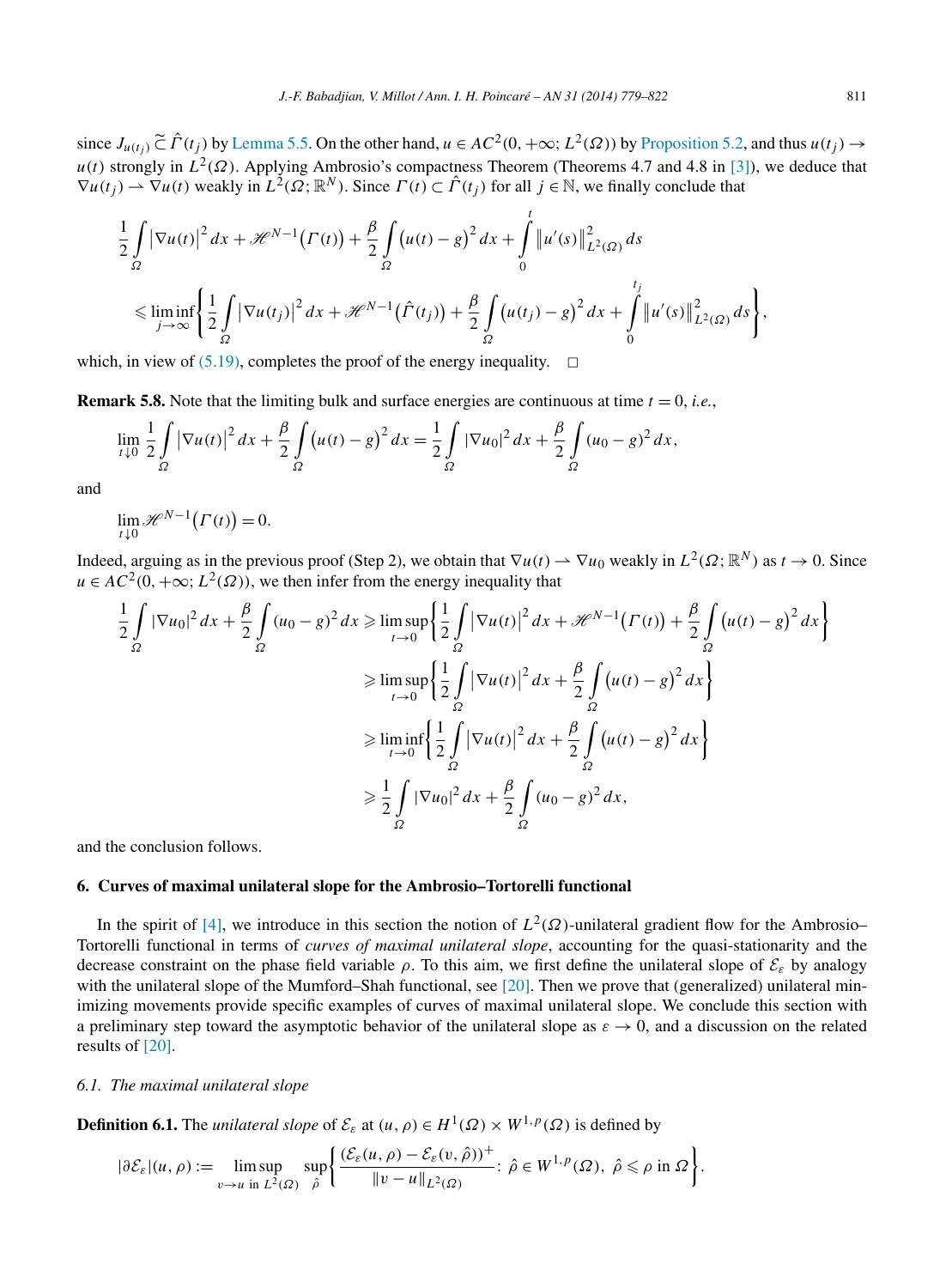<span id="page-33-0"></span>The functional  $|\partial \mathcal{E}_\varepsilon|$  is then extended to  $L^2(\Omega) \times L^p(\Omega)$  by setting  $|\partial \mathcal{E}_\varepsilon|(u,\rho) := +\infty$  for  $(u,\rho) \notin H^1(\Omega) \times$  $W^{1,p}(\Omega)$ .

The unilateral slope being defined, we can now define curves of maximal unilateral slope for the Ambrosio– Tortorelli functional.

**Definition 6.2.** We say that a pair  $(u, \rho)$ :  $(a, b) \to L^2(\Omega) \times L^p(\Omega)$  is a *curve of maximal unilateral slope* for  $\mathcal{E}_\varepsilon$  if  $u \in AC^2(a, b; L^2(\Omega))$ ,  $\rho$  is non-increasing, and if there exists a non-increasing function  $\lambda : (a, b) \to [0, +\infty)$  such that for a.e.  $t \in (a, b)$ ,  $\mathcal{E}_{\varepsilon}(u(t), \rho(t)) = \lambda(t)$ , and

$$
\lambda'(t) \leq -\frac{1}{2} \|u'(t)\|_{L^2(\Omega)}^2 - \frac{1}{2} |\partial \mathcal{E}_\varepsilon|^2 (u(t), \rho(t)).
$$
\n(6.1)

This definition is motivated by the following proposition which parallels [\[4, Theorem 1.2.5\].](#page-42-0)

**Proposition 6.3.** *If*  $(u, \rho)$  :  $(a, b) \to L^2(\Omega) \times L^p(\Omega)$  *is a curve of maximal unilateral slope for*  $\mathcal{E}_{\varepsilon}$ *, then* 

$$
\|u'(t)\|_{L^2(\Omega)} = |\partial \mathcal{E}_\varepsilon| \big(u(t), \rho(t)\big) \quad \text{for a.e. } t \in (a, b). \tag{6.2}
$$

*Moreover, if*  $t \mapsto \mathcal{E}_{\varepsilon}(u(t), \rho(t))$  *is absolutely continuous on*  $(a, b)$ *, then* 

$$
\mathcal{E}_{\varepsilon}\big(u(t),\rho(t)\big)+\int\limits_{s}^{t}\left\|u'(r)\right\|_{L^{2}(\Omega)}^{2}dr=\mathcal{E}_{\varepsilon}\big(u(s),\rho(s)\big) \quad \text{for every } s \text{ and } t \in (a,b) \text{ with } s \leq t.
$$

**Proof.** Let  $\lambda$  be as in Definition 6.2. Since  $\lambda$  is non-increasing,  $\lambda$  has finite pointwise variation in  $(a, b)$ . Let us consider the set

$$
A := \{ t \in (a, b) : \mathcal{E}_{\varepsilon}\big(u(t), \rho(t)\big) = \lambda(t), \ \lambda \text{ and } u \text{ are derivable at } t \},
$$

and observe that  $\mathcal{L}^1((a, b) \setminus A) = 0$ .

Let  $t \in A$ . Since  $\lambda$  is non-increasing, we have  $\lambda'(t) \leq 0$ , and thus

$$
\left|\lambda'(t)\right| = -\lambda'(t) = \lim_{s \downarrow t, s \in A} \frac{\lambda(t) - \lambda(s)}{s - t} = \lim_{s \downarrow t, s \in A} \frac{\mathcal{E}_{\varepsilon}(u(t), \rho(t)) - \mathcal{E}_{\varepsilon}(u(s), \rho(s))}{s - t}.
$$

Using the fact that  $\rho(s) \leq \rho(t)$  when  $s > t$  (by the non-increasing property of  $t \mapsto \rho(t)$ ) and the strong  $L^2(\Omega)$ -continuity of *u*, we infer that

$$
\left|\lambda'(t)\right| \leq \limsup_{s \downarrow t} \sup_{s \in A} \sup_{\hat{\rho} \leq \rho(t)} \frac{(\mathcal{E}_{\varepsilon}(u(t), \rho(t)) - \mathcal{E}_{\varepsilon}(u(s), \hat{\rho}))^+}{\|u(s) - u(t)\|_{L^2(\Omega)}} \frac{\|u(s) - u(t)\|_{L^2(\Omega)}}{s - t} \leq \left|\partial \mathcal{E}_{\varepsilon}\right| \left(u(t), \rho(t)\right) \left\|u'(t)\right\|_{L^2(\Omega)}.
$$

On the other hand,  $|\lambda'(t)| \ge \frac{1}{2} ||u'(t)||^2_{L^2(\Omega)} + \frac{1}{2} |\partial \mathcal{E}_\varepsilon|^2(u(t), \rho(t))$  by (6.1), and (6.2) follows as well as the fact that  $\lambda'(t) = -||u'(t)||_{L^2(\Omega)}^2$ . Finally, if  $t \mapsto \mathcal{E}_\varepsilon(u(t), \rho(t))$  is absolutely continuous on  $(a, b)$ , then for every  $s, t \in (a, b)$ with  $s \leq t$ ,

$$
\mathcal{E}_{\varepsilon}\big(u(t),\rho(t)\big)-\mathcal{E}_{\varepsilon}\big(u(s),\rho(s)\big)=\int\limits_{s}^{t}\lambda'(r)\,dr=-\int\limits_{s}^{t}\left\|u'(r)\right\|_{L^{2}(\Omega)}^{2}dr,
$$

which completes the proof of the proposition.  $\Box$ 

We state below necessary and sufficient conditions for the finiteness of the slope, as well as an explicit formula to represent it.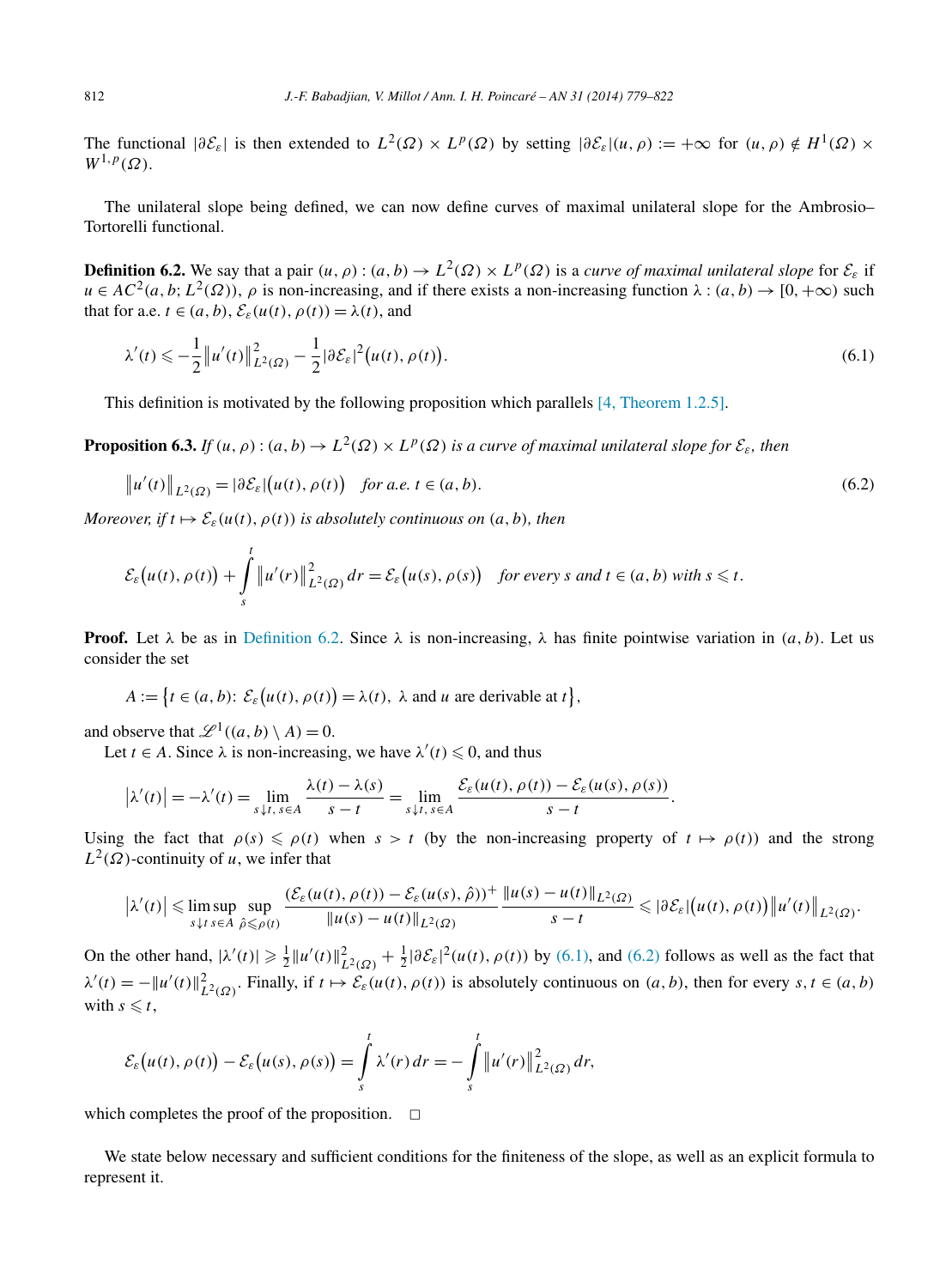<span id="page-34-0"></span>**Proposition 6.4.** Assume that  $\Omega$  has a  $\mathscr{C}^{1,1}$ -boundary, and let  $D(|\partial \mathcal{E}_{\varepsilon}|)$  be the proper domain of  $|\partial \mathcal{E}_{\varepsilon}|$ . Then,

$$
D\big(|\partial \mathcal{E}_{\varepsilon}|\big) = \left\{ (u,\rho) \in H^{2}(\Omega) \times W^{1,p}(\Omega) \colon \frac{\partial u}{\partial \nu} = 0 \text{ in } H^{1/2}(\partial \Omega), \text{ and} \right\}
$$
  

$$
\mathcal{E}_{\varepsilon}(u,\rho) \leq \mathcal{E}_{\varepsilon}(u,\hat{\rho}) \text{ for all } \hat{\rho} \in W^{1,p}(\Omega) \text{ such that } \hat{\rho} \leq \rho \text{ in } \Omega \right\}. \tag{6.3}
$$

*In addition, for*  $(u, \rho) \in D(|\partial \mathcal{E}_{\varepsilon}|)$ *,* 

$$
|\partial \mathcal{E}_\varepsilon|(u,\rho)=\big\|\mathrm{div}\big(\big(\eta_\varepsilon+\rho^2\big)\nabla u\big)-\beta(u-g)\big\|_{L^2(\Omega)},
$$

*and*

$$
||u||_{H^2(\Omega)} \leq C_{\varepsilon} (1+||\nabla \rho||_{L^p(\Omega;\mathbb{R}^N)})^{\gamma} (|\partial \mathcal{E}_{\varepsilon}|(u,\rho)+\beta||u-g||_{L^2(\Omega)}+||u||_{H^1(\Omega)}),
$$

*where*  $\gamma \in \mathbb{N}$  *is the smallest integer larger than or equal to*  $p/(p-N)$ *, and*  $C_{\varepsilon}$  *only depends on*  $\eta_{\varepsilon}$ *, p, N, and*  $\Omega$ *.* 

**Proof.** *Step 1*. Let us consider a pair  $(u, \rho)$  such that  $|\partial \mathcal{E}_s|(u, \rho) < \infty$ . For  $\varphi \in H^1(\Omega)$  with  $\varphi \neq 0$ , we estimate

$$
|\partial \mathcal{E}_{\varepsilon}|(u,\rho) \geq \limsup_{\delta \downarrow 0} \frac{\mathcal{E}_{\varepsilon}(u,\rho) - \mathcal{E}_{\varepsilon}(u - \delta \varphi, \rho)}{\delta \|\varphi\|_{L^2(\Omega)}}\n\n\geq \frac{1}{\|\varphi\|_{L^2(\Omega)}} \bigg(\int_{\Omega} \left(\eta_{\varepsilon} + \rho^2\right) \nabla u \cdot \nabla \varphi \, dx + \beta \int_{\Omega} (u - g) \varphi \, dx \bigg).
$$
\n(6.4)

By density of  $H^1(\Omega)$  in  $L^2(\Omega)$  and the Riesz representation theorem in  $L^2(\Omega)$ , we deduce that there exists  $\tilde{f} \in$  $L^2(\Omega)$  such that

$$
\int_{\Omega} (\eta_{\varepsilon} + \rho^2) \nabla u \cdot \nabla \varphi \, dx + \beta \int_{\Omega} (u - g) \varphi \, dx = \int_{\Omega} \tilde{f} \varphi \, dx
$$

for all  $\varphi \in H^1(\Omega)$ . Hence *u* solves [\(A.1\)](#page-40-0) with  $f = \tilde{f} - \beta(u - g)$ . We then infer from [Lemma A.1](#page-40-0) that  $u \in H^2(\Omega)$ , and that  $\frac{\partial u}{\partial v} = 0$  in  $H^{1/2}(\partial \Omega)$ . Next, taking  $\varphi \in H^1(\Omega)$  such that  $\|\varphi\|_{L^2(\Omega)} = 1$ , integrating by parts in (6.4), and passing to the supremum over all such *ϕ*'s yields the lower bound

$$
|\partial \mathcal{E}_\varepsilon|(u,\rho) \geq \left\| \mathrm{div}\left( \left( \eta_\varepsilon + \rho^2 \right) \nabla u \right) - \beta (u-g) \right\|_{L^2(\Omega)}.
$$

We now claim that the following minimality property for *ρ* holds:

$$
\mathcal{E}_{\varepsilon}(u,\rho) \leqslant \mathcal{E}_{\varepsilon}(u,\hat{\rho}) \quad \text{for all } \hat{\rho} \in W^{1,p}(\Omega) \text{ such that } \hat{\rho} \leqslant \rho \text{ in } \Omega. \tag{6.5}
$$

Since  $|\partial \mathcal{E}_{\varepsilon}|(u,\rho) < +\infty$  we can find sequences  $\{v_n\} \subset H^1(\Omega)$  and  $\{\rho_n\} \subset W^{1,p}(\Omega)$  such that  $v_n \to u$  strongly in  $L^2(\Omega)$ ,

$$
\rho_n = \operatorname{argmin} \{ \mathcal{E}_{\varepsilon}(v_n, \hat{\rho}) : \, \hat{\rho} \in W^{1, p}(\Omega), \, \hat{\rho} \leq \rho \text{ in } \Omega \} \quad \text{for each } n \in \mathbb{N},
$$
\n
$$
\mathcal{E}_{\varepsilon}(v_n, \rho_n) \leq \mathcal{E}_{\varepsilon}(u, \rho), \tag{6.6}
$$

and

$$
\limsup_{n \to \infty} \frac{\mathcal{E}_{\varepsilon}(u,\rho) - \mathcal{E}_{\varepsilon}(v_n,\rho_n)}{\|v_n - u\|_{L^2(\Omega)}} \leqslant |\partial \mathcal{E}_{\varepsilon}|(u,\rho). \tag{6.7}
$$

By (6.6) the sequence  $\{\nabla v_n\}$  is uniformly bounded in  $L^2(\Omega; \mathbb{R}^N)$ . Hence, for a suitable subsequence (not relabeled),

$$
|\nabla v_n|^2 \mathscr{L}^N \mathsf{L} \Omega \rightharpoonup |\nabla u|^2 \mathscr{L}^N \mathsf{L} \Omega + \mu
$$

weakly\* in  $M(\mathbb{R}^N)$  for some nonnegative Radon measure  $\mu \in M(\mathbb{R}^N)$  supported in  $\overline{\Omega}$ . Let us now consider the following functionals on  $W^{1,p}(\Omega)$  defined by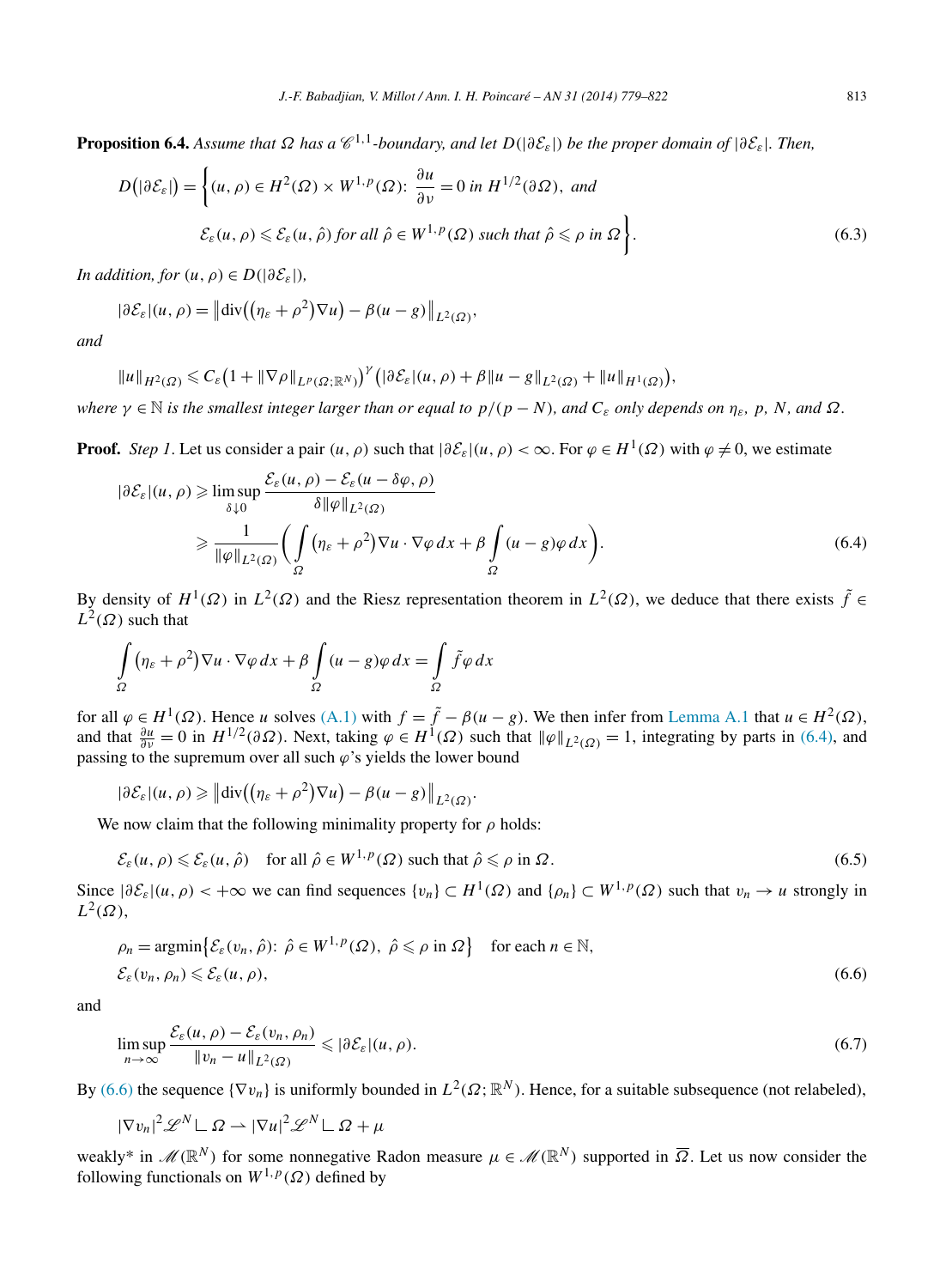<span id="page-35-0"></span>
$$
\mathcal{F}_n(\hat{\rho}) := \begin{cases} \mathcal{E}_{\varepsilon}(v_n, \hat{\rho}) & \text{if } \hat{\rho} \leq \rho, \\ +\infty & \text{otherwise,} \end{cases} \quad \text{and} \quad \mathcal{F}(\hat{\rho}) := \begin{cases} \mathcal{E}_{\varepsilon}(u, \hat{\rho}) + \frac{1}{2} \int_{\overline{\Omega}} (\eta_{\varepsilon} + \hat{\rho}^2) d\mu & \text{if } \hat{\rho} \leq \rho, \\ +\infty & \text{otherwise.} \end{cases}
$$

A similar argument to the one used in the proof of [Proposition 4.17](#page-20-0) (Step 1) ensures that F*<sup>n</sup> Γ* -converges to F for the sequential weak  $W^{1,p}(\Omega)$ -topology. Since the sublevel sets of  $\mathcal{F}_n$  are relatively compact for the sequential weak  $W^{1,p}(\Omega)$ -topology (uniformly in *n*), we infer from the *Γ*-convergence of  $\mathcal{F}_n$  towards  $\mathcal F$  that

$$
\mathcal{E}_{\varepsilon}(v_n,\rho_n)=\min_{W^{1,p}(\Omega)}\mathcal{F}_n\to\min_{W^{1,p}(\Omega)}\mathcal{F}.
$$

On the other hand, by [\(6.6\)](#page-34-0) and [\(6.7\)](#page-34-0) we have  $\mathcal{E}_{\varepsilon}(v_n, \rho_n) \to \mathcal{E}_{\varepsilon}(u, \rho)$  from which we deduce that

$$
\mathcal{E}_{\varepsilon}(u,\rho)=\min_{W^{1,p}(\Omega)}\mathcal{F}=\min\bigl\{\mathcal{F}(\hat{\rho})\colon\,\hat{\rho}\in W^{1,p}(\Omega),\ \hat{\rho}\leqslant\rho\text{ in }\Omega\bigr\}.
$$

We conclude from this last relation that  $\mu = 0$  and that [\(6.5\)](#page-34-0) holds.

*Step 2*. Conversely, we show that if a pair  $(u, \rho)$  belongs to the set in the right hand side of [\(6.3\),](#page-34-0) then  $|\partial \mathcal{E}_\varepsilon|(u, \rho) < \infty$ and  $|\partial \mathcal{E}_{\varepsilon}|(u,\rho) \leq \|\text{div}((\eta_{\varepsilon} + \rho^2)\nabla u) - \beta(u-g)\|_{L^2(\Omega)}$ .

Consider a pair  $(u, \rho) \in H^2(\Omega) \times W^{1,p}(\Omega)$  satisfying  $\frac{\partial u}{\partial v} = 0$  in  $H^{1/2}(\partial \Omega)$  and

$$
\mathcal{E}_{\varepsilon}(u,\rho)\leqslant \mathcal{E}_{\varepsilon}(u,\hat{\rho})
$$

for all  $\hat{\rho} \in W^{1,p}(\Omega)$  such that  $\hat{\rho} \leq \rho$  in  $\Omega$ . Note that  $u \in W^{1,r}(\Omega)$  for every  $r \leq 2^*$  by the Sobolev Imbedding, and since  $p > N$ , the product  $\nabla u \cdot \nabla \rho$  belongs to  $L^2(\Omega)$  and  $\rho \in L^{\infty}(\Omega)$ . Hence,

$$
\operatorname{div}\left((\eta_{\varepsilon}+\rho^2)\nabla u\right)=(\eta_{\varepsilon}+\rho^2)\Delta u+2\rho\nabla\rho\cdot\nabla u\in L^2(\Omega),
$$

and consequently, it is enough to check that

$$
|\partial \mathcal{E}_{\varepsilon}|(u,\rho) \leq \left\| \mathrm{div}\big((\eta_{\varepsilon}+\rho^2)\nabla u\big) - \beta(u-g)\right\|_{L^2(\Omega)}.
$$

Consider a sequence  $\{v_n\} \subset H^1(\Omega)$  converging strongly to *u* in  $L^2(\Omega)$  such that

$$
|\partial \mathcal{E}_{\varepsilon}|(u,\rho)=\lim_{n\to\infty}\sup\bigg\{\frac{(\mathcal{E}_{\varepsilon}(u,\rho)-\mathcal{E}_{\varepsilon}(v_n,\hat{\rho}))^+}{\|v_n-u\|_{L^2(\Omega)}};\ \hat{\rho}\in W^{1,p}(\Omega),\ \hat{\rho}\leqslant\rho\ \text{in}\ \Omega\bigg\},\
$$

and let

$$
\rho_n = \operatorname{argmin} \{ \mathcal{E}_{\varepsilon}(v_n, \hat{\rho}) : \, \hat{\rho} \in W^{1, p}(\Omega) \text{ such that } \hat{\rho} \leqslant \rho \text{ in } \Omega \}.
$$

Then

$$
\sup_{\hat{\rho}\leqslant\rho}\big(\mathcal{E}_{\varepsilon}(u,\rho)-\mathcal{E}_{\varepsilon}(v_n,\hat{\rho})\big)^+\leqslant\big(\mathcal{E}_{\varepsilon}(u,\rho)-\mathcal{E}_{\varepsilon}(v_n,\rho_n)\big)^+,
$$

so that

$$
|\partial \mathcal{E}_{\varepsilon}|(u,\rho) = \lim_{n \to \infty} \frac{(\mathcal{E}_{\varepsilon}(u,\rho) - \mathcal{E}_{\varepsilon}(v_n,\rho_n))^+}{\|v_n - u\|_{L^2(\Omega)}}.
$$
\n(6.8)

If for infinitely many *n*'s we have  $\mathcal{E}_{\varepsilon}(v_n, \rho_n) > \mathcal{E}_{\varepsilon}(u, \rho)$ , then  $|\partial \mathcal{E}_{\varepsilon}|(u, \rho) = 0$  and there is nothing to prove. Hence we can assume without loss of generality that  $\mathcal{E}_{\varepsilon}(v_n, \rho_n) \leq \mathcal{E}_{\varepsilon}(u, \rho)$ . In particular,  $\{\rho_n\}$  is uniformly bounded in  $W^{1,p}(\Omega)$ , and  $\{v_n\}$  is uniformly bounded in  $H^1(\Omega)$ . As a consequence, for a subsequence  $v_n \to u$  weakly in  $H^1(\Omega)$ and  $\rho_n \rightharpoonup \rho_*$  weakly in  $W^{1,p}(\Omega)$ . From [Lemma 3.1](#page-7-0) we infer that  $\rho_* \leq \rho$  in  $\Omega$ , and

$$
\mathcal{E}_{\varepsilon}(u,\rho_{*}) \leq \liminf_{n \to \infty} \mathcal{E}_{\varepsilon}(v_{n},\rho_{n}) \leq \limsup_{n \to \infty} \mathcal{E}_{\varepsilon}(v_{n},\rho_{n}) \leq \mathcal{E}_{\varepsilon}(u,\rho).
$$
\n(6.9)

By the minimality property of  $\rho$ , we have that  $\mathcal{E}_{\varepsilon}(u, \rho) \leq \mathcal{E}_{\varepsilon}(u, \rho_*)$  which leads to  $\mathcal{E}_{\varepsilon}(u, \rho) = \mathcal{E}_{\varepsilon}(u, \rho_*)$ . By uniqueness of the minimizer (due to the strict convexity of  $\mathcal{E}_{\varepsilon}(u, \cdot)$ ), we deduce that  $\rho_* = \rho$ . Then [Lemma 3.1](#page-7-0) and (6.9) with  $\rho_* = \rho$  shows that  $\rho_n \to \rho$  strongly in  $W^{1,p}(\Omega)$ .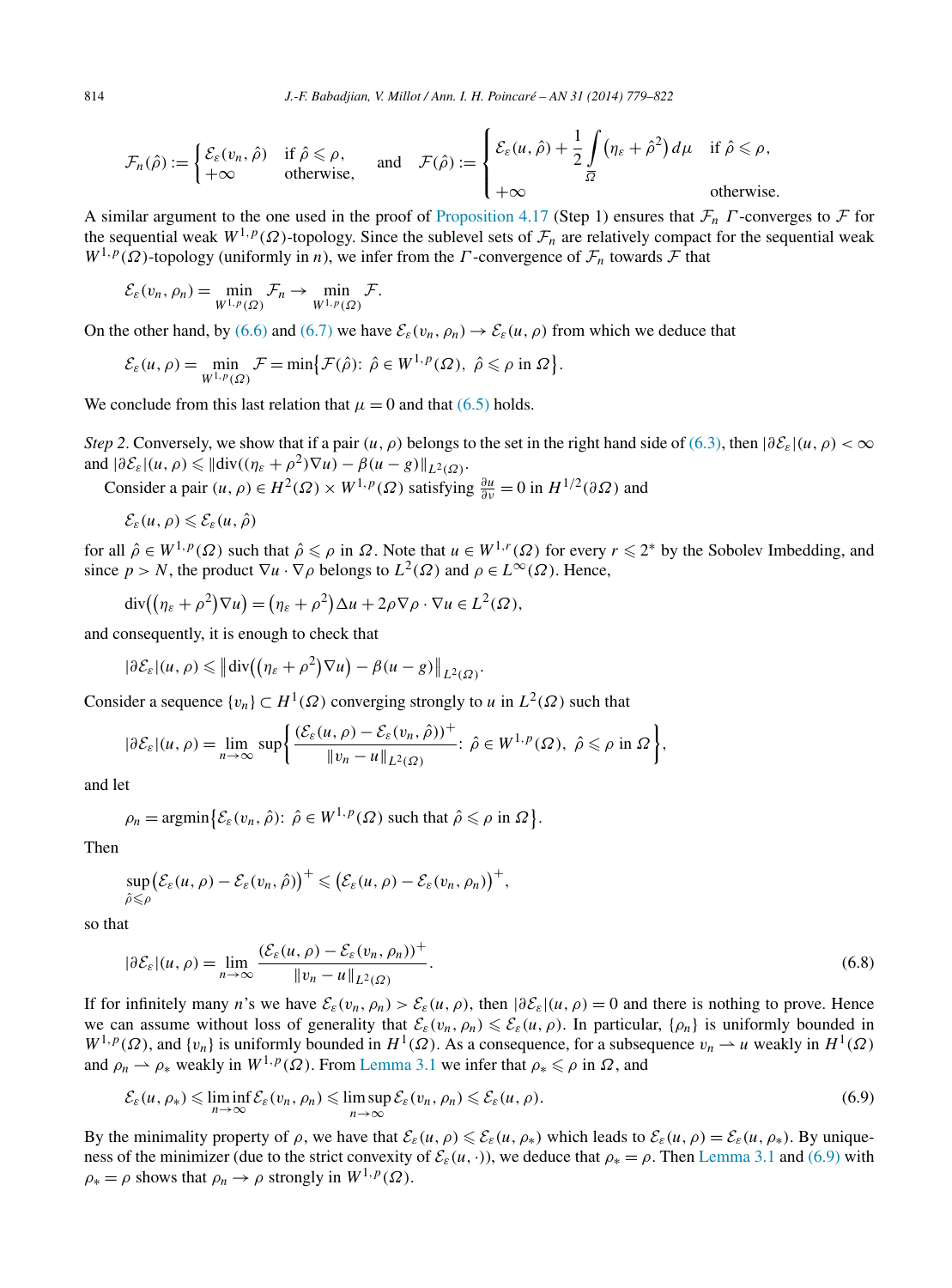<span id="page-36-0"></span>We now estimate

$$
\mathcal{E}_{\varepsilon}(u,\rho) - \mathcal{E}_{\varepsilon}(v_n,\rho_n) \leq \mathcal{E}_{\varepsilon}(u,\rho_n) - \mathcal{E}_{\varepsilon}(v_n,\rho_n)
$$
  
\n
$$
\leq \int_{\Omega} (\eta_{\varepsilon} + \rho_n^2) \nabla u \cdot (\nabla u - \nabla v_n) dx + \beta \int_{\Omega} (u - g)(u - v_n) dx
$$
  
\n
$$
= -\int_{\Omega} (u - v_n) \left( \operatorname{div} \left( (\eta_{\varepsilon} + \rho_n^2) \nabla u \right) - \beta (u - g) \right) dx.
$$

Note that in the last equality, there is no boundary term since  $\frac{\partial u}{\partial v} = 0$  in  $H^{1/2}(\partial \Omega)$ . Moreover, since  $u \in H^2(\Omega)$  and  $\rho_n \in W^{1,p}(\Omega)$ , we have div $((\eta_{\varepsilon} + \rho_n^2) \nabla u) \in L^2(\Omega)$ . Applying Cauchy–Schwarz inequality we obtain

$$
\frac{\mathcal{E}_{\varepsilon}(u,\rho)-\mathcal{E}_{\varepsilon}(v_n,\rho_n)}{\|v_n-u\|_{L^2(\Omega)}} \leq \left\|\text{div}\left(\left(\eta_{\varepsilon}+\rho_n^2\right)\nabla u\right)-\beta(u-g)\right\|_{L^2(\Omega)}.
$$

Since  $H^2(\Omega) \hookrightarrow W^{1,r}(\Omega)$  for every  $r \leq 2^*$  and  $\rho_n \to \rho$  strongly in  $W^{1,p}(\Omega)$ , we get that

$$
\operatorname{div}\left(\left(\eta_{\varepsilon}+\rho_{n}^{2}\right)\nabla u\right)=\left(\eta_{\varepsilon}+\rho_{n}^{2}\right)\Delta u+2\rho_{n}\nabla\rho_{n}\cdot\nabla u\underset{n\to\infty}{\longrightarrow}\left(\eta_{\varepsilon}+\rho^{2}\right)\Delta u+2\rho\nabla\rho\cdot\nabla u=\operatorname{div}\left(\left(\eta_{\varepsilon}+\rho^{2}\right)\nabla u\right)
$$

strongly in  $L^2(\Omega)$ . Hence

$$
\lim_{n\to\infty}\frac{\mathcal{E}_{\varepsilon}(u,\rho)-\mathcal{E}_{\varepsilon}(v_n,\rho_n)}{\|v_n-u\|_{L^2(\Omega)}}\leq \left\|\mathrm{div}\left(\left(\eta_{\varepsilon}+\rho^2\right)\nabla u\right)-\beta(u-g)\right\|_{L^2(\Omega)}.
$$

Together with [\(6.8\),](#page-35-0) this last estimate gives the desired upper bound for the slope  $|\partial \mathcal{E}_\varepsilon|(u,\rho)$ .

*Step 3*. Let  $(u, \rho) \in D(|\partial \mathcal{E}_{\varepsilon}|)$ . By the previous steps,  $\tilde{f} := -\text{div}((\eta_{\varepsilon} + \rho^2) \nabla u) + \beta(u - g) \in L^2(\Omega)$  and *u* solves [\(A.1\)](#page-40-0) with  $f = \tilde{f} - \beta(u - g)$ . Applying [Lemma A.1](#page-40-0) we find that

$$
\|u\|_{H^2(\Omega)} \leq C_{\varepsilon}(1+\|\nabla\rho\|_{L^p(\Omega;\mathbb{R}^N)})^{\gamma}\big(\|f\|_{L^2(\Omega)}+\|u\|_{H^1(\Omega)}\big) \leq C_{\varepsilon}(1+\|\nabla\rho\|_{L^p(\Omega;\mathbb{R}^N)})^{\gamma}\big(|\partial \mathcal{E}_{\varepsilon}|(u,\rho)+\beta\|u-g\|_{L^2(\Omega)}+\|u\|_{H^1(\Omega)}\big),
$$

and the proof is complete.  $\Box$ 

The expression of the slope and the characterization of its domain provided by [Proposition](#page-34-0) 6.4 enables one to show the lower semicontinuity of  $|\partial \mathcal{E}_\varepsilon|$  along sequences with uniformly bounded energy.

**Proposition 6.5.** Assume that  $\Omega$  has a  $\mathscr{C}^{1,1}$ -boundary. Let  $\{(u_n,\rho_n)\}_{n\in\mathbb{N}} \subset L^2(\Omega) \times L^p(\Omega)$  be such that  $\sup_{n \in \mathbb{N}} \mathcal{E}_{\varepsilon}(u_n, \rho_n) < \infty$  *and*  $(u_n, \rho_n) \to (u, \rho)$  *strongly in*  $L^2(\Omega) \times L^p(\Omega)$ *. Then,* 

$$
|\partial \mathcal{E}_{\varepsilon}|(u,\rho) \leq \liminf_{n\to\infty} |\partial \mathcal{E}_{\varepsilon}|(u_n,\rho_n).
$$

**Proof.** Let us assume without loss of generality that  $\liminf_n |\partial \mathcal{E}_\varepsilon|(u_n, \rho_n) < \infty$ , and extract a subsequence  $\{n_k\}$  such that

$$
\liminf_{n\to\infty}|\partial\mathcal{E}_{\varepsilon}|(u_n,\rho_n)=\lim_{k\to\infty}|\partial\mathcal{E}_{\varepsilon}|(u_{n_k},\rho_{n_k}).
$$

Since  $\mathcal{E}_{\varepsilon}(u_{n_k}, \rho_{n_k})$  is uniformly bounded with respect to *k*, we deduce that the sequence  $\{(u_{n_k}, \rho_{n_k})\}$  is uniformly bounded in  $H^1(\Omega) \times W^{1,p}(\Omega)$ . Moreover  $(u_{n_k}, \rho_{n_k}) \in D(|\partial \mathcal{E}_\varepsilon|)$ , and as a consequence of [Proposition 6.4,](#page-34-0) we deduce that  $\{u_{n_k}\}$  is uniformly bounded in  $H^2(\Omega)$ , and that  $\frac{\partial u_{n_k}}{\partial v} = 0$  in  $H^{1/2}(\partial \Omega)$ . Whence  $\rho_{n_k} \to \rho$  weakly in  $W^{1,p}(\Omega)$ , *u*<sub>nk</sub>  $\rightarrow$  *u* weakly in *H*<sup>2</sup>( $\Omega$ ) for a (not relabeled) subsequence, and  $\frac{\partial u}{\partial v} = 0$  in  $H^{1/2}(\partial \Omega)$ . By the Sobolev Imbedding we get that  $\rho_{n_k} \to \rho$  in  $\mathcal{C}^0(\overline{\Omega})$ , while  $u_{n_k} \to u$  strongly in  $H^1(\Omega)$ . Thanks to the uniform convergence of  $\rho_{n_k}$  to  $\rho$ , we may argue as in the proof of [Proposition 4.17](#page-20-0) (Step 1) to show that the sequence of functionals  $\mathcal{F}_k : W^{1,p}(\Omega) \to$  $[0, +\infty]$  defined by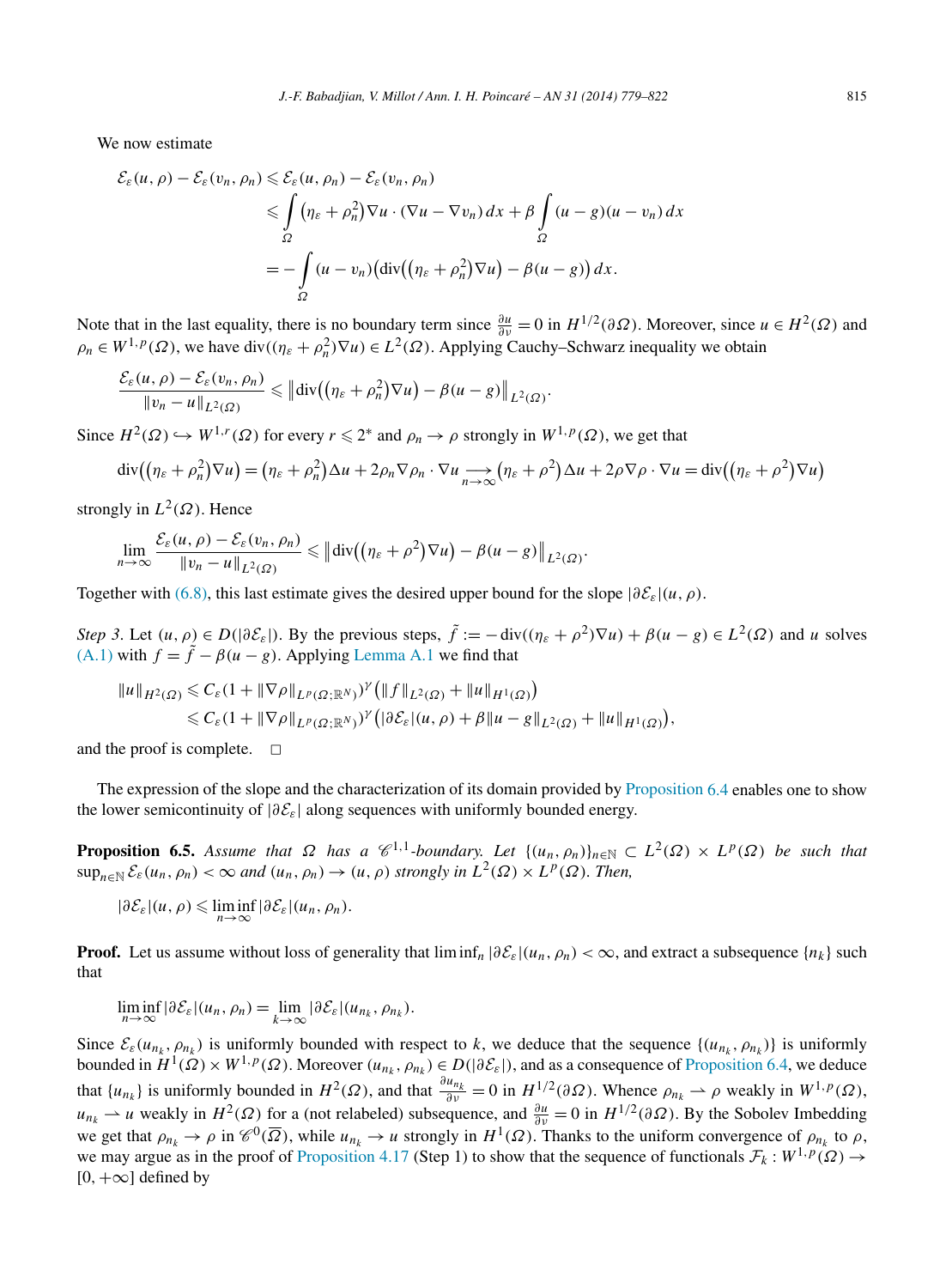$$
\mathcal{F}_k(\hat{\rho}) := \begin{cases} \mathcal{E}_\varepsilon(u_{n_k}, \hat{\rho}) & \text{if } \hat{\rho} \le \rho_{n_k}, \\ +\infty & \text{otherwise,} \end{cases} \tag{6.10}
$$

*Γ* -converges (with respect to the sequential weak  $W^{1,p}(\Omega)$ -topology) to the functional  $\mathcal{F}: W^{1,p}(\Omega) \to [0,+\infty]$ given by

$$
\mathcal{F}(\hat{\rho}) := \begin{cases} \mathcal{E}_{\varepsilon}(u, \hat{\rho}) & \text{if } \hat{\rho} \leq \rho, \\ +\infty & \text{otherwise.} \end{cases}
$$
\n(6.11)

Since

$$
\rho_{n_k} = \operatorname*{argmin}_{\hat{\rho} \in W^{1,p}(\Omega)} \mathcal{F}_k(\hat{\rho}),
$$

and  $\rho_{n_k} \to \rho$  weakly in  $W^{1,p}(\Omega)$ , we infer from the *Γ*-convergence of  $\mathcal{F}_k$  toward  $\mathcal F$  that

$$
\rho = \underset{\hat{\rho} \in W^{1,p}(\Omega)}{\operatorname{argmin}} \mathcal{F}(\hat{\rho}).
$$

By the expression of the domain of the slope provided by [Proposition 6.4,](#page-34-0) we infer that  $(u, \rho) \in D(|\partial \mathcal{E}_\varepsilon|)$ . From the established convergences of  $(u_{n_k}, \rho_{n_k})$  we deduce that

$$
\operatorname{div}\left((\eta_{\varepsilon}+\rho_{n_k}^2)\nabla u_{n_k}\right)=(\eta_{\varepsilon}+\rho_{n_k}^2)\Delta u_{n_k}+2\rho_{n_k}\nabla\rho_{n_k}\cdot\nabla u_{n_k}\n\to(\eta_{\varepsilon}+\rho^2)\Delta u+2\rho\nabla\rho\cdot\nabla u=\operatorname{div}\left((\eta_{\varepsilon}+\rho^2)\nabla u\right)
$$

weakly in  $L^2(\Omega)$ . Using now the expression of the slope given by [Proposition 6.4,](#page-34-0) we conclude

$$
\liminf_{n \to \infty} |\partial \mathcal{E}_{\varepsilon}|(u_n, \rho_n) = \lim_{k \to \infty} |\partial \mathcal{E}_{\varepsilon}|(u_{n_k}, \rho_{n_k})
$$
  
\n
$$
= \lim_{k \to \infty} ||\operatorname{div}((\eta_{\varepsilon} + \rho_{n_k}^2) \nabla u_{n_k}) - \beta (u_{n_k} - g)||_{L^2(\Omega)}
$$
  
\n
$$
\geq ||\operatorname{div}((\eta_{\varepsilon} + \rho^2) \nabla u) - \beta (u - g)||_{L^2(\Omega)}
$$
  
\n
$$
= |\partial \mathcal{E}_{\varepsilon}|(u, \rho),
$$

which ends the proof.  $\Box$ 

For completeness (and possible future investigations), we finally prove that the energy is continuous along convergent sequences with uniformly bounded slope.

**Proposition 6.6.** Assume that  $\Omega$  has a  $\mathscr{C}^{1,1}$ -boundary. Let  $\{(u_n, \rho_n)\}_{n \in \mathbb{N}} \subset L^2(\Omega) \times L^p(\Omega)$  be such that

$$
\sup_{n\in\mathbb{N}}\big\{\mathcal{E}_{\varepsilon}(u_n,\rho_n)+|\partial\mathcal{E}_{\varepsilon}|(u_n,\rho_n)\big\}<\infty,
$$

*and*  $(u_n, \rho_n) \to (u, \rho)$  *strongly in*  $L^2(\Omega) \times L^p(\Omega)$ *. Then*  $\mathcal{E}_{\varepsilon}(u_n, \rho_n) \to \mathcal{E}_{\varepsilon}(u, \rho)$  *as*  $n \to \infty$ *.* 

**Proof.** Arguing as in the proof of [Proposition 6.5,](#page-36-0) we have  $u_n \rightharpoonup u$  weakly in  $H^2(\Omega)$  and  $\rho_n \rightharpoonup \rho$  weakly in  $W^{1,p}(\Omega)$ with  $(u, \rho) \in D(|\partial \mathcal{E}_{\varepsilon}|)$ . By the Sobolev Imbedding,  $\rho_n \to \rho$  in  $\mathcal{C}^0(\overline{\Omega})$  and  $u_n \to u$  strongly in  $H^1(\Omega)$ . Hence the functional  $\mathcal{F}_n : W^{1,p}(\Omega) \to [0, +\infty]$  defined by (6.10) (with *n* in place of  $n_k$ ) *Γ*-converges (with respect to the sequential weak  $W^{1,p}(\Omega)$ -topology) to the functional  $\mathcal{F}: W^{1,p}(\Omega) \to [0, +\infty]$  given by (6.11). By the convergence of the minimum values, we infer that

$$
\mathcal{E}_{\varepsilon}(u_n, \rho_n) = \min_{W^{1,p}(\Omega)} \mathcal{F}_n \longrightarrow \min_{n \to \infty} \min_{W^{1,p}(\Omega)} \mathcal{F} = \mathcal{E}_{\varepsilon}(u, \rho),
$$

and the proposition is proved.  $\Box$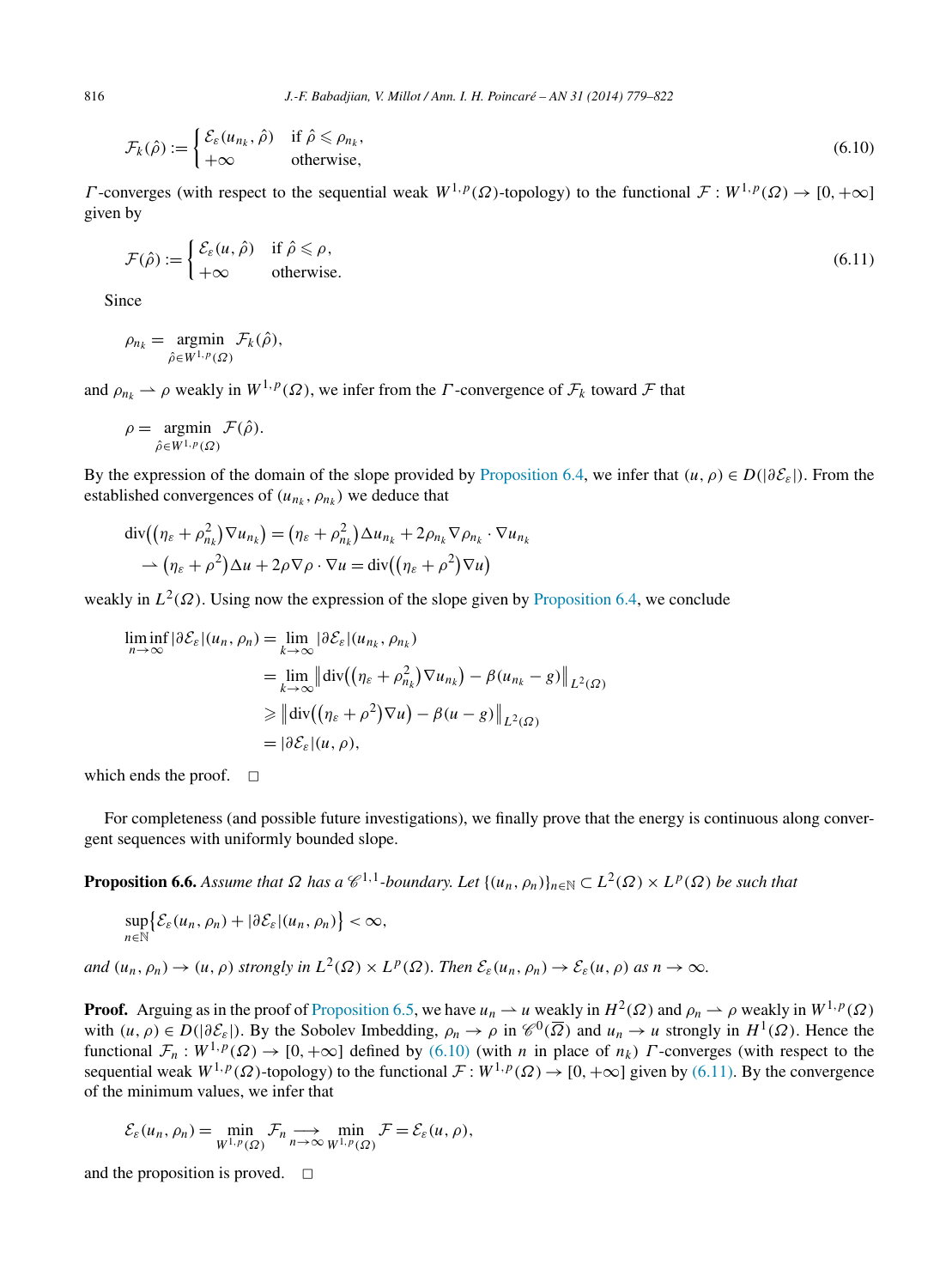#### <span id="page-38-0"></span>*6.2. Existence of curve of unilateral maximal slope*

The main result of this section asserts that (under a mild assumption on *∂Ω*) any unilateral minimizing movement is actually a curve of maximal unilateral slope for the Ambrosio–Tortorelli functional. For simplicity, we shall use again assumption  $(4.1)$  on discrete trajectories. We refer to  $[7]$  for the general case.

**Theorem 6.7.** Assume that  $\Omega$  has a  $\mathcal{C}^{1,1}$ -boundary, and let  $(u_{\varepsilon}, \rho_{\varepsilon}) \in GUMM(u_0, \rho_0^{\varepsilon})$ . If  $(u_{\varepsilon}, \rho_{\varepsilon})$  is a strong  $L^2(\Omega) \times L^p(\Omega)$ *-limit of some discrete trajectories*  $\{(u_k, \rho_k)\}_{k \in \mathbb{N}}$  *obtained from a sequence of partitions*  $\{\delta_k\}_{k \in \mathbb{N}}$ *of*  $[0, +\infty)$  *satisfying*  $|\delta_k| \to 0$  *and* [\(4.1\)](#page-9-0)*, then the mapping*  $(u_{\varepsilon}, \rho_{\varepsilon}) : [0, +\infty) \to L^2(\Omega) \times L^p(\Omega)$  *is a curve of maximal unilateral slope for* E*ε.*

**Proof.** Let us define for each  $k \in \mathbb{N}$  and  $t \ge 0$ ,  $\lambda_k(t) := \mathcal{E}_{\varepsilon}(u_k(t), \rho_k(t))$ . By [Lemma 4.2](#page-11-0) the function  $\lambda_k : [0, +\infty) \to$ [0*,*+∞*)* is non-increasing and bounded uniformly with respect to *k*. By Helly's Theorem for monotone functions we can find a (not relabeled) subsequence of  $\{k_n\}$  such that

$$
\lambda_{k_n}(t) \longrightarrow_{n \to \infty} \lambda(t) \quad \text{for every } t \geq 0,
$$

for some non-increasing function  $\lambda$  :  $[0, +\infty) \rightarrow [0, +\infty)$ . Then we infer from [Lemma 4.16](#page-19-0) and [Proposition 4.17](#page-20-0) that

$$
\lambda(t) = \mathcal{E}_{\varepsilon}\big(u_{\varepsilon}(t), \rho_{\varepsilon}(t)\big) \quad \text{for every } t \in [0, +\infty) \setminus \mathcal{B}_{\varepsilon}.
$$

Repeating the proof of [Proposition 4.18](#page-22-0) yields for any  $0 \le s \le t$ ,

$$
\lambda(t)+\int\limits_s^t\left\|u_{\varepsilon}'(r)\right\|_{L^2(\Omega)}^2dr\leqslant\lambda(s).
$$

According to [Propositions 4.11, 4.17 and 6.4,](#page-16-0) we have  $|\partial \mathcal{E}_{\varepsilon}|(u_{\varepsilon}(r), \rho_{\varepsilon}(r)) = ||u'_{\varepsilon}(r)||_{L^2(\Omega)}$  for a.e.  $r \ge 0$ . Consequently, if *t* is a point of derivability of  $\lambda$ ,

$$
\lambda(t) - \lambda(s) \leqslant -\frac{1}{2} \int\limits_s^t \|u_{\varepsilon}'(r)\|_{L^2(\Omega)}^2 \, dr - \frac{1}{2} \int\limits_s^t |\partial \mathcal{E}_{\varepsilon}|^2 \big(u_{\varepsilon}(r), \rho_{\varepsilon}(r)\big) \, dr,
$$

and the conclusion follows by dividing the previous inequality by  $t - s > 0$  and sending  $s \to t$ .  $\Box$ 

**Remark 6.8.** It turns out that any curve  $(u_{\varepsilon}, \rho_{\varepsilon}) : [0, +\infty) \to L^2(\Omega) \times L^p(\Omega)$  such that  $u_{\varepsilon} \in L^{\infty}(0, +\infty; H^1(\Omega)) \cap$  $AC^{2}(0, +\infty; L^{2}(\Omega))$ ,  $\rho_{\varepsilon} \in L^{\infty}(0, +\infty; W^{1, p}(\Omega))$ ,  $t \mapsto \rho_{\varepsilon}(t)$  non-increasing, and satisfying [\(4.2\)–\(4.3\)](#page-9-0)[–\(4.4\)](#page-10-0) is a curve of unilateral maximal slope.

**Remark 6.9** *(Non-uniqueness for the system of PDE's).* Let us consider a given curve of unilateral maximal slope  $(u_{\varepsilon}, \rho_{\varepsilon})$ . We are going to construct a different solution  $(\tilde{u}_{\varepsilon}, \tilde{\rho}_{\varepsilon})$  from  $(u_{\varepsilon}, \rho_{\varepsilon})$  of system [\(4.2\)–\(4.3\).](#page-9-0) To this aim, let us assume without loss of generality that  $t = 1$  is a point of continuity of  $t \mapsto \mathcal{E}_{\varepsilon}(u_{\varepsilon}(t), \rho_{\varepsilon}(t))$ , and that  $\rho_{\varepsilon}(1) \neq 0$ . Choose  $\hat{\rho}_1^{\varepsilon} \in W^{1,p}(\Omega)$  such that  $0 \leq \hat{\rho}_1^{\varepsilon} \leq \rho_{\varepsilon}(1)$  and different from  $\rho_{\varepsilon}(1)$ . Denote by  $\rho_1^{\varepsilon}$  the unique solution of

$$
\min \bigl\{ \mathcal{E}_{\varepsilon}\bigl(u_{\varepsilon}(1), \rho\bigr) : \ \rho \in W^{1,p}(\Omega), \ \rho \leqslant \hat{\rho}_1^{\varepsilon} \ \text{in} \ \Omega \bigr\},\
$$

and let  $(v_{\varepsilon}, \sigma_{\varepsilon}) \in GUMM(u_{\varepsilon}(1), \rho_1^{\varepsilon})$ . Considering the new curve  $(\tilde{u}_{\varepsilon}, \tilde{\rho}_{\varepsilon})$  defined by

$$
\left(\tilde{u}_{\varepsilon}(t),\tilde{\rho}_{\varepsilon}(t)\right) = \begin{cases} (u_{\varepsilon}(t),\rho_{\varepsilon}(t)) & \text{if } 0 \leq t < 1, \\ (v_{\varepsilon}(t-1),\sigma_{\varepsilon}(t-1)) & \text{if } t \geq 1, \end{cases}
$$

we have

$$
\tilde{u}_{\varepsilon} \in AC^2([0, +\infty); L^2(\Omega)) \cap L^{\infty}(0, +\infty; H^1(\Omega)),
$$
  
\n
$$
\tilde{\rho}_{\varepsilon} \in L^{\infty}(0, +\infty; W^{1, p}(\Omega)), \quad 0 \le \tilde{\rho}_{\varepsilon}(t) \le \tilde{\rho}_{\varepsilon}(s) \le 1 \quad \text{for every } t \ge s \ge 0,
$$

and  $(\tilde{u}_{\varepsilon}, \tilde{\rho}_{\varepsilon})$  solves the system [\(4.2\)–\(4.3\).](#page-9-0) However, one can check that energy inequality [\(4.4\)](#page-10-0) fails. In particular it is not a curve of maximal unilateral slope.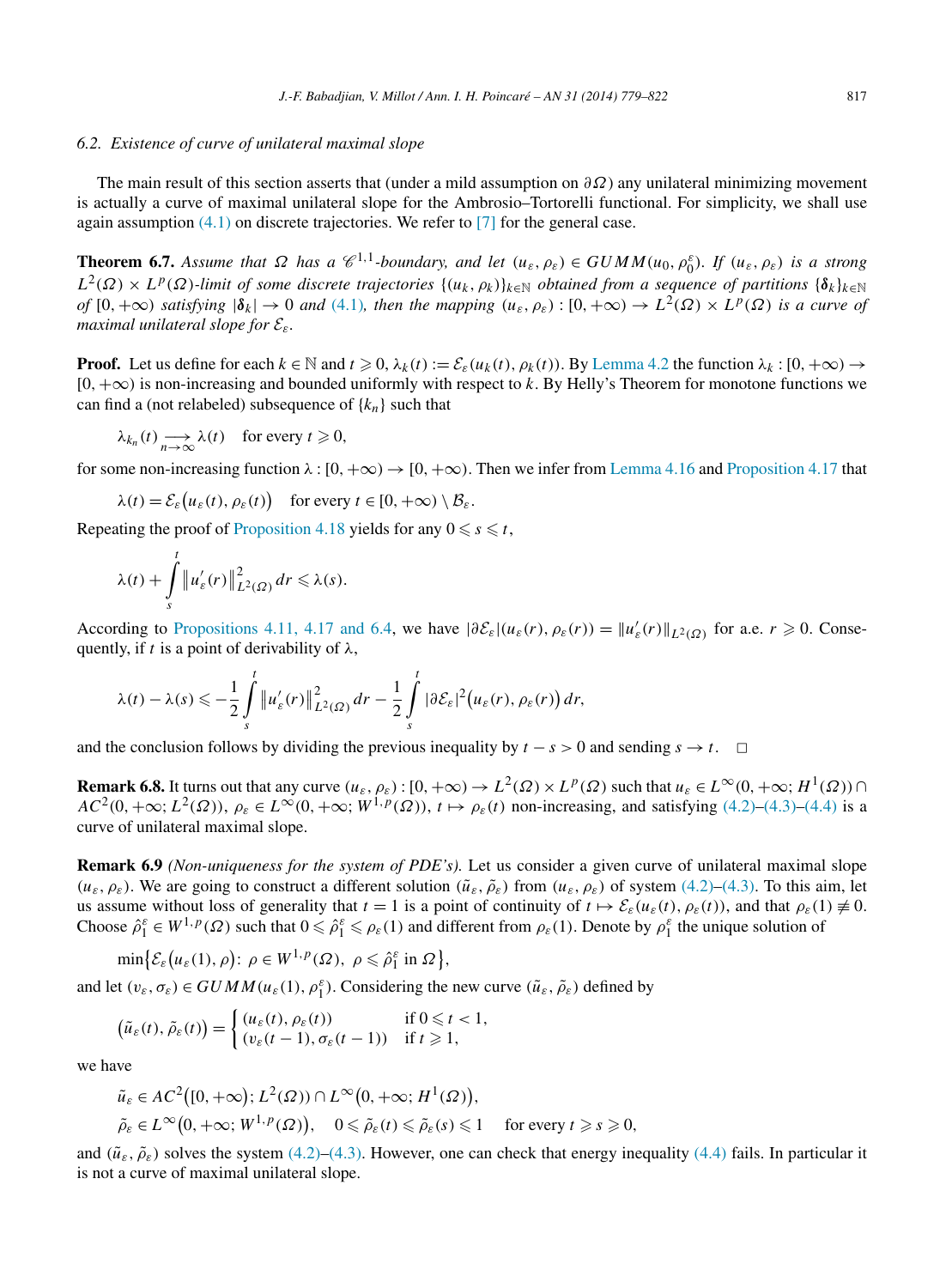#### <span id="page-39-0"></span>*6.3. Relation with the unilateral slope of the Mumford–Shah functional*

In [\[20\],](#page-43-0) a notion of unilateral slope of the Mumford–Shah functional has been introduced. In that paper, the Mumford–Shah energy is slightly different from the one we consider here (see  $(2.3)$ ). It is rather given on pairs  $(u, K)$  by

$$
\mathcal{E}_*(u, K) := \frac{1}{2} \int\limits_{\Omega} |\nabla u|^2 \, dx + \mathcal{H}^{N-1}(K) + \frac{\beta}{2} \int\limits_{\Omega} (u - g)^2 \, dx,
$$

where  $u \in SBV^2(\Omega)$  and *K* is a subset of  $\Omega$  satisfying  $\mathcal{H}^{N-1}(K) < \infty$  and  $J_u \subset \mathcal{K}$ . The related unilateral slope of  $\mathcal{E}_*$  is then given by

*.*

$$
|\partial \mathcal{E}_*|(u, K) := \limsup_{v \to u \text{ in } L^2(\Omega)} \frac{(\mathcal{E}_*(u, K) - \mathcal{E}_*(v, K \cup J_v))^+}{\|v - u\|_{L^2(\Omega)}}
$$

In [\[20\],](#page-43-0) the authors proved that if  $|\partial \mathcal{E}_*(u,K)| < \infty$ , then div $(\nabla u) \in L^2(\Omega)$ , and that a weak form of

$$
\frac{\partial u}{\partial v} = 0 \quad \text{on } K
$$

holds, where *ν* denotes a unit normal vector field on *K*. They also obtained the inequality  $|\partial \mathcal{E}_*|(u, K) \geq ||div(\nabla u) \beta(u-g)\|_{L^2(\Omega)}$ , and that equality holds if *u* and *K* are smooth enough. By means of an explicit counterexample, they have shown that |*∂*E∗| is not lower semicontinuous for any reasonable notion of convergence. In view of this result, they have introduced a notion of relaxed slope corresponding to a lower semicontinuous envelope of  $|\partial \mathcal{E}_*|$  with respect to a suitable sequential topology. More precisely, the relaxed slope  $|\partial \mathcal{E}_*|$  is defined for a pair  $(u, K)$  in the domain of  $\mathcal{E}_*$  by

$$
|\overline{\partial \mathcal{E}_*}|(u,K):=\inf\Big{\liminf_{n\to\infty}|\partial \mathcal{E}_*|(u_n,K_n)\Big},\,
$$

where the infimum is taken over all sequences  $\{(u_n, K_n)\}_{n\in\mathbb{N}}$  such that  $u_n \to u$  strongly in  $L^2(\Omega)$ ,  $\nabla u_n \to \nabla u$  weakly in  $L^2(\Omega;\mathbb{R}^N)$ , and  $K_n\sigma^2$ -converges to *K* (see [\[15, Definition 4.1\]](#page-43-0) for a precise definition). They established that if  $|\overline{\partial \mathcal{E}}_∗|(u,K) < \infty$ , then there exists  $f \in L^2(\Omega)$  such that

$$
\begin{cases}\n-\text{div}(\nabla u) = f & \text{in } L^2(\Omega), \\
|\nabla u|^2 - \text{div}(u\nabla u) \leq f u & \text{in } \mathcal{D}'(\Omega), \\
\nabla u \cdot v = 0 & \text{in } H^{-1/2}(\partial \Omega).\n\end{cases}
$$
\n(6.12)

Again, there is an inequality  $|\partial \overline{\mathcal{E}}_*|(u,K) \geq ||div(\nabla u) - \beta(u - g)||_{L^2(\Omega)}$ , and equality holds in some particular cases. Note that, in the case where *u* and *K* are smooth enough, the first line in (6.12) implies the continuity of  $\frac{\partial u}{\partial v}$  across *K*, and the second one is then a weak reformulation of

$$
(u^+ - u^-)\frac{\partial u}{\partial v} \geqslant 0 \quad \text{on } K,
$$

where  $u^{\pm}$  are the one-sided traces of *u* on *K* according to the orientation *ν*.

In our context, the analogy between the definitions of the unilateral slopes |*∂*E*ε*| and |*∂*E∗| is quite clear, and it was actually one of the motivations to introduce |*∂*E*ε*|. In view of the relation between the Ambrosio–Tortorelli functional and the Mumford–Shah functional in terms of *Γ* -convergence, a very interesting issue would be to find a precise relation between  $|\partial \mathcal{E}_*|$  and the asymptotic behavior as  $\varepsilon \downarrow 0$  of  $|\partial \mathcal{E}_\varepsilon|$ . Even if we do not pursue this issue here, we prove for completeness that a conclusion similar to [\[20, Proposition 1.3\]](#page-43-0) holds for |*∂*E*ε*|. For simplicity we only state the result in terms of the asymptotic limit obtained in [Theorem 5.1.](#page-23-0)

**Proposition 6.10.** Assume that  $\Omega$  has a  $\mathcal{C}^{1,1}$ -boundary. Let  $u \in AC^2([0,+\infty); L^2(\Omega))$  be the limiting curve obtained *in [Theorem](#page-23-0)* 5.1*. Then, for a.e.*  $t \ge 0$ *, we have* 

$$
\left\| \operatorname{div} \left( \nabla u(t) \right) - \beta \left( u(t) - g \right) \right\|_{L^2(\Omega)} \leq \liminf_{n \to \infty} \left| \partial \mathcal{E}_{\varepsilon_n} \right| \left( u_{\varepsilon_n}(t), \, \rho_{\varepsilon_n}(t) \right) < \infty,\tag{6.13}
$$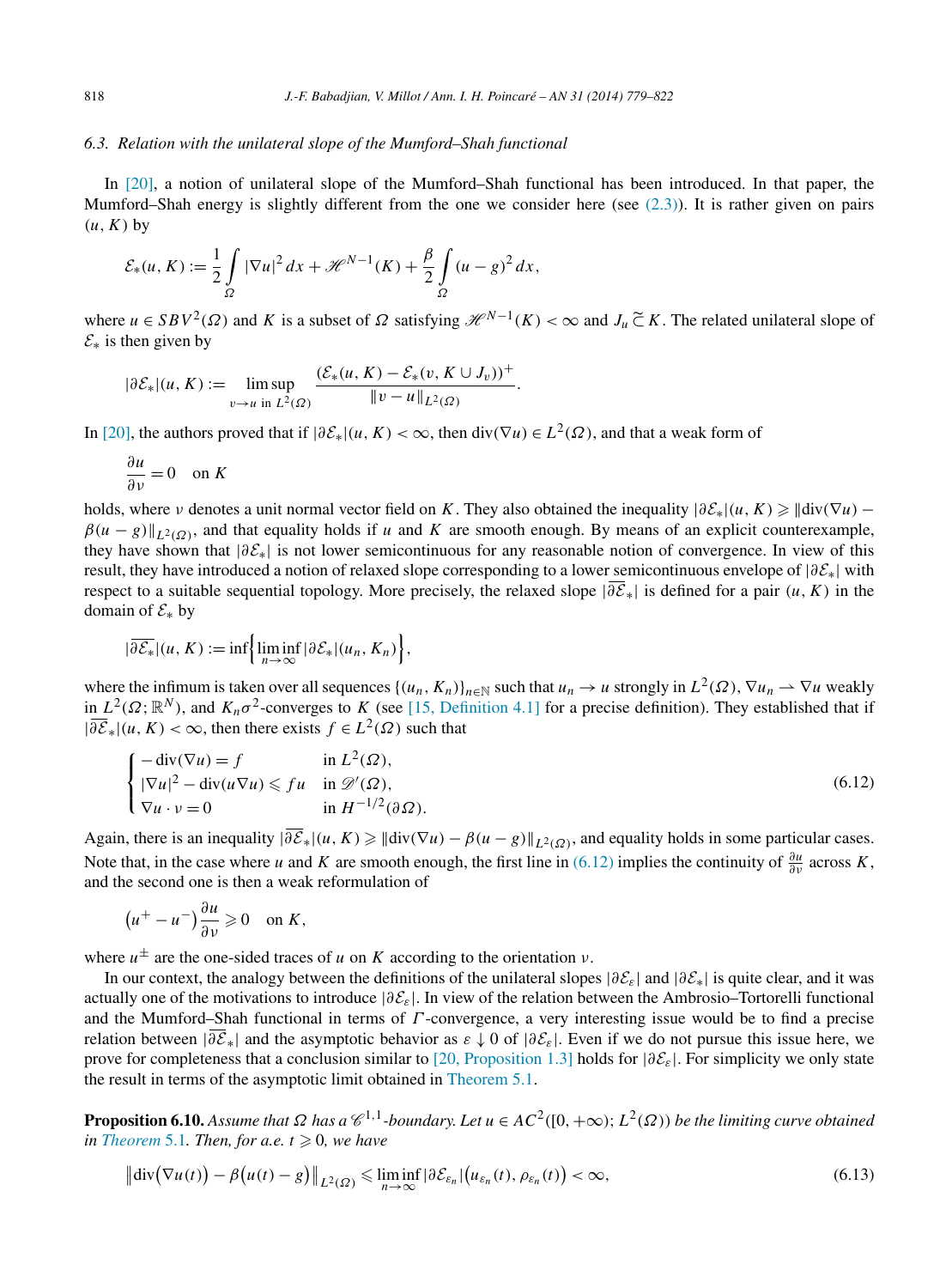<span id="page-40-0"></span>*and*

$$
\left|\nabla u(t)\right|^2 - \mathrm{div}\big(u(t)\nabla u(t)\big) \leqslant -u(t)\,\mathrm{div}\big(\nabla u(t)\big) \quad \text{in } \mathscr{D}'(\Omega).
$$

**Proof.** From [Proposition 6.4](#page-34-0) and [\(4.25\)](#page-16-0) together with [\(5.4\)](#page-24-0) and Fatou's lemma, we first deduce that

$$
\int_{0}^{+\infty} \liminf_{n\to\infty} |\partial \mathcal{E}_{\varepsilon_n}|^2 (u_{\varepsilon_n}(t), \rho_{\varepsilon_n}(t)) dt \leqslant \liminf_{n\to\infty} \int_{0}^{+\infty} |\partial \mathcal{E}_{\varepsilon_n}|^2 (u_{\varepsilon_n}(t), \rho_{\varepsilon_n}(t)) dt \leqslant C,
$$

for a constant *C* > 0 independent of *n*. Hence there exists an  $\mathcal{L}^1$ -negligible set  $\mathcal{L} \subset (0, +\infty)$  such that

$$
\liminf_{n\to\infty} |\partial \mathcal{E}_{\varepsilon_n}| \big( u_{\varepsilon_n}(t), \rho_{\varepsilon_n}(t) \big) < \infty \quad \text{for } t \in (0, +\infty) \setminus \mathcal{L}.
$$

Let us now fix  $t \in (0, +\infty) \setminus \mathcal{L}$  and extract a subsequence (depending on *t*) such that

$$
\lim_{j\to\infty}|\partial \mathcal{E}_{\varepsilon_{n_j}}| \big(u_{\varepsilon_{n_j}}(t), \rho_{\varepsilon_{n_j}}(t)\big) = \liminf_{n\to\infty}|\partial \mathcal{E}_{\varepsilon_n}| \big(u_{\varepsilon_n}(t), \rho_{\varepsilon_n}(t)\big).
$$

By [Proposition 6.4,](#page-34-0) the sequence  $\{\text{div}((\eta_{\varepsilon_{n_j}} + \rho_{\varepsilon_{n_j}}^2(t))\nabla u_{\varepsilon_{n_j}}(t))\}$  is thus bounded in  $L^2(\Omega)$ , and in view of [\(5.14\)](#page-27-0) we deduce that

$$
\operatorname{div}\left((\eta_{\varepsilon_{n_j}} + \rho_{\varepsilon_{n_j}}^2(t))\nabla u_{\varepsilon_{n_j}}(t)\right) \rightharpoonup \operatorname{div}\left(\nabla u(t)\right) \quad \text{weakly in } L^2(\Omega). \tag{6.14}
$$

Then [\(6.13\)](#page-39-0) follows from the convergences in [\(5.1\),](#page-23-0) and the lower semicontinuity of the  $L^2(\Omega)$ -norm.

Using again [Proposition](#page-34-0) 6.4, we next notice that

$$
\int_{\Omega} (\eta_{\varepsilon_n} + \rho_{\varepsilon_n}^2(t)) |\nabla u_{\varepsilon_n}(t)|^2 \varphi \, dx + \int_{\Omega} u_{\varepsilon_n}(t) (\eta_{\varepsilon_n} + \rho_{\varepsilon_n}^2(t)) \nabla u_{\varepsilon_n}(t) \cdot \nabla \varphi \, dx
$$
\n
$$
= - \int_{\Omega} u_{\varepsilon_n}(t) \operatorname{div} \left( (\eta_{\varepsilon_n} + \rho_{\varepsilon_n}^2(t)) \nabla u_{\varepsilon_n}(t) \right) \varphi \, dx
$$

for any nonnegative function  $\varphi \in \mathcal{D}(\Omega)$ , and the conclusion follows from [\(5.14\)](#page-27-0) and (6.14).  $\Box$ 

#### **Acknowledgements**

The authors wish to thank François Murat for many helpful discussions at different stages of the preparation of this work. They are also indebted to Gilles Francfort for many suggestions which have led to a significant improvement of the paper. Both authors have been supported by the *Agence Nationale de la Recherche* under Grant No. ANR 10-JCJC 0106.

#### **Appendix A**

The goal of this appendix is to prove the auxiliary elliptic regularity result used in the proof of [Lemma](#page-11-0) 4.2 and [Proposition 6.4.](#page-34-0) We would like to stress that the following result strongly relies on the fact that the dissipation energy has *p*-growth with  $p > N$ .

**Lemma A.1.** Assume that  $\Omega$  has a  $\mathcal{C}^{1,1}$ -boundary. For  $f \in L^2(\Omega)$  and  $\rho \in W^{1,p}(\Omega)$ , let  $u \in H^1(\Omega)$  be a solution *of*

$$
\begin{cases}\n-\operatorname{div}\left((\eta_{\varepsilon} + \rho^2)\nabla u\right) = f & \text{in } H^{-1}(\Omega), \\
(\eta_{\varepsilon} + \rho^2)\nabla u \cdot v = 0 & \text{in } H^{-1/2}(\partial\Omega).\n\end{cases}
$$
\n(A.1)  
\nThen  $u \in H^2(\Omega)$ ,  $\frac{\partial u}{\partial v} = 0$  in  $H^{1/2}(\partial\Omega)$ , and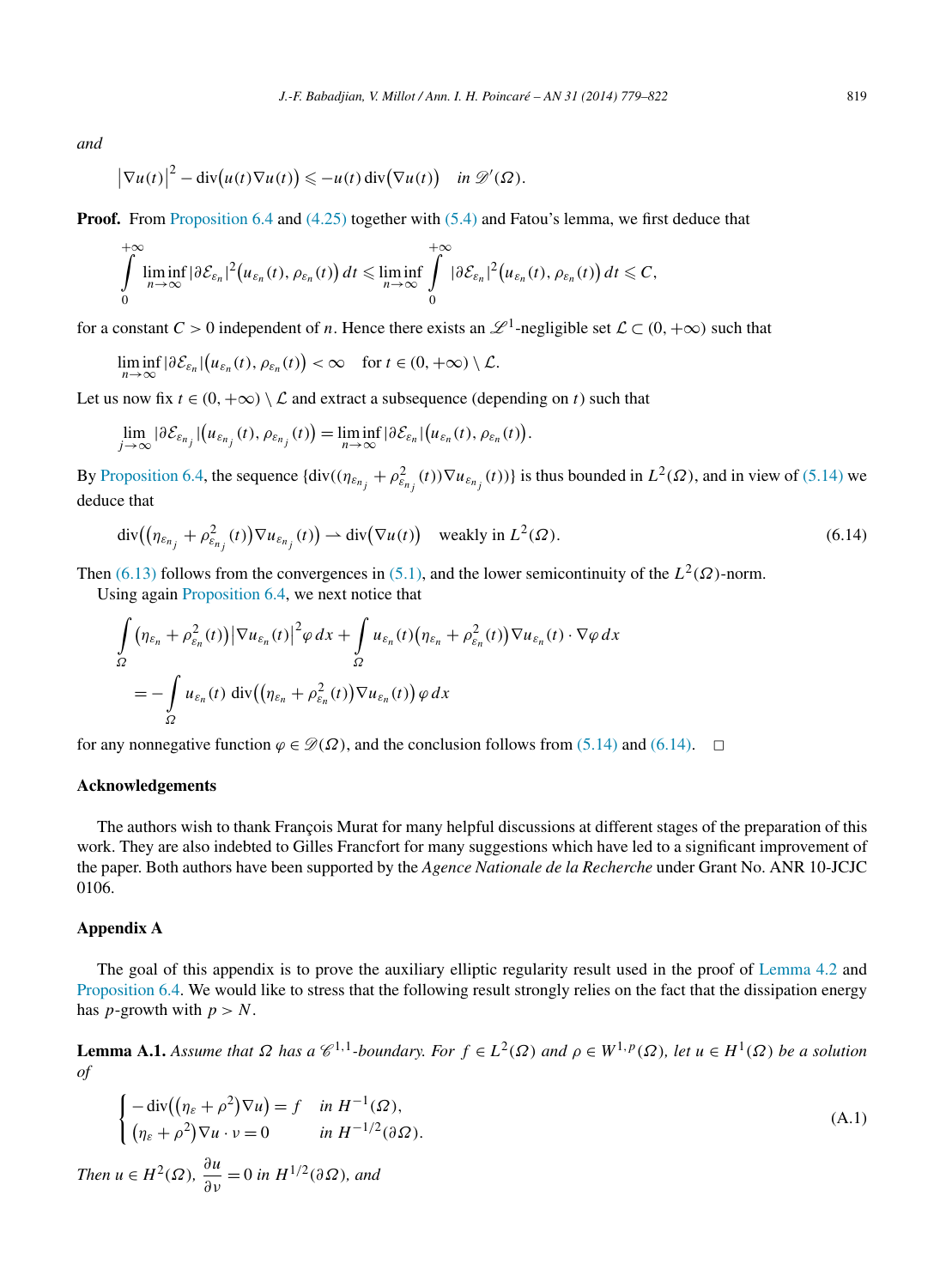<span id="page-41-0"></span>
$$
||u||_{H^2(\Omega)} \leq C_{\varepsilon} (1+||\nabla \rho||_{L^p(\Omega;\mathbb{R}^N)})^{\gamma} (||f||_{L^2(\Omega)}+||u||_{H^1(\Omega)}),
$$

*where*  $\gamma$  *is the smallest integer larger than or equal to*  $p/(p-N)$ *, and*  $C_{\epsilon}$  *<i>only depends on*  $\eta_{\epsilon}$ *, p, N, and*  $\Omega$ *.* 

**Proof.** *Step 1*. We claim that

$$
\frac{\partial u}{\partial \nu} = 0 \quad \text{in } H^{-1/2}(\partial \Omega). \tag{A.2}
$$

To prove this claim, we first rewrite the equation as

$$
-\Delta u = \frac{2\rho}{\eta_{\varepsilon} + \rho^2} \nabla \rho \cdot \nabla u + \frac{f}{\eta_{\varepsilon} + \rho^2} \quad \text{in } \mathscr{D}'(\Omega). \tag{A.3}
$$

Hence  $\Delta u \in L^q(\Omega)$  with  $q := 2p/(p+2)$  by Hölder's inequality. Then we observe that  $q' := q/(q-1) < 2^*$  since  $p > N$ , so that  $H^1(\Omega) \hookrightarrow L^{q'}(\Omega)$  by the Sobolev Imbedding. Hence the linear mapping

$$
\varphi \in H^1(\Omega) \mapsto \int_{\Omega} \left( \nabla u \cdot \nabla \varphi + (\Delta u) \varphi \right) dx
$$

is well defined and continuous. Consequently, *u* admits a (weak) normal derivative  $\frac{\partial u}{\partial v}$  on  $\partial \Omega$  which belongs to the dual space  $H^{-1/2}(\partial \Omega)$ , and for any  $\varphi \in H^1(\Omega)$ ,

$$
\left\langle \frac{\partial u}{\partial \nu}, \varphi_{|\partial \Omega} \right\rangle_{(H^{-1/2}(\partial \Omega), H^{1/2}(\partial \Omega))} = \int_{\Omega} (\nabla u \cdot \nabla \varphi + (\Delta u) \varphi) dx
$$
  
= 
$$
\int_{\Omega} (\eta_{\varepsilon} + \rho^2) \nabla u \cdot \nabla \left( \frac{\varphi}{\eta_{\varepsilon} + \rho^2} \right) dx + \int_{\Omega} \left( \Delta u + \frac{2\rho}{\eta_{\varepsilon} + \rho^2} \nabla \rho \cdot \nabla u \right) \varphi dx.
$$

We observe that in the second equality above, we have used the fact that  $\frac{\varphi}{\eta_{\varepsilon}+\rho^2} \in H^1(\Omega)$  whenever  $\varphi \in H^1(\Omega)$ . Indeed,

$$
\nabla \left(\frac{\varphi}{\eta_{\varepsilon} + \rho^2}\right) = \frac{\nabla \varphi}{\eta_{\varepsilon} + \rho^2} - \frac{2\rho \varphi \nabla \rho}{(\eta_{\varepsilon} + \rho^2)^2} \in L^2(\Omega),
$$

since  $\varphi \in L^{2^*}(\Omega)$ ,  $\rho \in L^{\infty}(\Omega)$ , and  $\nabla \rho \in L^p(\Omega)$  with  $p > N$ . In view of [\(A.1\)](#page-40-0) we have

$$
\int_{\Omega} \left( \eta_{\varepsilon} + \rho^2 \right) \nabla u \cdot \nabla \left( \frac{\varphi}{\eta_{\varepsilon} + \rho^2} \right) dx = \int_{\Omega} \frac{f \varphi}{\eta_{\varepsilon} + \rho^2} dx,
$$

and by  $(A.3)$ ,

$$
\int_{\Omega} \left( \Delta u + \frac{2\rho}{\eta_{\varepsilon} + \rho^2} \nabla \rho \cdot \nabla u \right) \varphi \, dx = -\int_{\Omega} \frac{f \varphi}{\eta_{\varepsilon} + \rho^2} \, dx,
$$

from which (A.2) follows.

*Step 2*. We now prove that  $u \in H^2(\Omega)$ . By the previous step,  $u \in H^1(\Omega)$  satisfies

$$
\begin{cases} \Delta u \in L^q(\Omega), \\ \frac{\partial u}{\partial \nu} = 0 \quad \text{in } H^{-1/2}(\partial \Omega). \end{cases}
$$

By elliptic regularity (see *e.g.* [\[32, Proposition 2.5.2.3 & Theorem 2.3.3.6\]\)](#page-43-0), we deduce that  $u \in W^{2,q_0}(\Omega)$  with  $q_0 := q = \frac{2p}{p+2}$ , and

$$
||u||_{W^{2,q_0}(\Omega)} \leqslant C\big( ||\Delta u||_{L^{q_0}(\Omega)} + ||u||_{L^{q_0}(\Omega)}\big),
$$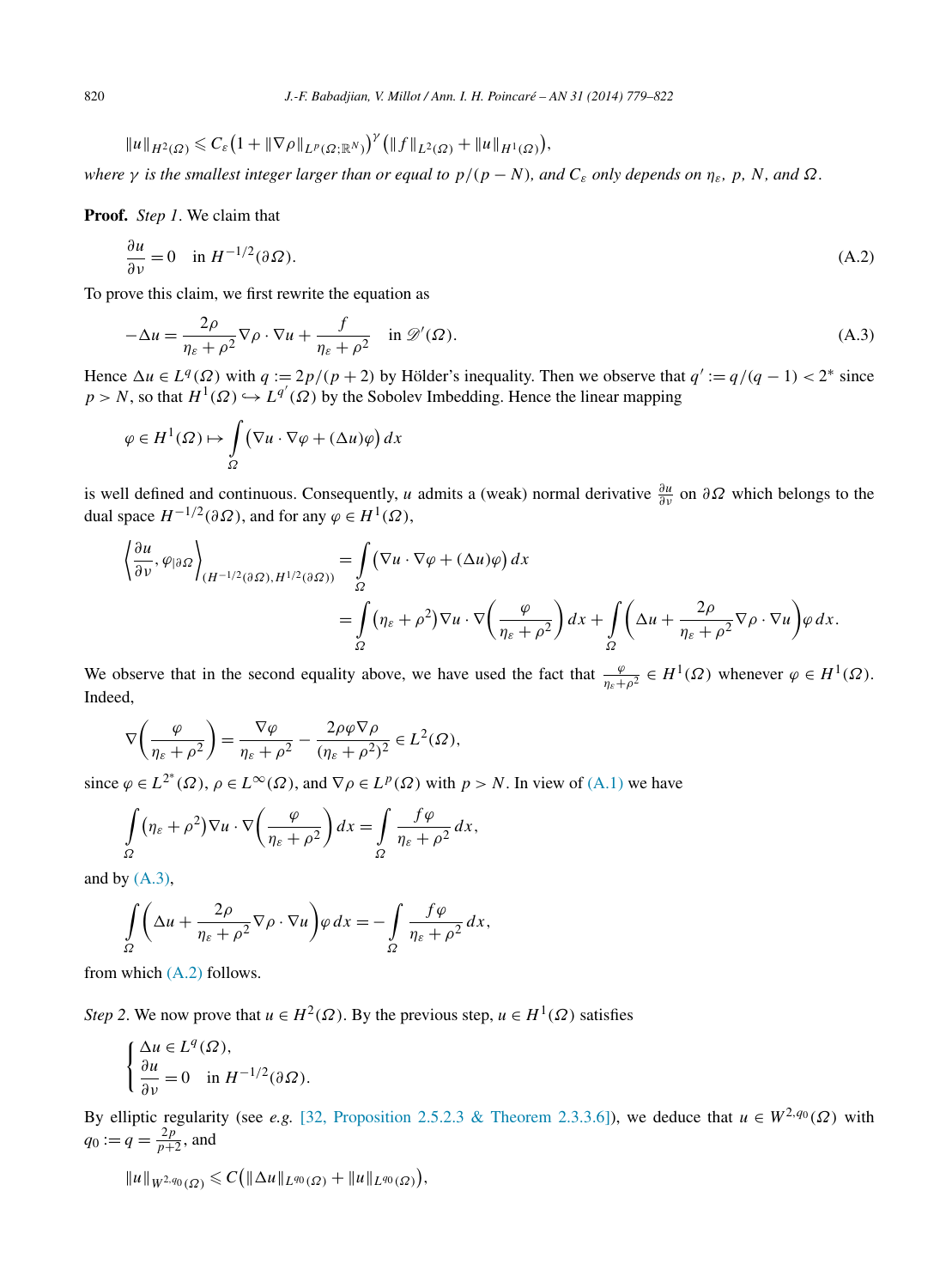<span id="page-42-0"></span>for some constant  $C > 0$  only depending on *N*, *p*, and  $\Omega$ . Observing that the function  $t \mapsto t/(\eta_{\varepsilon} + t^2)$  is bounded, we derive from [\(A.3\)](#page-41-0) and Hölder's inequality that

$$
||u||_{W^{2,q_0}(\Omega)} \leq C_{\varepsilon} (||f||_{L^2(\Omega)} + ||\nabla \rho||_{L^p(\Omega; \mathbb{R}^N)} ||\nabla u||_{L^2(\Omega; \mathbb{R}^N)} + ||u||_{L^2(\Omega)} )
$$
  

$$
\leq C_{\varepsilon} (1 + ||\nabla \rho||_{L^p(\Omega; \mathbb{R}^N)}) (||f||_{L^2(\Omega)} + ||u||_{H^1(\Omega)}),
$$

where we used the fact that  $q_0 < 2$ . By the Sobolev Imbedding, we have  $u \in W^{1,q_0^*}(\Omega)$ , and thus  $\nabla u \cdot \nabla \rho \in L^{q_1}(\Omega)$ with

$$
\frac{1}{q_1} = \frac{1}{p} + \frac{1}{q_0^*}, \quad i.e., \quad q_1 := \frac{2Np}{(N-2)p + 4N}.
$$

Note that  $q_1 \geq 2$  if and only if  $p \geq 2N$ , so we have to distinguish the case  $p \geq 2N$  from the case  $p < 2N$ .

*Case 1)*. Let us first assume that  $p \ge 2N$ . Then  $\nabla u \cdot \nabla \rho \in L^2(\Omega)$  with

$$
\|\nabla u\cdot\nabla\rho\|_{L^2(\Omega)}\leqslant C\|\nabla u\cdot\nabla\rho\|_{L^{q_1}(\Omega)}\leqslant C\|\nabla\rho\|_{L^p(\Omega;{\mathbb R}^N)}\|\nabla u\|_{L^{q_0^*}(\Omega;{\mathbb R}^N)}\leqslant C\|\nabla\rho\|_{L^p(\Omega;{\mathbb R}^N)}\|u\|_{W^{2,q_0}(\Omega)}.
$$

Using again [\(A.2\)–\(A.3\)](#page-41-0) and the elliptic regularity, we infer that  $u \in H^2(\Omega)$  with the estimate

$$
\|u\|_{H^2(\Omega)} \leq C \big( \|\Delta u\|_{L^2(\Omega)} + \|u\|_{L^2(\Omega)} \big) \n\leq C_{\varepsilon} \big( \|f\|_{L^2(\Omega)} + \|\nabla \rho\|_{L^p(\Omega; \mathbb{R}^N)} \|u\|_{W^{2,q_0}(\Omega)} + \|u\|_{L^2(\Omega)} \big) \n\leq C_{\varepsilon} \big( 1 + \|\nabla \rho\|_{L^p(\Omega; \mathbb{R}^N)} \big)^2 \big( \|f\|_{L^2(\Omega)} + \|u\|_{H^1(\Omega)} \big).
$$

*Case 2).* If  $p < 2N$  then  $q_1 < 2$ , and we have  $u \in W^{2,q_1}(\Omega)$  by  $(A,2)$ – $(A,3)$  and elliptic regularity, with the estimate

$$
||u||_{W^{2,q_1}(\Omega)} \leq C_{\varepsilon} (||f||_{L^2(\Omega)} + ||\nabla \rho||_{L^p(\Omega)} ||u||_{W^{2,q_0}(\Omega)} + ||u||_{L^2(\Omega)})
$$
  
 
$$
\leq C_{\varepsilon} (1 + ||\nabla \rho||_{L^p(\Omega)})^2 (||f||_{L^2(\Omega)} + ||u||_{H^1(\Omega)}).
$$
 (A.4)

In particular,  $\nabla u \in L^{q_1^*}(\Omega)$  by the Sobolev Imbedding since  $q_1 < 2 \leq N$ . We then continue the process by setting

$$
\frac{1}{q_i} := \frac{1}{p} + \frac{1}{q_{i-1}^*}, \quad i.e., \quad q_i := \frac{2Np}{(N-2i)p + 2(i+1)N}
$$

as long as  $q_{i-1}$  < 2, that is  $i \lt \gamma$ . Since  $q_{\gamma-1} \geq 2$ , iterating estimates of the form (A.4) we obtain

$$
\|u\|_{H^2(\Omega)} \leq C_{\varepsilon} \big( \|f\|_{L^2(\Omega)} + \|\nabla \rho\|_{L^p(\Omega; \mathbb{R}^N)} \|u\|_{W^{2,q_{\gamma-2}}(\Omega)} + \|u\|_{L^2(\Omega)} \big)
$$
  

$$
\leq C_{\varepsilon} \big(1 + \|\nabla \rho\|_{L^p(\Omega; \mathbb{R}^N)}\big)^{\gamma} \big( \|f\|_{L^2(\Omega)} + \|u\|_{H^1(\Omega)} \big),
$$

and the proof is complete.  $\Box$ 

## **References**

- [1] [L. Ambrosio, Minimizing movements, Rend. Accad. Naz. Sci. XL Mem. Mat. Appl. 19 \(1995\) 191–246.](http://refhub.elsevier.com/S0294-1449(13)00088-7/bib41s1)
- [2] L. Ambrosio, A. Braides, Energies in *SBV* [and variational models in fracture mechanics, in: Homogenization and Applications to Material](http://refhub.elsevier.com/S0294-1449(13)00088-7/bib4142s1) [Sciences, Nice, 1995, in: GAKUTO Internat. Ser. Math. Sci. Appl., vol. 9, Gakkotosho, 1995, pp. 1–22.](http://refhub.elsevier.com/S0294-1449(13)00088-7/bib4142s1)
- [3] L. [Ambrosio, N. Fusco, D. Pallara, Functions of Bounded Variation and Free Discontinuity Problems, Oxford University Press, 2000.](http://refhub.elsevier.com/S0294-1449(13)00088-7/bib414650s1)
- [4] L. [Ambrosio, N. Gigli, G. Savaré, Gradient Flows in Metric Spaces and in the Space of Probability Measures, second edition, Lectures in](http://refhub.elsevier.com/S0294-1449(13)00088-7/bib414753s1) [Mathematics ETH Zürich, Birkhäuser Verlag, Basel, 2008.](http://refhub.elsevier.com/S0294-1449(13)00088-7/bib414753s1)
- [5] L. [Ambrosio, V.M. Tortorelli, On the approximation of free discontinuity problems, Boll. Unione Mat. Ital. 7 \(1992\) 105–123.](http://refhub.elsevier.com/S0294-1449(13)00088-7/bib4154s1)
- [6] L. [Ambrosio, V.M. Tortorelli, Approximation of functionals depending on jumps by elliptic functionals by](http://refhub.elsevier.com/S0294-1449(13)00088-7/bib415432s1) *Γ* -convergence, Comm. Pure Appl. [Math. 43 \(1990\) 999–1036.](http://refhub.elsevier.com/S0294-1449(13)00088-7/bib415432s1)
- [7] J.-F. Babadjian, V. Millot, Unilateral gradient flow of the Ambrosio–Tortorelli functional by minimizing movements, preprint, [http://fr.arxiv.org/abs/1207.3687,](http://fr.arxiv.org/abs/1207.3687) 2012.
- [8] B. [Bourdin, G.A. Francfort, J.-J. Marigo, Numerical experiments in revisited brittle fracture, J. Mech. Phys. Solids 48 \(2000\) 797–826.](http://refhub.elsevier.com/S0294-1449(13)00088-7/bib42464D31s1)
- [9] B. [Bourdin, G.A. Francfort, J.-J. Marigo, The variational approach to fracture, J. Elasticity 9 \(2008\) 5–148.](http://refhub.elsevier.com/S0294-1449(13)00088-7/bib42464Ds1)
- [10] A. [Braides, A handbook of Gamma-convergence, in: M. Chipot, P. Quittner \(Eds.\), Handbook of Differential Equations. Stationary Partial](http://refhub.elsevier.com/S0294-1449(13)00088-7/bib42s1) [Differential Equations, vol. 3, Elsevier, 2006.](http://refhub.elsevier.com/S0294-1449(13)00088-7/bib42s1)